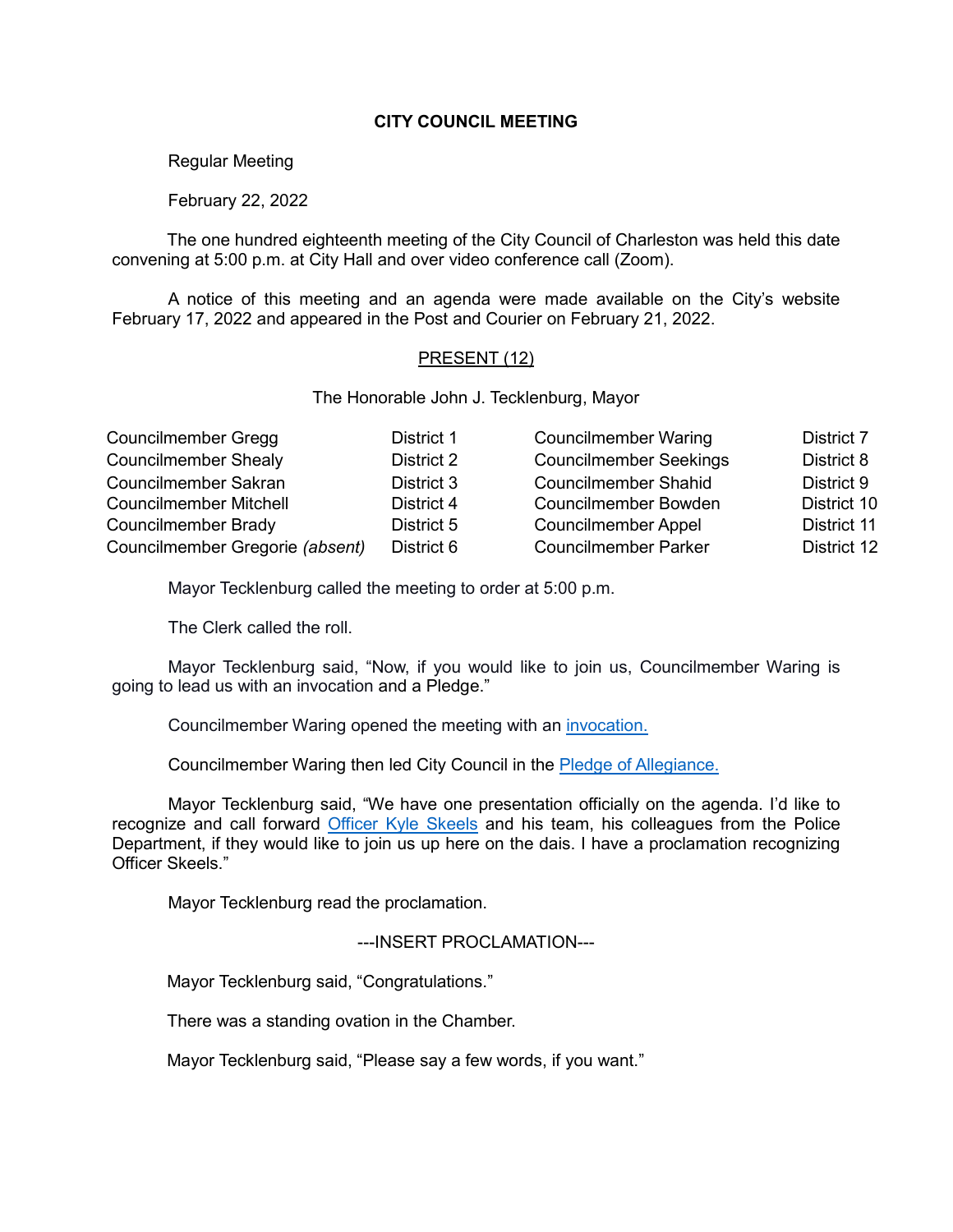Officer Kyle Skeels said, "Just wanted to say thank you, guys. It's awesome to get this recognition, but at the end of the day, we sign up for this job. It's what we do. Again, it's awesome to be recognized, but I'm here just doing a job, just like everybody else around, and thank you, guys."

Councilmember Shahid said, "Mr. Mayor."

Mayor Tecklenburg recognized Councilmember Shahid.

Councilmember Shahid said, "I just want to recognize Councilmember Appel. When we heard about his heroics, he was really pushing that the recognition be afforded, which he truly deserves. This happened in my district. I didn't know about it until word broke out, so I just want to thank you. We all have another connection with Councilmember Bowden because it was one of his clients, who he saved. So, thank you. This just re-emphasizes what Chief Reynolds says all of the time, 'Training, training, training,' and obviously that worked. So, just thank you for your heroics, and your quick thinking, and applying the training that you were given. So, congratulations, well done."

Officer Skeels said, "Thank you."

Mayor Tecklenburg said, "Alright. Thank you, again. I forgot to mention, in the very unlikely event that we would need to evacuate the building, you have just a few options. These two doors out of this room and the one door out of the room to my right, the two stairways going down, and then just the one stairway going out the front. Please don't use the elevator in the event we have to evacuate for any reason. I wanted to share with Council, I hope this is the last meeting we have to use these microphones. We have our new microphones. Hopefully, they're going to arrive any day, so I will ask your forbearance again tonight. Remember to cut your microphone on, and you have to distance yourself just about right. You have to get close enough to where we can hear you, but if you get too close, it backfires, so you have to gauge that for each microphone. I did want to note, and we'll have a formal City resolution representing myself and Council this Thursday at the funeral of Liz Alston, who very sadly passed away this past weekend. She was a terrific citizen of our City. She had served as Chairperson of the Charleston County School Board. She spent countless volunteer hours on both our History Commission and our Tourism Commission, and she was feisty as she could be when she wanted to be. Right, Councilmember Mitchell? But, anyway, I wanted to note her passing. What a wonderful citizen Liz Alston was, and we'll recognize her further at her funeral on Thursday.

I did want to bring to Council's attention this little model vessel here that I received the other day, the City received, from the Admiral from the Bahrainian Navy. They are here for a year. It amazes me that they would stay the whole time, but they bought a retired vessel from the United States Navy, and it's being completely overhauled at Detyens Shipyards up in North Charleston. So, the Admiral and Captain and about 200 crew members from the Country of Bahrain are going to be living in Charleston for the next year with their families while the vessel is being renovated. I'm not sure why they have to do it that way, but more power to them, and they're renting some facilities on the North Charleston Naval Base. But, anyway, he was kind enough to give the City this gift, and I thought I would share that with you. So, next we have our [public hearings.](https://youtu.be/lG9RkCgUGbI?t=672) We've got nine of those this evening, and I'm going to turn it over to Christopher Morgan to introduce our public hearing matters."

Christopher Morgan said, "Thank you, Mr. Mayor and members of Council. [E-1,](https://youtu.be/lG9RkCgUGbI?t=701) which is a rezoning, these are addresses on Maybank Highway, 3351, 3357, 3363 Maybank Highway on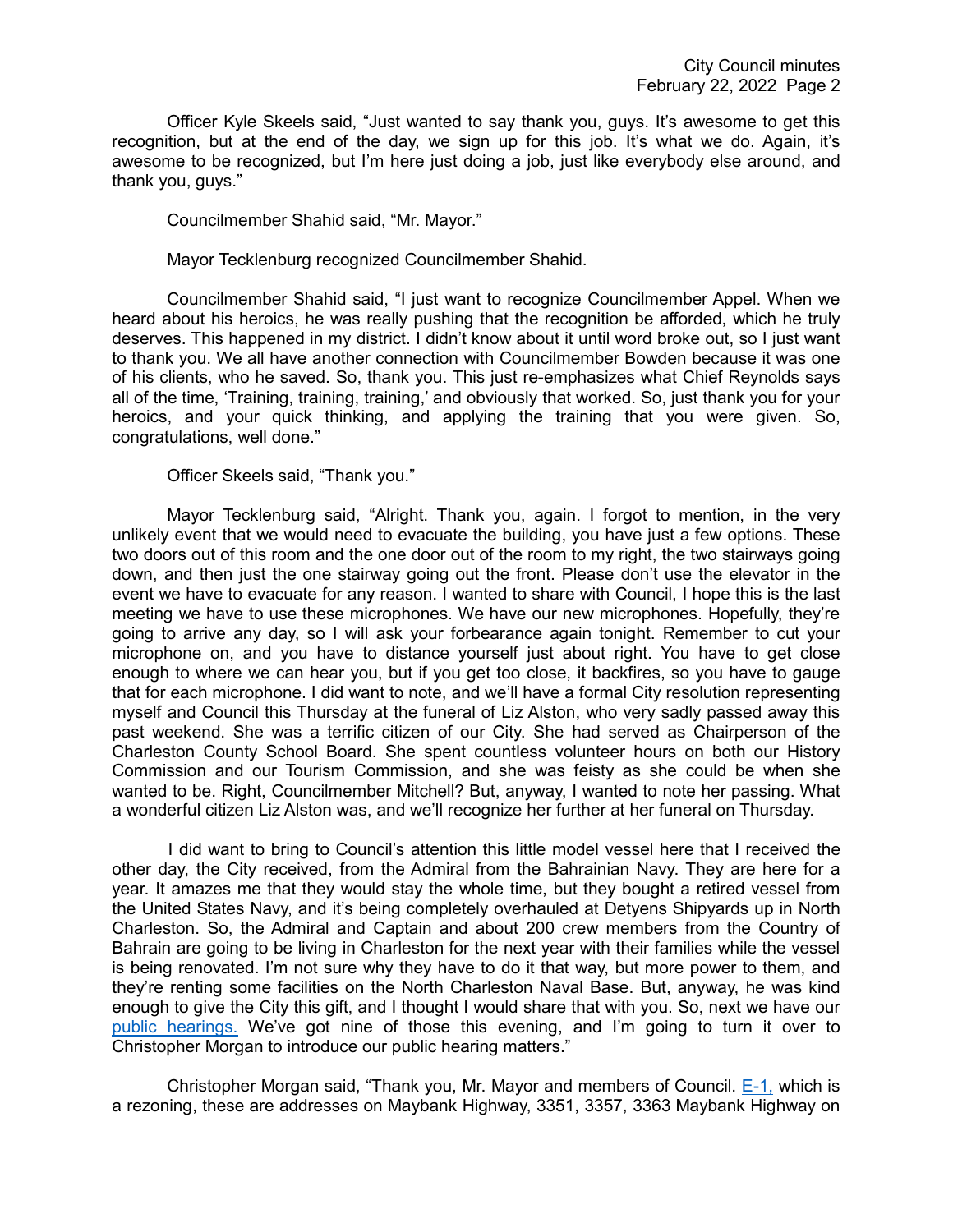Johns Island. This is the Johns Island headquarters of the Berkeley Electric Cooperative. We'll show you the image here of the property. It's four different parcels. They were zoned GO because the type of facilities that Berkeley Electric had, from a utilities standpoint, worked under that GO zoning, but now the property is up for sale and they are working with a buyer who is interested in having different uses on the site, but utilizing some of the same buildings that are there and facilities. So, we have come up with the Business Park designation as an appropriate one given where this property is on Johns Island and in the context of Maybank Highway. Just a few other images to give you a sense of what's over here. Of course, there are residences to the rear of the property. It is in our new Comprehensive Plan as our Neighborhood Edge, which would be appropriate for that kind of Business Park use. This image shows the squared off location of the general area around the property. It's not in one of our three centers on Maybank Highway, but it still is an area where economic development would be welcomed, of course, and this would be a good new use for the property that is up for sale. We have some aerial images of it, as well, showing that a good bit of the property is currently, you know, a storage yard for vehicles and supplies and things like that, the way the Berkeley Electric Cooperative. had it. Here is another image looking from the north, and then the image of Maybank Highway in front of the property, and looking the other way on Maybank Highway. It is the two-lane section of Maybank Highway, of course.

The applicant also provided an exhibit of how they would like to divide up the property. They are looking at using some of the existing office structures at the front for a daycare or preschool-type facility which, we all know, is greatly needed on Johns Island and the rear for storage facilities and things like that, for storage of items which could include boats and other items that folks on Johns Island have to store. All of this fits within the Business Park zoning. They've also had a good bit of networking with groups on Johns Island to come to agreement with mutual recommendations for this type of zoning. Our Planning Commission has reviewed it and recommended for approval."

Mayor Tecklenburg said, "Alright. Would anybody like to be heard on this matter? Please come forward. If you would state your name and address, and we'll allow a minute per comment. Yes, sir."

1. Anthony Bryant said according to the Complaint filed in the Administrative Offices of the United States Courts Criminal Division of the IRS under 28 USC 331 upon public comment in the South Carolina Senate on Congressional District matters and as a result of Village of Euclid v. Ambler Realty Company decided in 1928, changing of maps, he said the City would be doing redistricting and overall land use based upon procedures for Administrative Section 5 of the Voting Rights Act of 1965. He said it was about the aggregate aspect of it. He said Berkeley Cooperative should be dealing with using their property for affordable housing. All public entities and organizations should have been using their property to mitigate the serious housing crisis. He said the applicant had the right, under the Constitution, to property rights, and he didn't want to invade their property rights.

The Clerk said, "Time."

Mayor Tecklenburg said, "Thank you, sir. Anyone else who would like to be heard?"

No one asked to speak.

Mayor Tecklenburg said, "Hearing none, it comes to Council."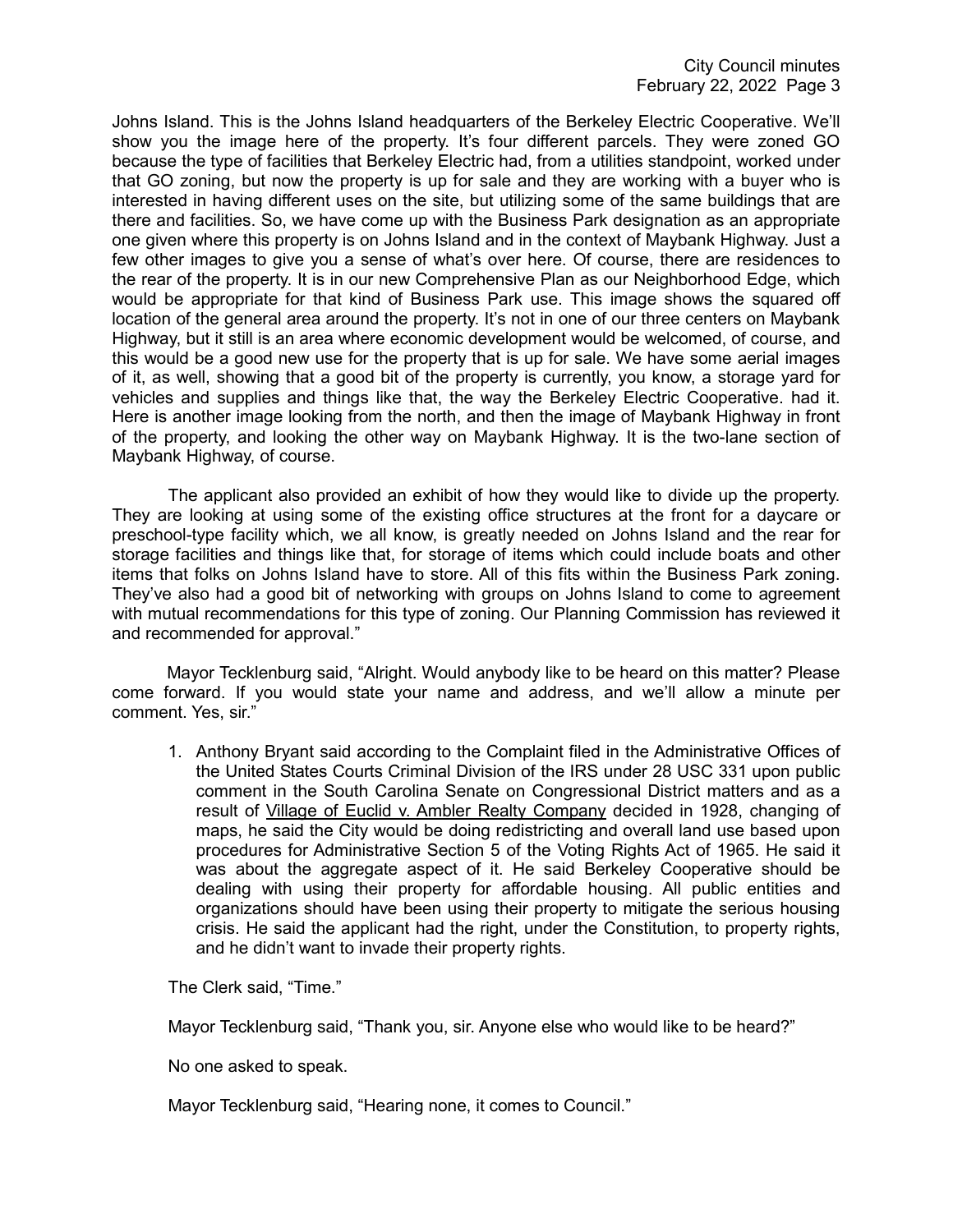The Clerk said, "Mr. Mayor, Kyle Taylor did sign up online just to be available in case Council had any questions."

Mayor Tecklenburg said, "Okay."

The Clerk said, "I don't know if he's on or not, but he did sign up."

Mayor Tecklenburg said, "He is representing the applicant?"

The Clerk said, "Yes, sir."

Mayor Tecklenburg said, "Okay. Any questions, or can I entertain a motion to approve?"

Councilmember Brady said, "Move for approval."

Mayor Tecklenburg said, "Alright."

Councilmember Mitchell said, "Second."

Mayor Tecklenburg said, "And a second. Any discussion?"

Mayor Tecklenburg recognized Councilmember Brady.

Councilmember Brady said, "Yes, Mr. Mayor, thank you. I was hoping he might be able to, you know, from folks on Johns Island, there had been some interest in the City potentially using that property, and I was just hoping you could, for the record, clarify why the City wasn't interested in that particular property. I'm in favor of the rezoning, obviously, but the questions we got were why the City wasn't interested."

Mayor Tecklenburg said, "Well, we did investigate the use of the property. I think it was almost two years ago that I took our department heads out to the property, we inspected the buildings, we considered what City uses could be operated out of the facility. I think it was just mostly a logistical consideration that we felt that future facilities would be best located in West Ashley and near our Milford Street operations where we have some property, but also West Ashley. So, honestly, the feedback I got from our City leadership was they didn't feel like it would work for us. Yes, sir."

Councilmember Brady said, "And I was also just going to point out, you know, folks had asked for it to be considered as a rec center or a hurricane shelter or some things of that nature, but the City does have plans for parks expansion and other things on Johns Island. So, just because we're rezoning this property does not mean that those plans aren't in effect for other areas of the City on Johns Island."

Mayor Tecklenburg said, "Well, that's a good point and that came up in the discussion because, at the time, we were pursuing an addition of property to our Johns Island Park. We subsequently proceeded with that, with a Greenbelt application, and we added, what, about ten acres? And we felt that a future rec center more appropriately would be right next to our park, and that was a consideration at the time. Alright. Any other questions?"

No one else asked to speak.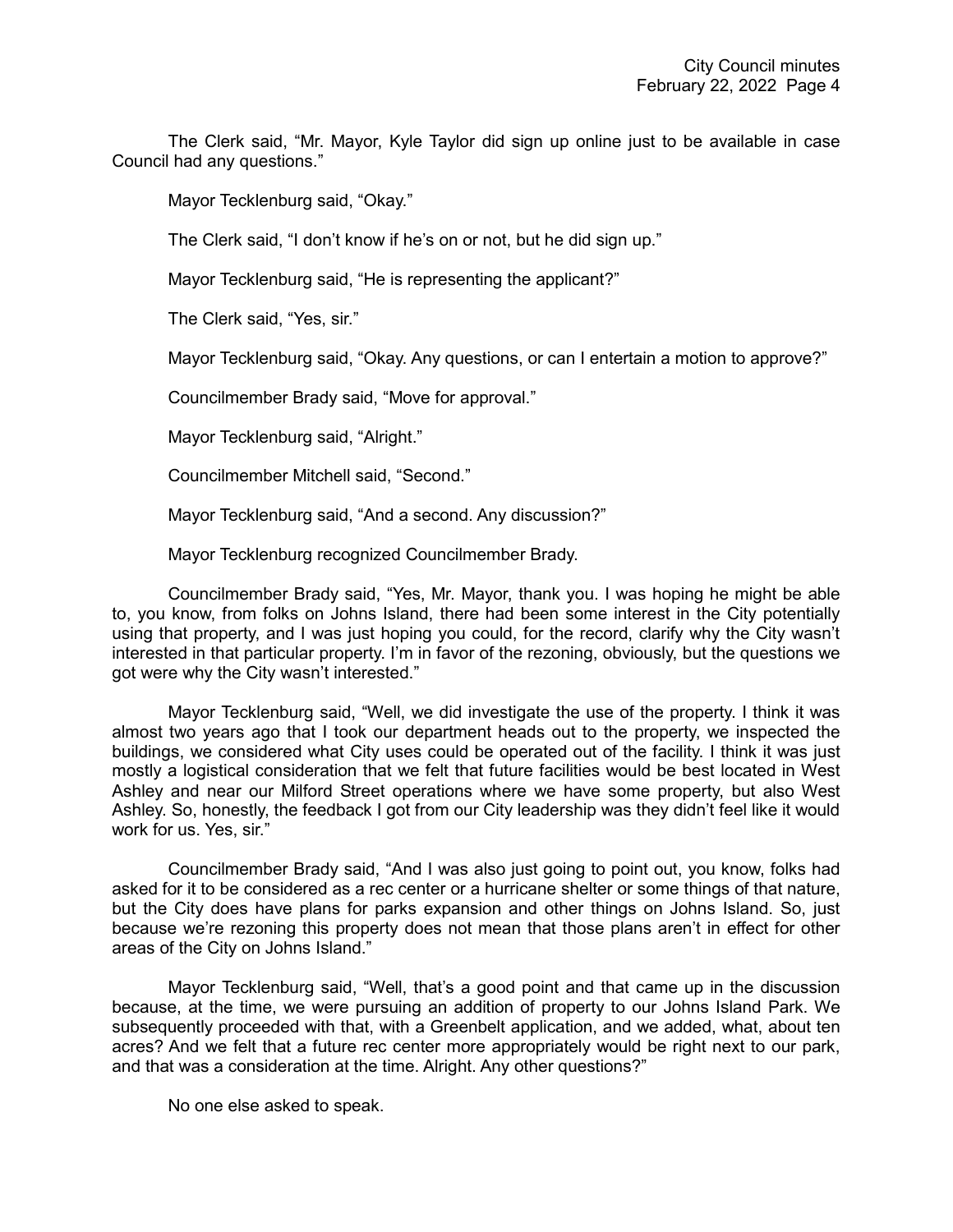On a motion of Councilmember Brady, seconded by Councilmember Mitchell, City Council voted unanimously to give first reading to the following bill:

*An ordinance to amend the Zoning Ordinance of the City of Charleston by changing the Zone Map, which is a part thereof, so that 3351, 3357 and 3363 Maybank Highway (Johns Island) (approximately 6.9 acres) (TMS #279-00-00-189, 184, 185 and 307) (Council District 5), be rezoned from General Office (GO) classification to Business Park (BP) classification. The property is owned by Hoyt+Berenyi, LLC.*

Mayor Tecklenburg said, "Number two."

Mr. Morgan said, "Number two is  $E-2$ , and it is a rezoning at the intersection of Huger Street and Meeting Street. It is owned by the Charleston Housing Authority. You all may have heard a little bit about this one already, but this is where they are planning to work with a private developer for more affordable units on the site. There are some townhouses on the site that are going to be demolished and many more units built in their place. The site is, of course, at Meeting and Huger. It is surrounded, basically, on all sides by the MU zoning, the Mixed-Use/Workforce Housing zoning, so the request that the Housing Authority has, to go to the MU-1/Workforce Housing zoning, is very much in line with the surrounding area. It is also in line with what's in our Comprehensive Plan, which shows this as part of our Urban Core, and that's typically the areas that we do recommend for that MU zoning.

The property has the townhouses that I mentioned, as well as the historic Grant homes, which will continue to be housing and continue to be well-kept up and cared for. They front on Meeting Street, but they are going to use some of the parking area of those Grant homes, so that's why all three parcels here are part of the rezoning request. We have another aerial or two. Here we go. That is looking at it from the Huger Street side, and you see the Grant homes along Meeting Street, and it's the townhouses that are at the back with the brown roofs that would be demolished, and the new building would go in their place. We do have some images of the street here, and you all are probably very familiar with this site here. We've got new market rate housing across the street, the Meeting Street Lofts, and then the Element Apartments to the rear.

Then the applicant has also provided some exhibits from their recent BAR submittals just of what they are going to be putting there. The building would be, in this location, broken up into four segments, but with a unifying kind of covered area that has greenspace in it, and the parking would be behind the Grant homes, as I said earlier. This is a conceptual image of what the building would look like on the site. Just a view from Huger Street and, I believe, one more view from Huger Street, but that is what the applicant has given us. The Planning Commission agreed with this request and recommended for its approval."

Mayor Tecklenburg said, "Alright. Would anyone like to be heard on this matter? Yes, sir."

1. Anthony Bryant said Sandy Senn stated on the S-150 that she referred someone's speech to the South Carolina Law Enforcement Division. He said that person would then be qualified under H-362, which would then be the Hate Crime bill. He made public comment at the Housing Authority, and he was a proponent of the separation of church and state, and he didn't support that at all. His comments had been referred to people based upon that premise in the Housing Authority.

Mayor Tecklenburg said, "Thank you, sir. Would anyone else like to be heard?"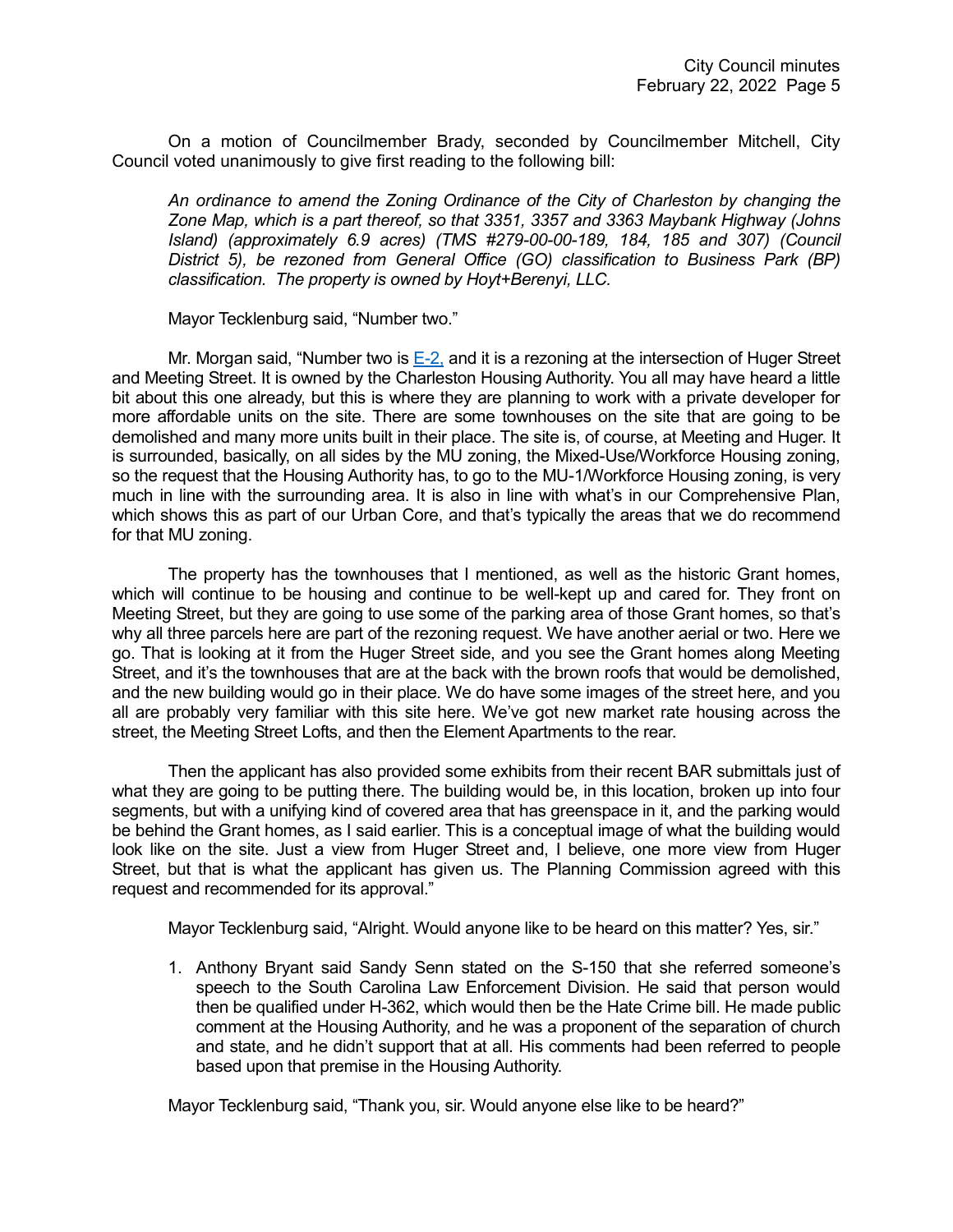No one else asked to speak.

Mayor Tecklenburg said, "Hearing none, it comes to Council for second reading. Any discussion?"

Mayor Tecklenburg recognized Councilmember Mitchell.

Councilmember Mitchell said, "For discussion, Mr. Mayor."

Councilmember Seekings said, "We need a motion. So moved."

Councilmember Shahid said, "Second."

Councilmember Mitchell said, "Well, I was going to move for the motion and speak, but that's alright. That's fine. That particular place, it's in the district I represent, which is 275 Huger Street. I lived there in 1983 when it was built, and they asked me to move there during that time. HUD asked me to move in there to try to keep it straight during the time when I was working. When I spoke with the Housing Authority when they started this plan, when the RAD Program came out, and they said it was going to just have to tear those buildings down because they want to expand that whole area where the parking is and behind it, and tear down the building that's on Meeting Street, I told them I wanted to make sure that they replaced those units back that they're going to tear down at 275 Huger Street. I think it's only 12 units. They said, 'Okay, we are replacing those back' because HUD told them they had to replace those units back. The rest of the units they're going to build are going to be a mixture, and when they showed me all of the plans I was satisfied with the plans that they're going to do, with the area that they're going to do it. I want to make sure that they have more affordable housing places in that particular area, and they promised me that's what they were going to do. So, I made sure I looked at all of the plans before this even came out from the Housing Authority that was under Don Cameron before, but the new director is following through with the same plan that they had previously. So, this is going to put more housing and more affordable housing in that particular area of Meeting Street and Huger Street, if you may. So, I think the total units are going to be, what 60-something units?"

Mayor Tecklenburg said, "Seventy-two, I believe."

Councilmember Mitchell said, "Seventy-two units total once they build out the whole area, so it's going to be a lot of affordable housing in that particular area, which we have lost in that area from previous years. So, it's going to be an advantage for people living in that particular area because everything else is going to be hotels around this, so we're trying to throw in some housing in that particular area."

Mayor Tecklenburg said, "Yes, sir. Thank you."

Mayor Tecklenburg recognized Councilmember Seekings.

Councilmember Seekings said, "Mr. Mayor, and I wholeheartedly am going to support this rezoning, but I would just like to comment, and this is probably for Mr. Summerfield and Mr. Somerville together. I actually yesterday had lunch up in that corridor at Berkeley's, which is at the corner of Huger Street and Rutledge. When I was done, I walked back to East Bay Street, and the amount of activity in that corridor is mind-numbing. I mean, it's incredible between apartments and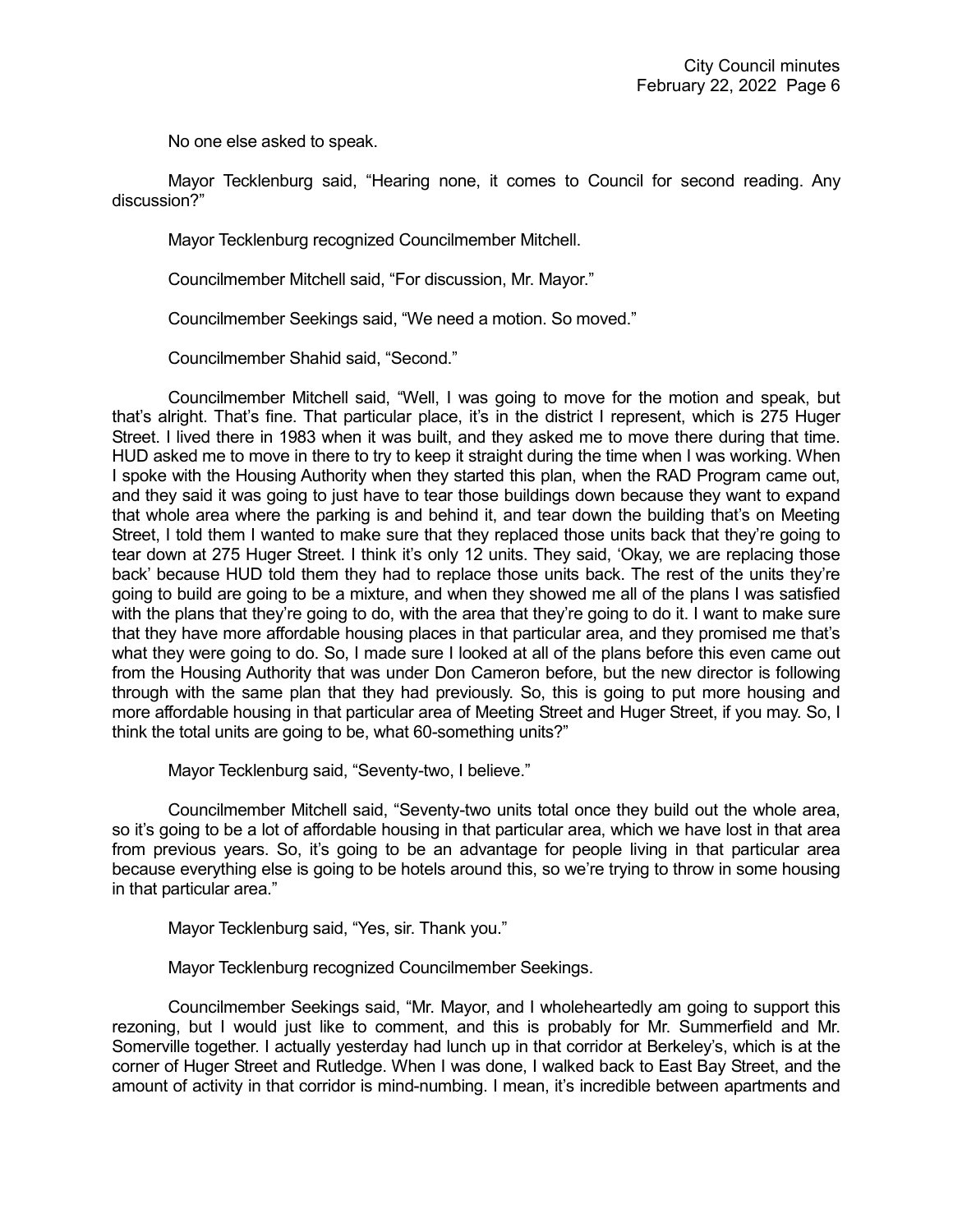commercial activity, affordable housing, hotels coming on the corners. It's almost impossible to traverse it."

Mayor Tecklenburg said, "Impossible to what?"

Councilmember Seekings said, "Traverse across it in any way other than a car, and even that's really difficult. So, I know that we had some conversations about this some years ago, about that corridor, what we could do about it in terms of reconfiguring it and making it safer for cars, bikes, pedestrians, and all of that, but we've got to do something with that corridor because if not, I mean, it's going to become impassable. It's also the main thoroughfare in and out of The Citadel. So, if you go there on any afternoon at 4:00 p.m., it's a nightmare. So, I just think as we develop and think about this, we've got to think about the infrastructure around it, we've got to get with the County, the DOT, whatever it takes to come up with some plans to make it more passable and more accessible and safer because it's none of the above currently."

Mayor Tecklenburg said, "To that point, apparently there has been a project on the books since before I became Mayor to improve the streetscape, at least from Meeting back to East Bay Street and, believe it or not, it's finally moving along. It's one of those projects that has some Federal funding, so the check-off list is crazy, but it's finally moving along. We can give you a further report, if you like, at a future meeting."

Councilmember Seekings said, "Thank you."

Mayor Tecklenburg recognized Councilmember Mitchell.

Councilmember Mitchell said, "Yes, Mr. Mayor and Councilmember Seekings. We are working on the streetscape in that particular area. I had a meeting where the Refuge Church is right there and met with everyone in that particular area. We are working with them because they're going to need where the Refuge is to give up a little space in the front of their building to do the streetscape, to be able to have the bicycles and everything else, but the traffic is pretty bad around there. I'm going to tell you because they use that when they're going to Mt. Pleasant. They use that area when they're coming down Huger Street from King, and I see it every day because I live right by it. It is backed up every day, and they're turning to go to Mt. Pleasant, they're coming down Huger Street, so the traffic is pretty bad. So, I was telling them, I said, with the streetscape, how is this going to really help it at all? I don't know. I really don't know how it's going to help, but it's going to really give people the chance to be able to use the bicycles, which they wanted to do, the bicycles, walking, and with the traffic. I don't know how they're going to do the traffic part of it. I really don't."

Mayor Tecklenburg said, "It should make it safer and eventually I feel like, even though it's going in the other direction, the Lowline should help. Alright. Any other questions or comments?"

No one else asked to speak.

On a motion of Councilmember Seekings, one (1) bill (Item E-2) received second reading. It passed second reading on motion by Councilmember Shahid and third reading on motion of Councilmember Seekings. On further motion of Councilmember Brady, the rules were suspended, and the bill was immediately ratified as:

# **2022-024 -** AN ORDINANCE TO AMEND THE ZONING ORDINANCE OF THE CITY OF CHARLESTON BY CHANGING THE ZONE MAP, WHICH IS A PART THEREOF,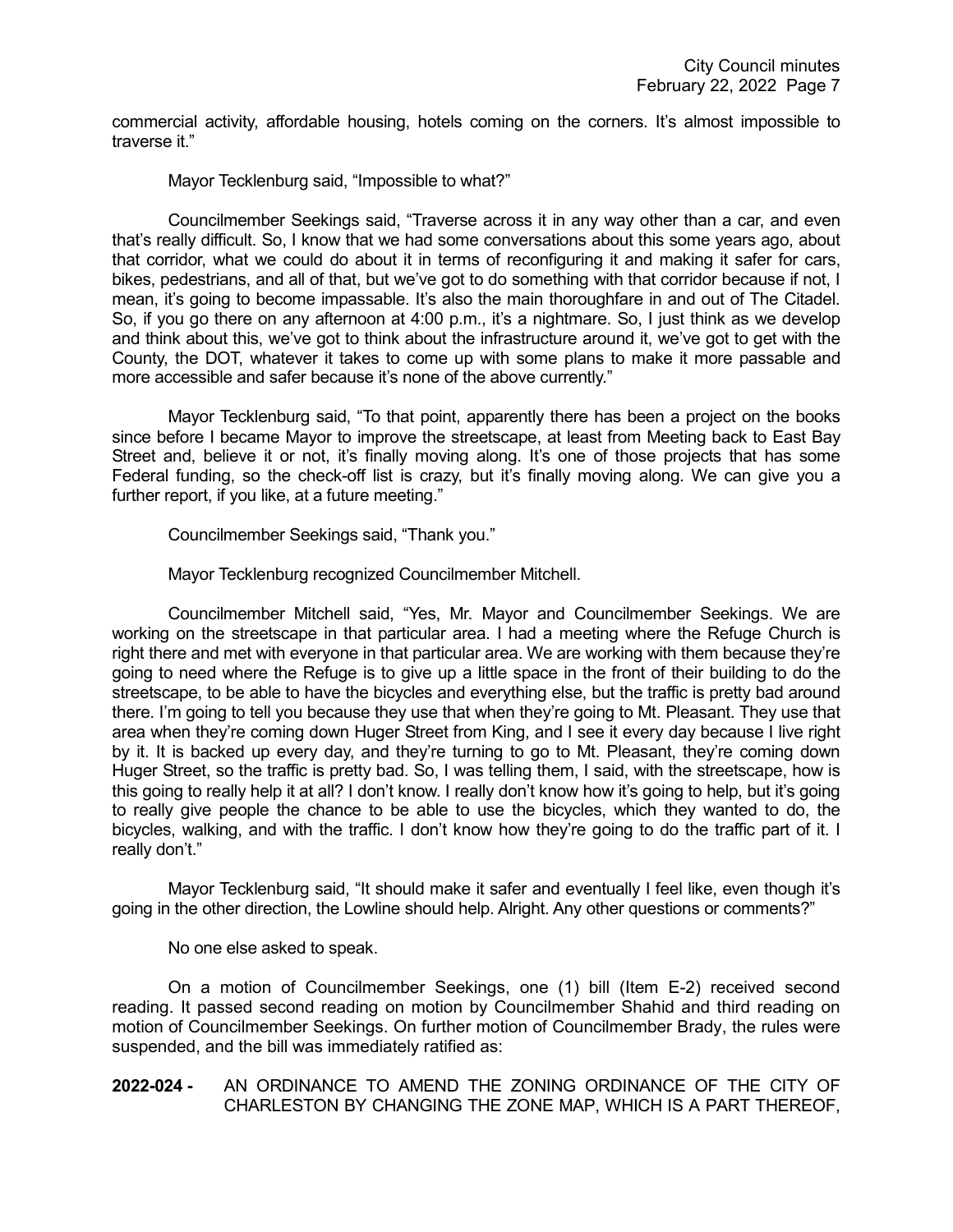City Council minutes February 22, 2022 Page 8

SO THAT 265, 275, 277, 279 HUGER STREET, AND 581, 583, 585, 587, 589, 591 MEETING STREET (PENINSULA) (APPROXIMATELY 3.16 ACRE) (TMS #463- 16-04-018, 054 AND 055) (COUNCIL DISTRICT 4), BE REZONED FROM GENERAL BUSINESS (GB) AND DIVERSE RESIDENTIAL (DR-2) CLASSIFICATIONS TO MIXED-USE/WORKFORCE HOUSING (MU-1/WH) CLASSIFICATION. THE PROPERTIES ARE OWNED BY CITY OF CHARLESTON HOUSING AUTHORITY.

Mayor Tecklenburg said, ["Number three."](https://youtu.be/lG9RkCgUGbI?t=1651)

Mr. Morgan said, "Yes, sir. This is an ordinance amendment. It would add two new sections to our Zoning Ordinance to provide for shared parking, and this is actually bringing us in line with our fellow municipalities, Mt. Pleasant and North Charleston. Also, Columbia has a section like this and other cities all over the Country. Essentially, this follows the Urban Land Institute's recommendations for the ways you can share a parking lot. So, if you've got a restaurant that's open in the evenings that needs its spaces in the evenings, but during the day you've got an office user that needs daytime spaces, there are ratios and ways those spaces can be shared, and it makes the most efficient use of a parking lot. We think it's a really good addition to our Zoning Ordinance and will help us facilitate good development and redevelopment around the City."

Mayor Tecklenburg said, "Thank you. Would anybody like to be heard on this matter? Yes, sir. Please come forward."

1. Anthony Bryant said this was why public transportation was essential. It was an essential service because it would be able to take cars off of the streets, and it wasn't the service that wasn't essential for a place that had become expensive. He said all of the restaurants accruing revenue and money needed to try to set aside some money for their employees and others to get to and from work throughout the whole region. He thought they needed to seriously consider making public transportation an essential service because the disparity in income was so great. He said if they didn't have disparity in income, then it wouldn't be essential and wouldn't be money making, but they were making money and nobody got any.

Mayor Tecklenburg said, "Thank you, sir. Would anyone else like to be heard?"

No one else asked to speak.

Mayor Tecklenburg said, "Hearing none, it comes to Council."

Mayor Tecklenburg recognized Councilmember Sakran.

Mayor Tecklenburg said, "Can I entertain a motion?"

Councilmember Seekings said, "So moved."

Councilmember Shealy said, "Second."

Councilmember Sakran said, "Mr. Morgan, so just to clarify for myself, if you're a restaurant owner, you've got a restaurant and you've got a shared parking lot, and in the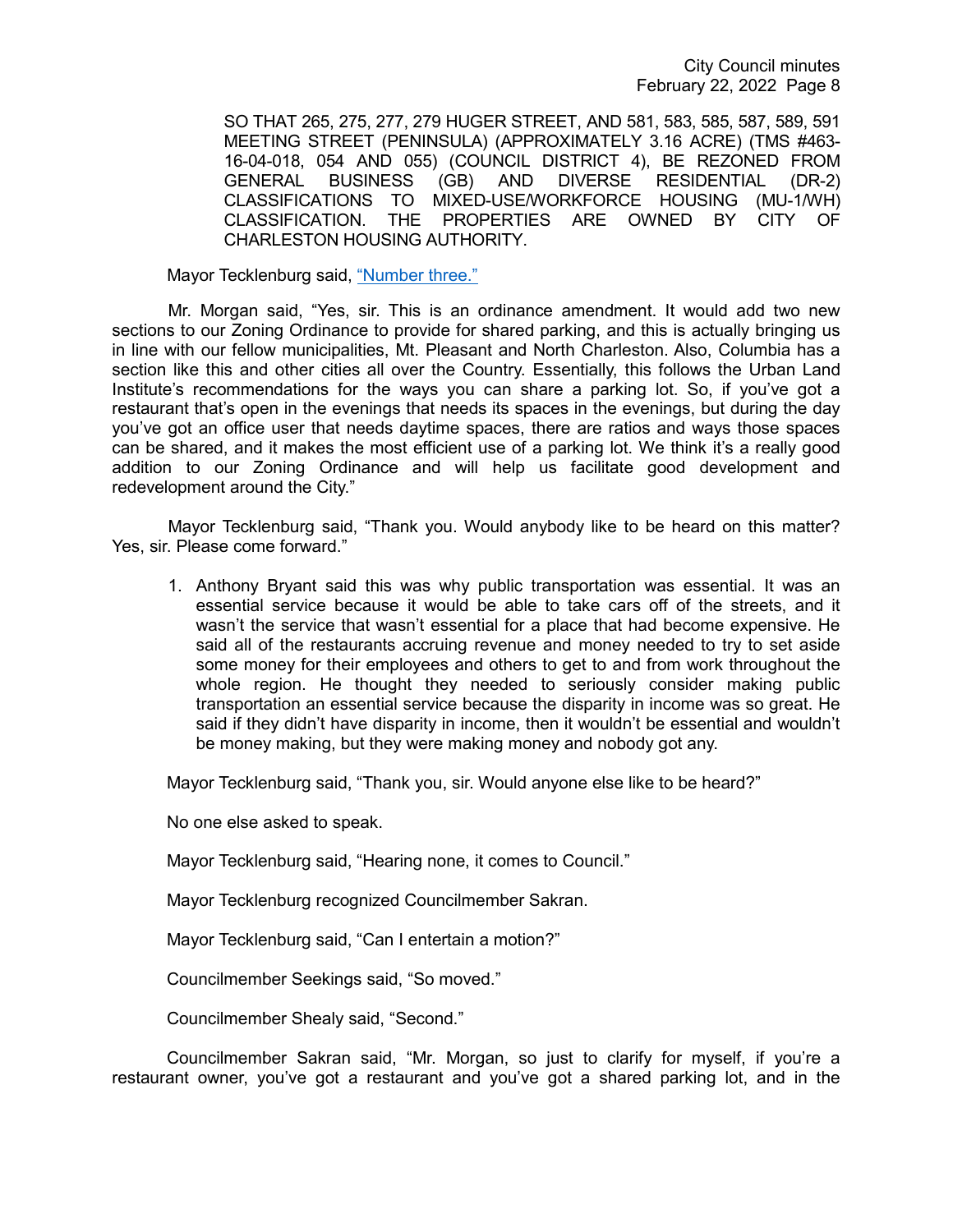daytime there is a business that's an office space, does this ordinance change, make it more, give either entity more flexibility on minimum parking requirements? Is that what it does?"

Mr. Morgan said, "For redevelopments or new developments, it lets you have much more flexibility if you've got the different types of uses on a site that could share the spaces based on their hours of operation and peak/low demands, that kind of thing."

Councilmember Sakran said, "Thank you."

Mayor Tecklenburg said, "Any other questions or comments?"

Mayor Tecklenburg recognized Councilmember Appel.

Councilmember Appel said, "Thank you, Mr. Mayor. I think this is another very welcome improvement to our Zoning Ordinance around the issue of parking. You know, last year we eliminated minimum parking requirements on a portion of King Street. So, between eliminating and sharing, I think we're moving in the right direction. I'd like to maybe see if we can get an update, perhaps at some point this year, on just sort of how things have been going from Calhoun to Broad on King Street with the Minimum Parking Requirement Ordinance because I've had some folks reach out about potential expansion of that, and I think that learning lessons as we go I think is an important part of that process, so I just wanted to keep that in mind as we continue to improve our City and not tie development to parking. Thank you."

Mayor Tecklenburg recognized Councilmember Seekings.

Councilmember Seekings said, "So, we can certainly get a specific report, but I can tell you it's worked because, as soon as we did, one of the first buildings to go was the old King Street Grille, which had a huge off-site parking requirement, so it's ready. It's time for us to have that conversation of expansion. I think our team over in the Planning Department is ready to have that conversation. I will just tell you from south of Calhoun, the anecdotal evidence is they're leasing up down there, so it's working."

Mayor Tecklenburg said, "Great."

Mayor Tecklenburg recognized Councilmember Shahid.

Councilmember Shahid said, "I thought we were doing this already, quite frankly, and when I saw this on our agenda, I was just a little puzzled, I guess, as to why we needed an ordinance to allow this to happen. We've been doing this in practice. I know other establishments have done it. There's a turnover on parking spots for different establishments. So, this is just going to legalize what we've been practicing in the past? Is that, essentially, what we're doing here?"

Mr. Morgan said, "In the downtown, very often this does happen in practice. In Planned Unit Developments, this essentially has been happening, but this now brings it to our GB zoning districts around the City."

Councilmember Shahid said, "Alright. Let me just take it one more step. So, as we're developing the Sumar Street site, and we're moving with a public hearing coming up pretty soon on this, as a matter of fact, some of the areas or the buildings will be retail or restaurant or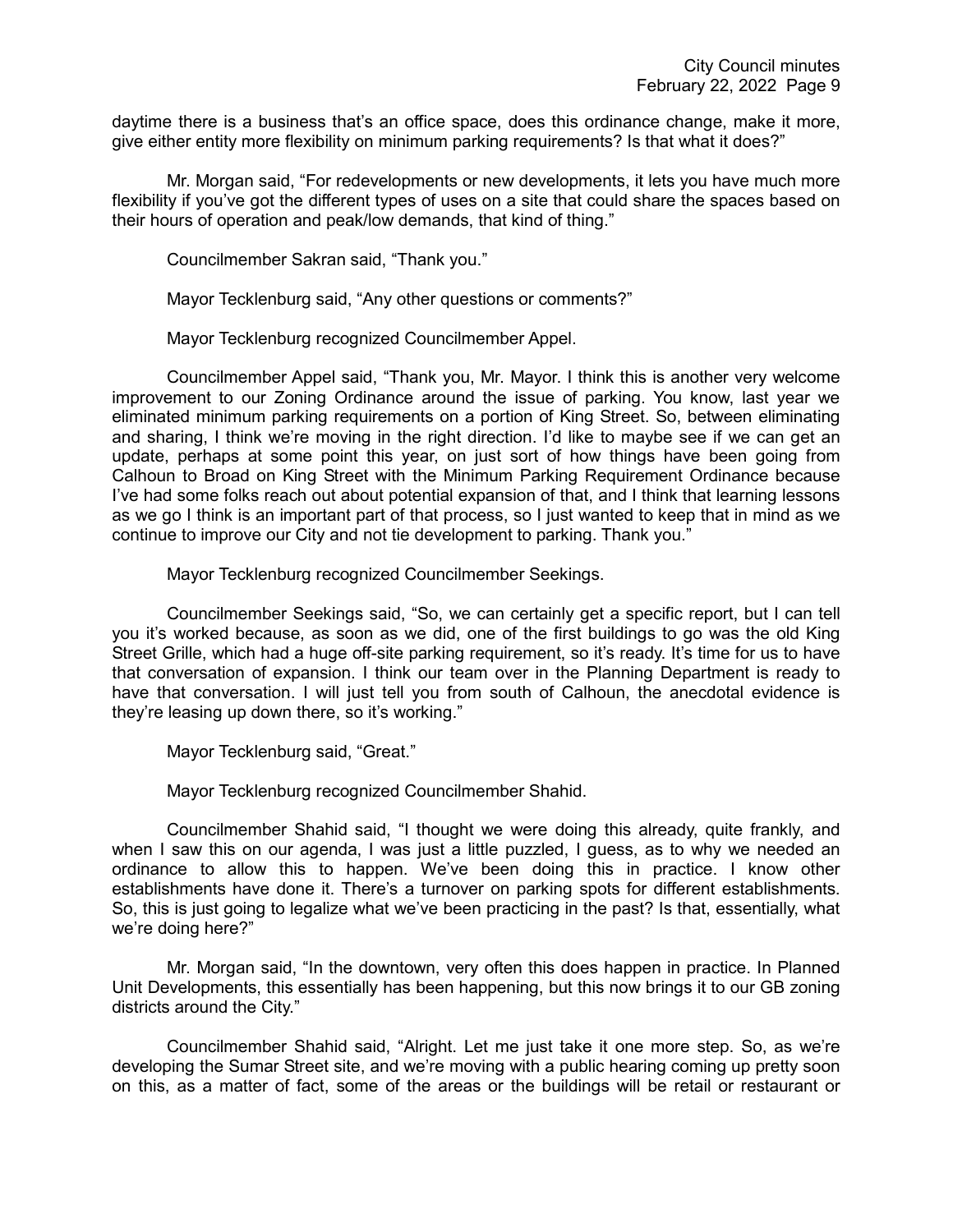office. Hopefully, we'll have a civic center of some sort for the City to use, so this is going to impact that type of use, as well?"

Mr. Morgan said, "Yes, sir."

Councilmember Shahid said, "That's what I thought. Good. Well done. Thank you."

Mayor Tecklenburg said, "It should help us at Sumar Street. Yes, sir."

Mayor Tecklenburg recognized Councilmember Bowden.

Councilmember Bowden said, "Mr. Morgan, you mentioned developments or redevelopments, or, I guess, new developments or redevelopments, so is there a process if you're an existing business you can apply for this, or would that just not be necessary I guess?"

Mr. Morgan said, "It would really, you know, if you've already got your certificate of occupancy for your business, this wouldn't really apply, but let's say you were expanding or a developer was adding more uses onto the site, that's where this would come into play."

Councilmember Bowden said, "Gotcha. Thank you."

Mayor Tecklenburg said, "Alright. Any other questions or comments?"

No one else asked to speak.

On a motion of Councilmember Seekings, one (1) bill (Item E-3) received second reading. It passed second reading on motion by Councilmember Shealy and third reading on motion of Councilmember Shealy. On further motion of Councilmember Mitchell, the rules were suspended, and the bill was immediately ratified as:

### **2022-025 -** AN ORDINANCE TO AMEND CHAPTER 54 OF THE CODE OF THE CITY OF CHARLESTON (ZONING ORDINANCE) BY CHANGING ARTICLE 3, PART 4 TO ADD TWO NEW SECTIONS PROVIDING FOR SHARED PARKING.

Mayor Tecklenburg said, ["Number four."](https://youtu.be/lG9RkCgUGbI?t=2032)

Mr. Morgan said, "This is another ordinance amendment. This would allow in our Home Occupations certain allowed outdoor activities to be used as Home Occupations. Previously, we had not allowed outdoor activities, in particular, things like swimming lessons in a backyard swimming pool. So, it's something that we've heard from communities that they're in favor of, and I think we had a tremendous amount of support for some particular folks who give backyard lessons, and so the Planning Commission has reviewed it and felt comfortable with it and has recommended it to you all."

Mayor Tecklenburg said, "Would anyone like to be heard on this matter?"

No one asked to speak.

Mayor Tecklenburg said, "Alright. Hearing none, it comes to Council."

Councilmember Shahid said, "So moved."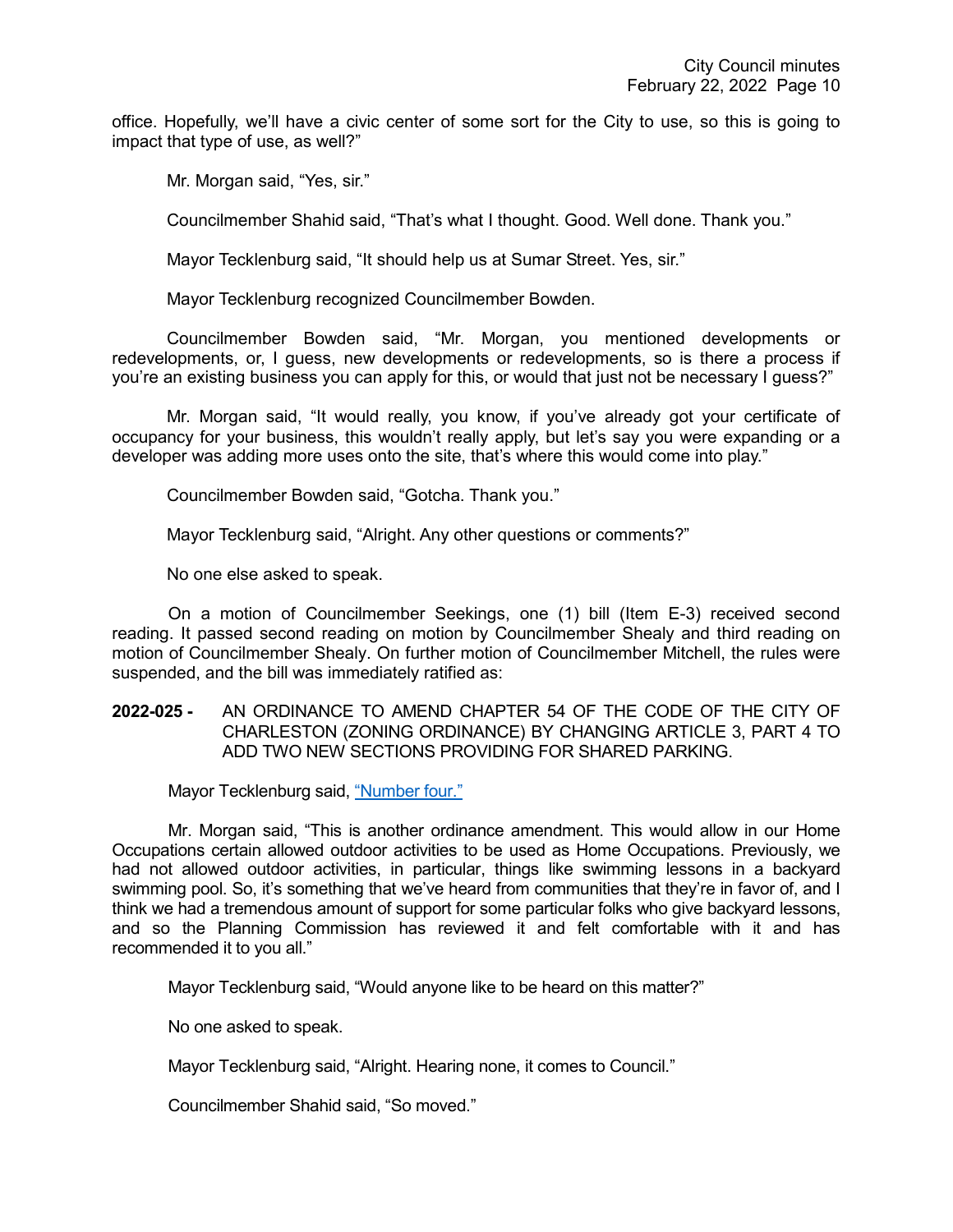Councilmember Seekings said, "Second."

Mayor Tecklenburg said, "We have a motion to approve."

Mayor Tecklenburg recognized Councilmember Shealy.

Councilmember Shealy said, "I just had a question. I believe when we talked about this last time, Mr. Morgan, there is a limit to the number of kids and that type of thing with the swimming pools. Is that correct?"

Mr. Morgan said, "Yes. Let me dig into the ordinance here. Two. Yes. People are reading faster than I am."

Councilmember Shealy said, "Alright. Thank you."

Mayor Tecklenburg said, "The limit was two?"

Mr. Morgan said, "Yes, sir."

Mayor Tecklenburg said, "Yes. Alright."

The Clerk said, "And, Mr. Mayor, we did receive 58 comments in support of the ordinance."

Mayor Tecklenburg said, "How many?"

The Clerk said, "Fifty-eight."

Mayor Tecklenburg said, "Fifty-eight comments in support."

Councilmember Seekings said, "That swimming crowd is organized."

There was laughter in the Chamber.

Mayor Tecklenburg said, "The swimming crowd is organized."

Councilmember Seekings said, "They are synchronized swimming."

Councilmember Shahid said, "And I would note, Mr. Mayor, a good number of those came out of my district, as well, so I've read those comments. Thank you for passing them on to us, Madam Clerk."

Mayor Tecklenburg said, "Alright. Any other questions or comments?"

No one else asked to speak.

On a motion of Councilmember Shahid, one (1) bill (Item E-4) received second reading. It passed second reading on motion by Councilmember Seekings and third reading on motion of Councilmember Seekings. On further motion of Councilmember Shealy, the rules were suspended, and the bill was immediately ratified as: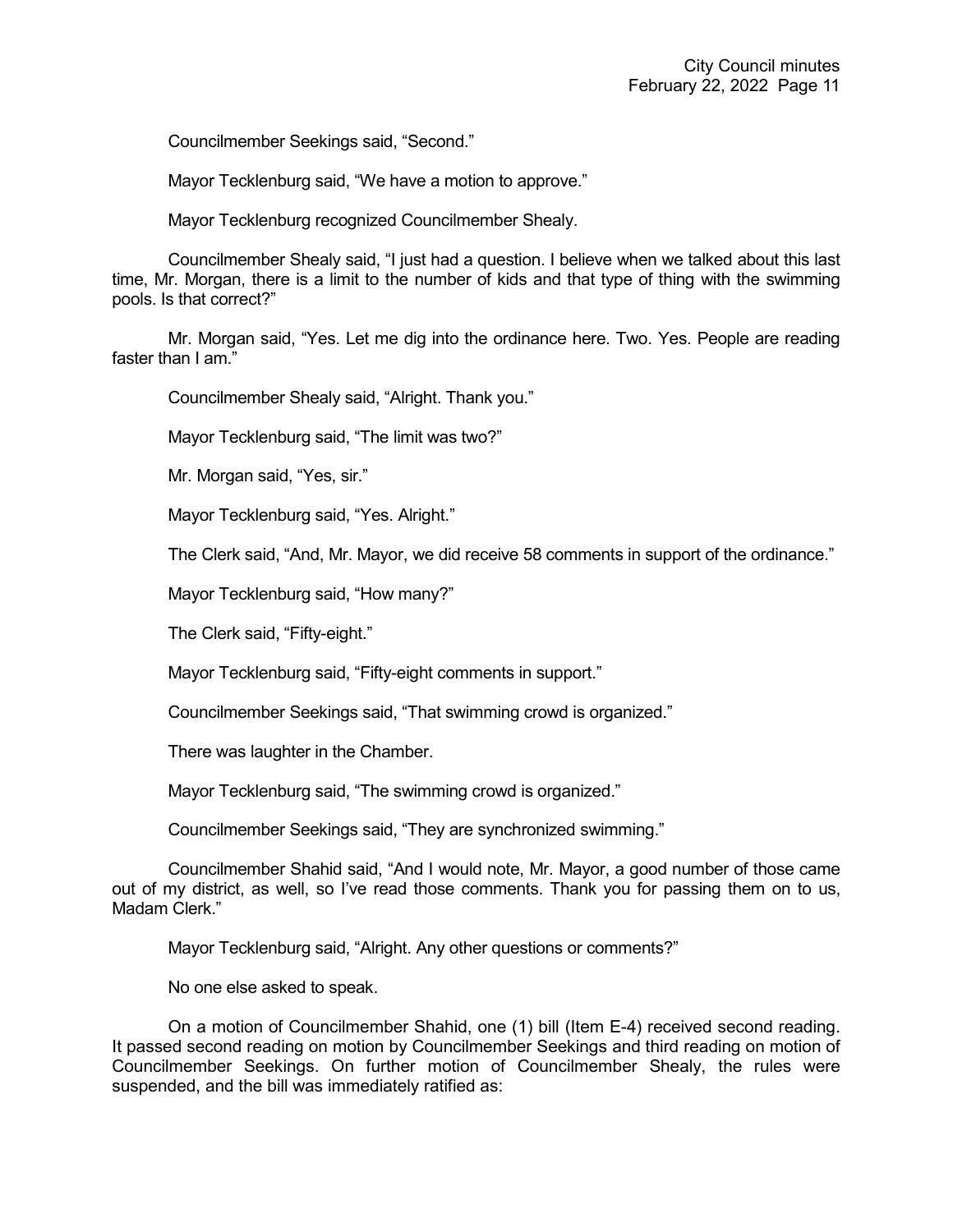## **2022-026 -** AN ORDINANCE TO AMEND ARTICLE 2 (LAND USE REGULATIONS), PART 4 (ACCESSORY USES) OF CHAPTER 54 OF THE CODE OF THE CITY OF CHARLESTON (ZONING ORDINANCE) TO CLARIFY CERTAIN ALLOWED OUTDOOR ACTIVITIES UNDER HOME OCCUPATIONS.

Mayor Tecklenburg said, "Number five."

Councilmember Seekings said, "Mr. Mayor."

Mayor Tecklenburg recognized Councilmember Seekings.

Councilmember Seekings said, "I move we take [five through nine](https://youtu.be/lG9RkCgUGbI?t=2145) together for purposes of public hearing. They're all zonings recently annexed either Single-Family Resident or Rural Residential properties, so if we could just call them out so they can have a public hearing from there."

Councilmember Shahid said, "Second."

On a motion of Councilmember Seekings, seconded by Councilmember Shahid, City Council voted unanimously to take Items E-5 through E-9 together.

Mayor Tecklenburg said, "If you would present them all, and then I will give the public an opportunity to come forward on any item."

Mr. Morgan said, "Yes, sir. So, we've got 2221 S Dallerton Circle, which is in West Ashley. This is in an area that is in our Low Impact and Conserved area in our new plan based on elevation, but it is a lot that meets the SR-1 standards, so we are recommending for SR-1 in this location. There is an image of the property and the Planning Commission recommended for that.

E-6 is again on S Dallerton, and it is another one that we are recommending for SR-1. Again, it's in Low Impact and Conserved based on its elevation, and here is an image of it, very similar. The Planning Commission recommended for that 7 to 0.

Then, we've got this property also in West Ashley. The street name for that last one, I'm sorry, was 2216 S Dallerton Circle, and then this one is 1506 N Edgewater Drive. This one is a little bit of a larger lot. It also is in a lower elevation location, so we are recommending for an RR-1 on this one because they have the space to accommodate that. A good bit of this lot is actually marsh, but that would prevent further subdivision in the future that would be out of character with the elevation of the property. Here you see an image of the property, a fairly sizable lot there, and that was recommended by Planning Commission in favor, as well.

Then, we have a number of lots that are on Wedgepark. These names, they are 30, 32, and 34 Wedgepark, and 43 and 49 Lolandra, which is here. The properties that are on Wedgepark, we're recommending for SR-2. Then there are two properties on Lolandra in blue that we're recommending for SR-1. These are in our new plan as Neighborhood, although one of them is on the edge with a little bit lower elevation, but because of its lot size, again, we're recommending for the SR-1 on that one. The Planning Commission also reviewed these and recommended approval for these, as well."

Mayor Tecklenburg said, "I think you've got one more."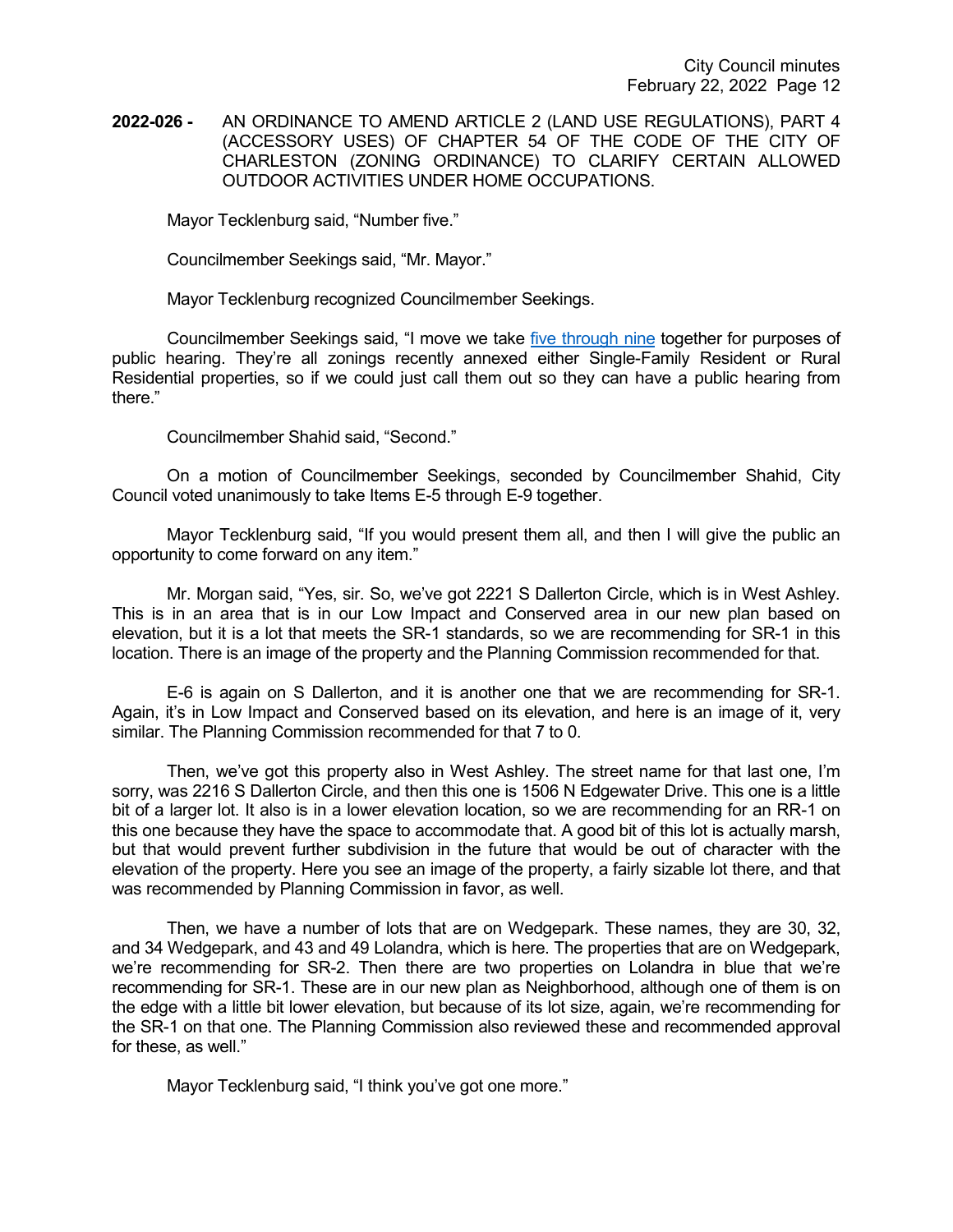Mr. Morgan said, "Oh, yes, sorry. Then, this is 2319 Lazy River Drive in West Ashley, and this is a parcel that is much larger, as well. It is in a low elevation. Because it's a larger lot, we were able to recommend for RR-1 on that because they had the lot area for that. There you see the image of the property, and the Planning Commission did endorse that one, as well."

Mayor Tecklenburg said, "Alright. Would anyone like to be heard on the zoning of the following properties? Please come forward. 2221 and 2216 S Dallerton Circle; 1506 N Edgewater Drive; 30, 32, and 34 Wedgepark Road; 43 and 49 Lolandra Avenue; and 2319 Lazy River Drive. Any of those properties. Yes, sir."

1. Anthony Bryant said he just filed a complaint to the Justice Department in terms of Administrative Procedures Sec. 5 of the Voting Rights Act regarding annexations, which he submitted to the U.S. District Court. He said Representative Clyburn's District had lost 85,000 people, 39,000 approved in the City of Charleston, and Berkeley County was redistricting under Euclid v. Ambler, 1928, which didn't even consider those issues in terms of race. There was no financial hardship in terms of an applicant being harmed in any kind of way in terms of any development, in terms of House Bill 408, the appropriations being made, the American Rescue Act money for water and sewer, flooding, and all of those issues in litigation going through the process and not considering race at all as a factor. He said land use policies were a dilution.

The Clerk said, "Time."

Mayor Tecklenburg said, "Thank you, sir. Would anyone else like to be heard on any of those properties?"

No one else asked to speak.

Mayor Tecklenburg said, "Hearing none, they come to Council altogether."

Councilmember Seekings said, "So moved."

Councilmember Shahid said, "Second."

Mayor Tecklenburg said, "Any discussion or questions?"

No one asked to speak.

On a motion of Councilmember Seekings, seconded by Councilmember Shahid, City Council voted unanimously to give first reading to the following bills:

*An ordinance to amend the Zoning Ordinance of the City of Charleston by changing the Zone Map, which is a part thereof, so that 2221 S Dallerton Circle (West Ashley) (approximately 0.5 acre) (TMS #310-07-00-059) (Council District 11), annexed into the City of Charleston January 11, 2022 (#2022-007), be zoned Single-Family Residential (SR-1) classification. The property is owned by Zachary Carnevale.*

*An ordinance to amend the Zoning Ordinance of the City of Charleston by changing the Zone Map, which is a part thereof, so that 2216 S Dallerton Circle (West Ashley) (approximately 0.26 acre) (TMS #310-07-00-044) (Council District 11), annexed into the*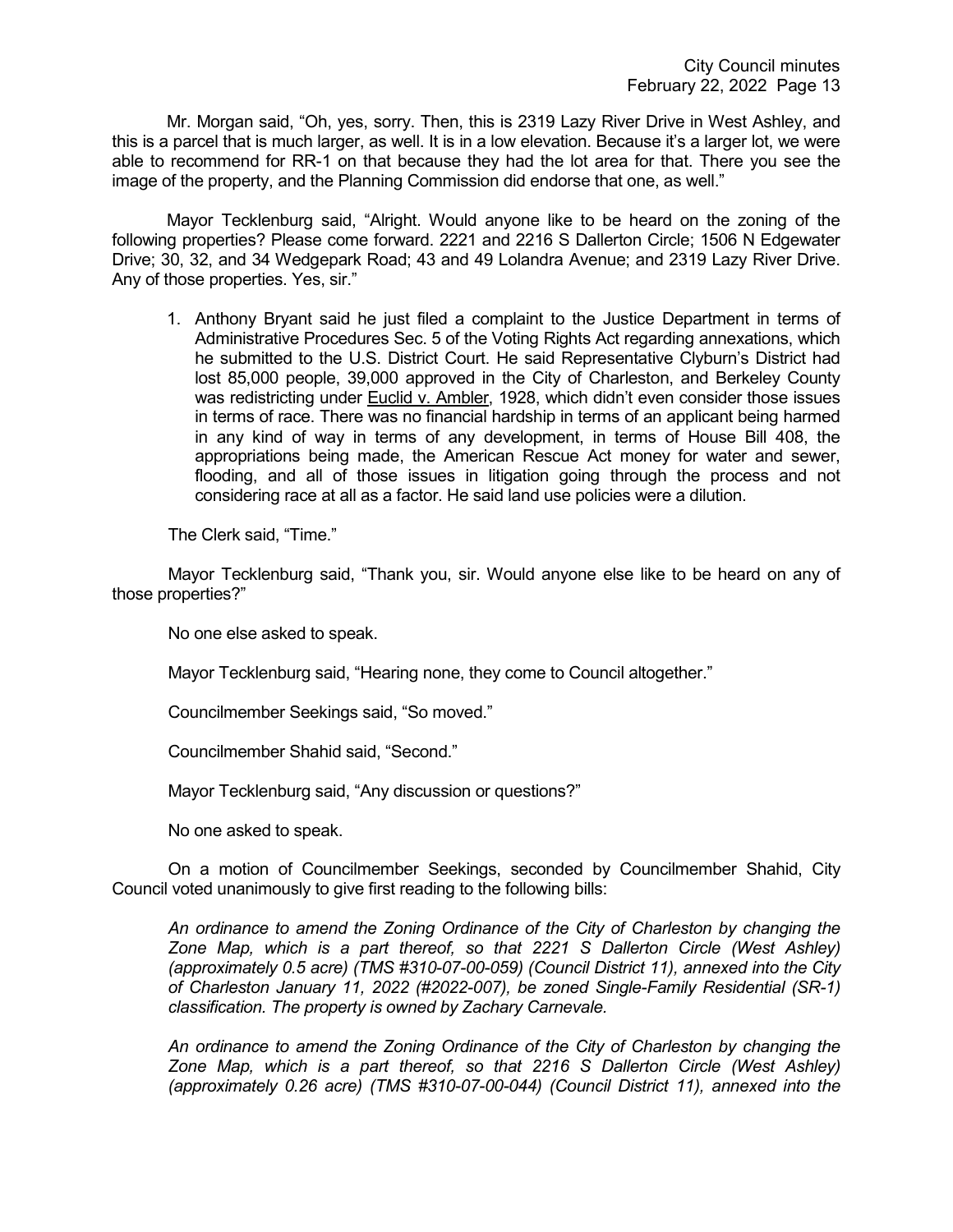*City of Charleston January 25, 2022 (#2022-012), be zoned Single-Family Residential (SR-1) classification. The property is owned by Danielle D Cerasi.*

*An ordinance to amend the Zoning Ordinance of the City of Charleston by changing the Zone Map, which is a part thereof, so that 1506 N Edgewater Drive (West Ashley) (approximately 1.59 acres) (TMS #349-09-00-026) (Council District 11), annexed into the City of Charleston January 25, 2022 (#2022-013), be zoned Rural Residential (RR-1) classification. The property is owned by Ellison C and Jeanne R Livingston.*

*An ordinance to amend the Zoning Ordinance of the City of Charleston by changing the Zone Map, which is a part thereof, so that 30, 32 and 34 Wedgepark Road, 43 and 49 Lolandra Avenue (West Ashley) (approximately 0.99 acre) (TMS #418-13-00-254, 255, 256, 260 and 262) (Council District 3), annexed into the City of Charleston January 25, 2022 (#2022-014), be zoned Single-Family Residential, (SR-1) classification for Lolandra Avenue parcels and (SR-2) classification for Wedgepark Road parcels. The properties are owned by Glory Holdings, LLC.*

*An ordinance to amend the Zoning Ordinance of the City of Charleston by changing the Zone Map, which is a part thereof, so that 2319 Lazy River Drive (West Ashley) (approximately 0.62 acre) (TMS #310-14-00-014) (Council District 11), annexed into the City of Charleston January 25, 2022 (#2022-015), be zoned Rural Residential (RR-1) classification. The property is owned by Carl E Seel, Sr and Jean B Seel.*

Mayor Tecklenburg said, "Thank you, Mr. Morgan. We appreciate it."

Councilmember Brady said, "Move for approval of the minutes."

Mayor Tecklenburg said, "Next up is our minutes, January  $25<sup>th</sup>$  and our Special Meeting from February 8<sup>th</sup>."

Councilmember Mitchell said, "Second."

Mayor Tecklenburg said, "Any additions, deletions, comments?"

No one asked to speak.

On a motion of Councilmember Brady, seconded by Councilmember Mitchell, City Council voted unanimously to approve the minutes of the January 25, 2022 Regular City Council meeting and the February 8, 2022 Special City Council meeting.

Mayor Tecklenburg said, "Next up is our [Citizens Participation Period.](https://youtu.be/lG9RkCgUGbI?t=2481) We have, Madam Clerk--"

The Clerk said, "Five people."

Mayor Tecklenburg said, "Five people signed up. Let's allow a couple of minutes each."

The Clerk said, "Anthony Bryant."

1. Anthony Bryant said for Senate Bill 150, the Senator stated that they could refer anyone's speech to the South Carolina Law Enforcement Division. He said all of the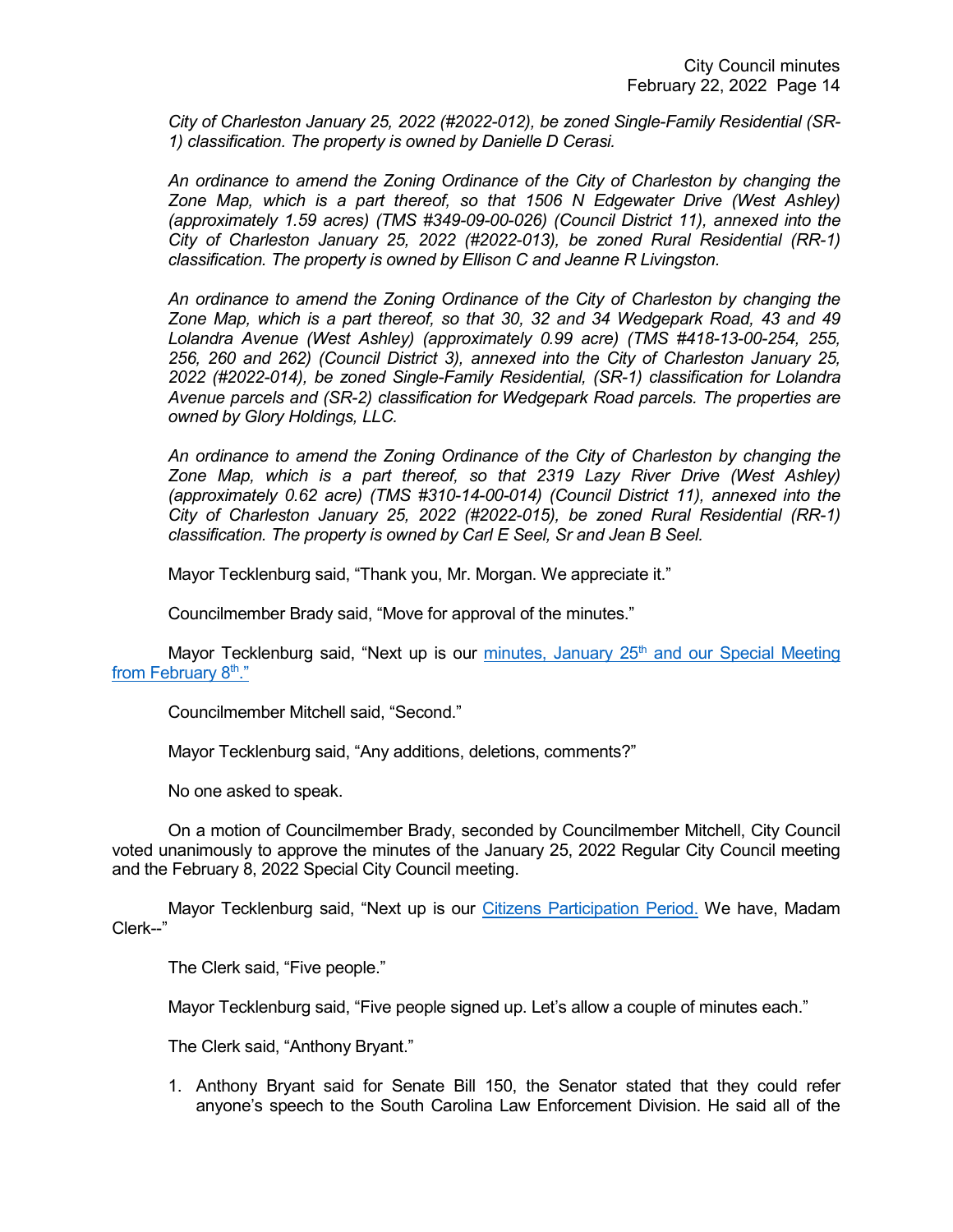documents supported that, and he would continue to speak because his speech began in the 13<sup>th</sup>, 14<sup>th</sup>, and 15<sup>th</sup> Amendment, and nobody was going to take his free speech from him. He said he wanted to be able to read his whole statement in under a minute. He said according to a Complaint, Administrative Office of the United States Court, and Criminal Division in the IRS, Anthony G. Bryant 28 USC 331, upon public comment, South Carolina Senate on Congressional redistricting as a result of Village of the Euclid v. Ambler Realty Company, decided in 1928 by the Supreme Court of the United States, a zoning complaint would be filed in the City of Charleston based upon House Bill 448 related to the American Rescue Act appropriations, related to water and sewer, mitigation of stormwater and funding. Upon debate on Senate Bill 150 where the Senator that procured settlement on behalf of the City of Charleston referred a person's speech to the South Carolina Law Enforcement Division. Since 1989, 3,000 persons had been wrongly accused of crimes they did not commit, 100,000 in State and Federal prison wrongly accused, many African Americans that were poor and many from his City. He said the Department of Agriculture monies had been used in Title 1 schools for years to put African American males, by and large, in prison by default. He said it was a genocide, in his opinion, and the State had been genocidal on Black folks since 1895. He said his speech was his speech, and it wasn't hate speech.

The Clerk said, "Time. Mohammed Idris."

Mayor Tecklenburg said, "Thank you, sir."

Mohammed Idris asked if he could give his time to Anthony Bryant.

Mayor Tecklenburg said, "No, sir. We don't transfer."

2. Mohammed Idris said when they read the Bible, they found that fear would kill off all of the male children instead of the female ones, and that was the same thing Mr. Bryant said. He said Mr. Bryant said that the City of Charleston was one of the worst cities on the planet. He thanked former President Donald Trump for what he did on January  $6<sup>th</sup>$ as he got more homeland terrorists locked up than all of the former administrations in the Country. He said former President Trump tricked them and said he was going to take over the Congress, and all of those lawyers and judges got locked up while President Trump went back to the White House. It looked like they never could have found the people who blew up places and killed innocent people because they always would be hiding. It wasn't local people, it was judges, lawyers, police officers, and all of them were killing people off in the name of right when they were actually doing wrong. He said they would go to those people looking for justice, and they were the ones who blew up different places. So he took this time in Black History Month, the African American History Month, to say that racism was dead. He said they suffered from jealousy, envy, greed, and pure ignorance.

Mayor Tecklenburg said, "Thank you, sir."

The Clerk said, "Trenholm Walker."

3. Trenholm Walker said he was there for the Executive Session which dealt with the Johns Island MID. He was a lawyer that had sent a letter for his three clients, Beach Fenwick, Crown at Maybank, and Crown at Live Oak. He said it was a laudable goal, and everybody agreed that Johns Island needed infrastructure. It was blowing up, and it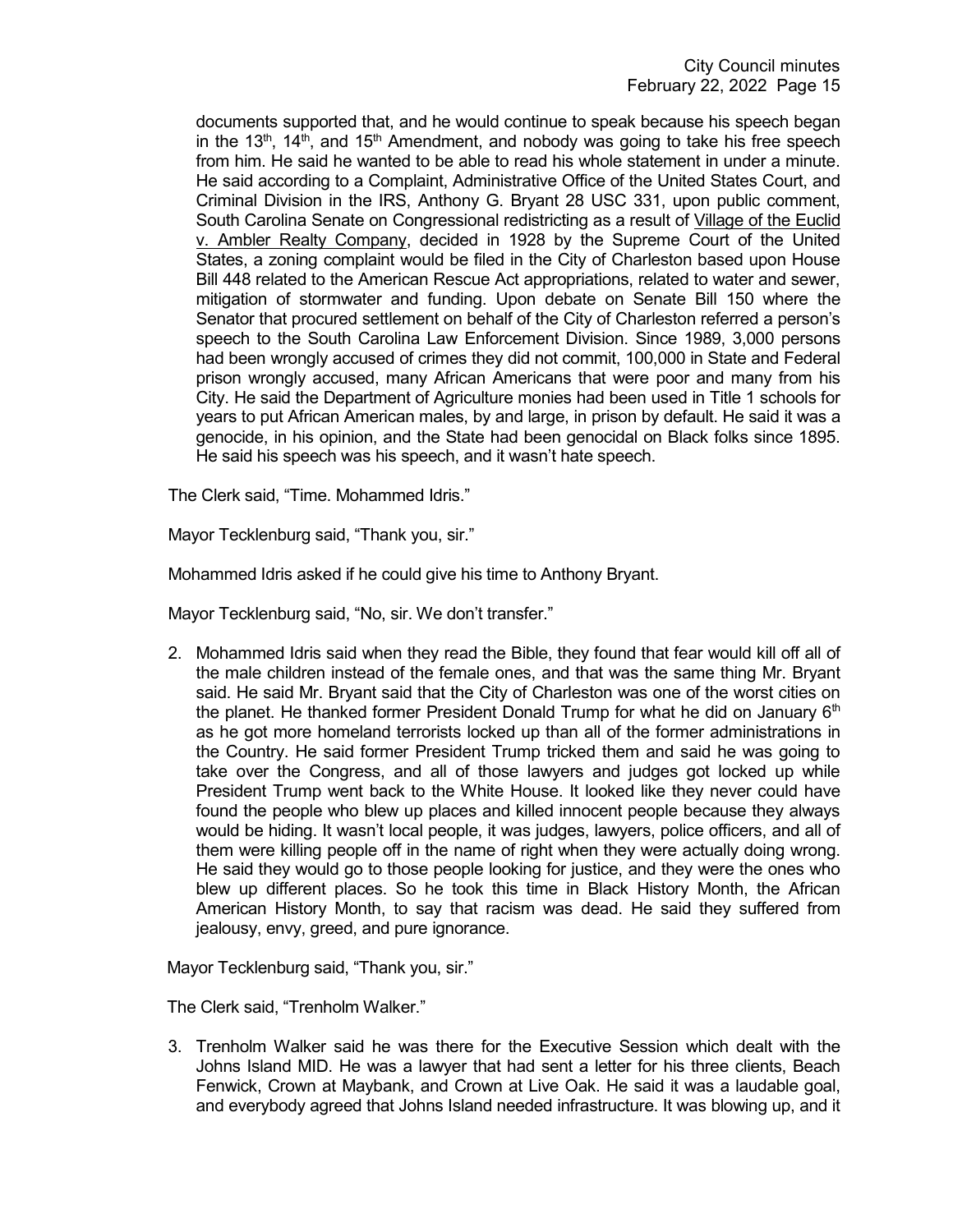didn't have the infrastructure to handle it, but what Council was doing with the MID was not the way to do it. He said a fundamental, essential requirement of a MID was that the people who paid for it got a special benefit. He said there were no projects identified, and there was no way they could say a road or a park would just benefit the people paying the bills. He said if it didn't confer a special benefit on the people paying it, then it was an unlawful tax. He said he was not making it up, and it was not an argument. He said the State Supreme Court emphatically upheld that rule in the summer. He submitted it would be wiser for Council to stop, take a look at it, and decide whether it was really the way they wanted to do it because, if they wanted the improvements, there were other ways to do it. It would not be good to spend three years in litigation. He said they did that with the tax cap the first time around with the County, they knew where that ended up, and they would be in the same place. He said it may be politically expedient to say the existing taxpayers and voters don't have to pay, but it was legally doomed. He said if there was a true desire to fix it, he would submit on behalf of his clients--"

The Clerk said, "Time."

Mayor Tecklenburg said, "Thank you, sir."

The Clerk said, "Nathan Gates."

4. Nathan Gates said he was a proud member of the Charleston Fire Department, and he was there to raise awareness about their starting pay of \$12.80 an hour. He said one more gentleman would be leaving at the end of the month, which brought their total vacancies up to 46. He said they did have another hiring class, but that would take approximately 28 weeks, and they would still have an additional 16 vacancies that probably wouldn't get filled until November. He said they were afforded 3.2% less than their non-sworn peers received in a raise, and they thought that having a low starting wage affected their ability to attract qualified candidates and keep them. He said they were eager to see the results of the pay study the Mayor ordered, and they hoped when he took that data point he also included cost of goods and cost of living, so hopefully they could bring everybody up to a livable wage and retain the members they paid to train.

Mayor Tecklenburg said, "Thank you very much. Yes, sir."

The Clerk said, "Marcus McDonald, and if you're online, if you could press \*6."

5. Marcus McDonald, lead organizer of Charleston Black Lives Matter, said he publicly apologized to Councilmember Appel for his insensitive social media post the prior week. He was committed to continue working with the Jewish Federation on the Stamp Out Hate Act and the Commission on Human Affairs and Racial Conciliation to come together to create a better Charleston for everyone. He expressed his disappointment to Council regarding the Commission as it showed there was a lot of work to do when Council effectively erased the recommendations made by over 40 community members, many of them who were professionals and high-level experts in their craft, and backed by hundreds of community groups and organizations. He said all of that was erased in favor of voices like Brett Barry and the American Heritage Act, who had no credentials in regard to their rich equity, but were given priority in regard to the negotiations and amendments passed. He said after totally ignoring their voice for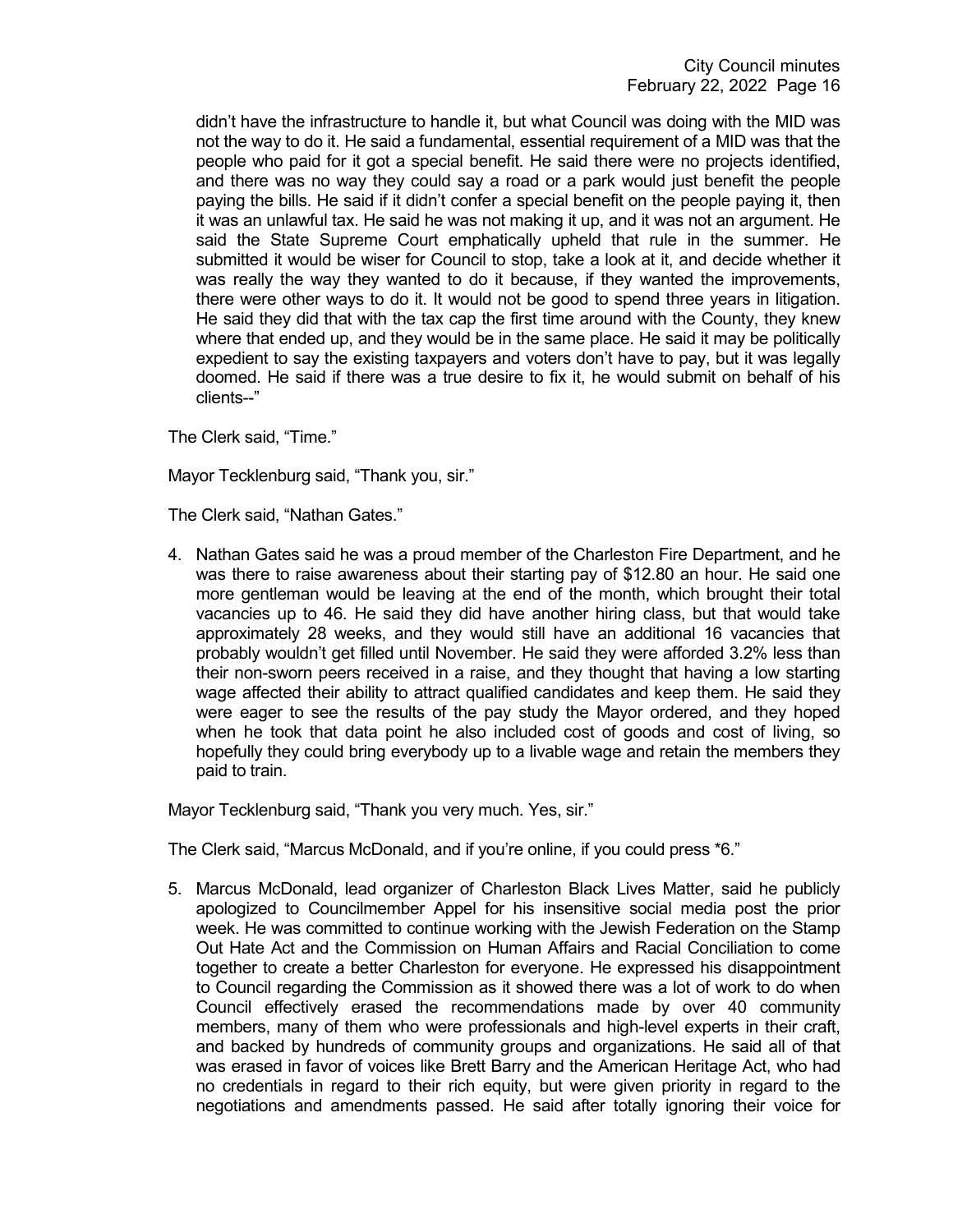several months and even up to a year-and-a-half, Council further threatened to silence his voice during Black History Month. He urged Council to strongly re-think that political strategy and move forward in reconciliation and not retaliation. He said Happy Black History Month.

Mayor Tecklenburg said, "Thank you, sir."

The Clerk said, "Then we did receive some comments online. One person said that Mr. McQueeney stated during the Traffic and Transportation meeting that barricades were temporary and that he asked if 45 years were also temporary, and ten people oppose the City's vaccine mandate for employees. Those are all of the comments we received."

Mayor Tecklenburg said, "Thank you. Did we miss anyone?"

No one else asked to speak.

Mayor Tecklenburg said, "That's the end of our Public Participation. Thanks for being a part of it. Next is our [Petitions and Communications.](https://youtu.be/lG9RkCgUGbI?t=3088) Tracy McKee is here to give us a brief update on the City's response to COVID-19."

Tracy McKee said, "Thank you, Mayor. I'm glad to see not everyone's leaving tonight. I really cleared the room a couple of weeks ago. So, the good news continues. The rolling 7-day average of new cases from testing continues to go down, 86% in Charleston County and 77% in Berkeley County over the past two weeks. Percent positive from testing is still a little high, 6.5% and 12% respectively. We're finally starting to see hospitalizations go down, so that's gone down 27% over the past week in the State of South Carolina. You all probably saw, on February  $18<sup>th</sup>$ , DHEC announced a shift in their testing strategy, which is kind of favoring the at-home rapid antigen testing, and phasing of their testing strategy begins on March  $1<sup>st</sup>$ . Because the athome testing isn't reportable, DHEC will start to no longer report daily case counts beginning on March 15<sup>th</sup>. So, and as of this morning, there are four positive cases among employees, another seven waiting for test results, so good news on that front. We seem to be holding steady with employee cases. I'm happy to try to answer any questions anyone might have."

Mayor Tecklenburg recognized Councilmember Parker.

Councilmember Parker said, "Mrs. McKee, so you did state that February 18th DHEC shifted to at-home testing, correct?"

Ms. McKee said, "Yes."

Councilmember Parker said, "Okay. So, are all of these medical recommendations based upon the CDC, DHEC, or are there outside factors or data considered, like MUSC?"

Ms. McKee said, "From DHEC's?"

Councilmember Parker said, "Yes. Are you considering other factors, like from MUSC?"

Ms. McKee said, "I'm just reporting on what DHEC is doing. Yes."

Councilmember Parker said, "Okay. So, I think you just explained this, as well, but per the New York Times and other media outlets just this week, the CDC hasn't released much of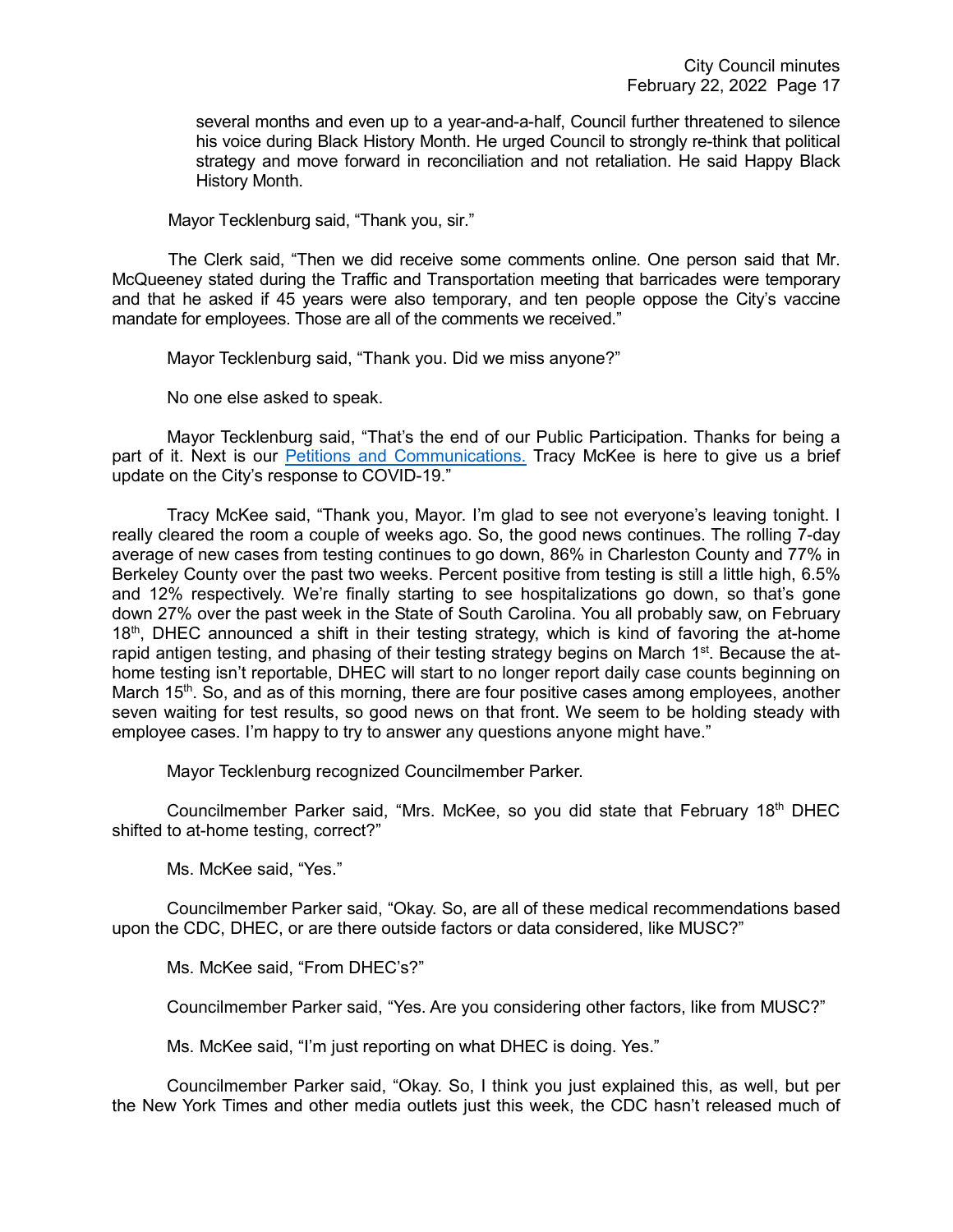the data on vaccine efficacy, so how can City Council trust these medical recommendations if we don't have the data?"

Ms. McKee said, "I'm not sure what you are asking me."

Mayor Tecklenburg said, "Repeat the question, please."

Councilmember Parker said, "If they're going to lower the data, how does City Council and the Mayor, with the employee mandates and things like that, how are we going to utilize that data in pushing these mandates with our employees?"

Ms. McKee said, "I'm still unclear what you're asking me. I'm not sure what the question is."

Mayor Tecklenburg said, "At this point, could I just clarify that? We do have a policy in place, but I wouldn't describe it at all as pushing a policy on our employees. Basically, everybody is in compliance now. They either got vaccinated, or they have an exemption."

Ms. McKee said, "An accommodation, yes."

Councilmember Parker said, "Okay. What is the medical rationale for not recommending vaccinated employees wear a mask or get weekly testing while forcing the unvaccinated people to wear a mask and get weekly testing?"

Ms. McKee said, "Our HR folks worked closely with our medical partners to determine what the policy would be, and really HR would be able to talk a little more broadly about that."

Councilmember Parker said, "Okay, and who are the medical partners? I think that goes back to kind of my first question."

Ms. McKee said, "Yes, so our friends at MUSC and DHEC."

Councilmember Parker said, "Okay. Is wearing a mask considered an emergency measure, or is it your medical recommendation that mask mandates are a routine measure to prevent transmission?"

Ms. McKee said, "I'm not a medical professional."

Councilmember Parker said, "Okay. Do you see masks and this mandate with our City employees being a long-term solution?"

Ms. McKee said, "Again, I'm not a medical professional. We rely on our medical partners to provide us guidance on our policies."

Councilmember Parker said, "Okay."

Mayor Tecklenburg said, "If I may interject here, as well. The current City policy does not require you to wear a mask in a City building any longer. I also consult with medical professionals, I read what's being put out by the CDC, and still they recommend responsible use of masks if you're around other folks. But, anyway, given the numbers, what they are, we have dialed back our requirements. In fact, they're no longer required in City buildings. They are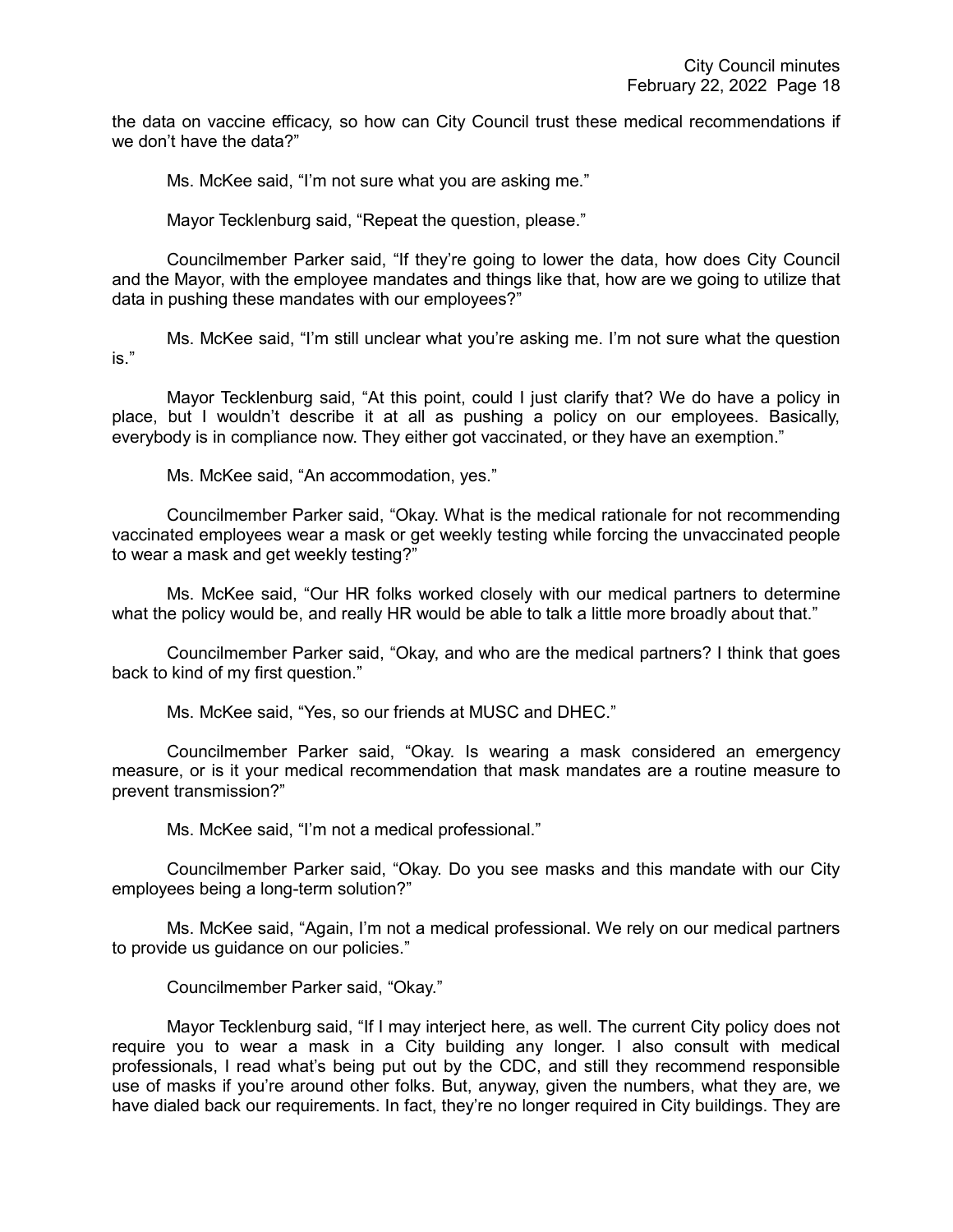recommended if you're unvaccinated, and the simple belief there is that those who are unvaccinated are either more likely to contract COVID or more likely to have serious symptoms from the disease."

Councilmember Parker said, "Okay, but the CDC also said that vaccinated individuals don't prevent transmission. So, again, we're still forcing unvaccinated employees to wear masks, but the CDC has come out and said that even vaccinated individuals can still, you know, it's still transmissible."

Mayor Tecklenburg said, "Correct, and if you follow their data, those who are unvaccinated are more likely to have serious symptoms from the disease and a higher incidence of death, as well. So, that's why we from the beginning thought, on recommendation of healthcare professionals, that being vaccinated was a good thing."

Councilmember Parker said, "Okay. Do you think that this mandate for our City employees is going to stick around or are you going to--"

Mayor Tecklenburg said, "We'll take it as it comes. We'll see what data comes forward."

Councilmember Parker said, "I mean, can I ask Council, do you feel that this should continue, our City employees? I mean, I've heard from numerous City employees that this is troublesome, the things, the stories. I spoke at the last meeting about, you know, the testing initiatives, things that they're being subjected to, their testing timelines. If they're an hour late reporting, they get in trouble. I just ask Council, as a body, do you think that this mandate for our City employees should continue?"

Mayor Tecklenburg said, "Well, if I may add one more little piece of data to the puzzle, even with our own testing, every week we continue to find folks that are testing positive, and it has gone down, but even last week we had positive tests. We were able to prevent exposure to other employees and our citizens, depending on who the employee was, by finding out that they were COVID positive, so we still think the testing protocol makes sense. We'll certainly consider it over time if we see that after a number of weeks and months that there are no positive cases showing up anymore, we'll certainly take that into account. I certainly open the floor if any Councilmembers want to weigh in."

Mayor Tecklenburg recognized Councilmember Sakran followed by Councilmember Waring.

Councilmember Sakran said, "Thank you, Mayor. I just want to say, we are now two years into this, roughly, and I will stand by what I said two years ago. I think the City has taken a measured, practical approach. When you look at other jurisdictions across this Country and many cities across this Country, we have taken the right approach in concert with Governor McMaster. Some will disagree with me. I think the State of South Carolina, as well as the City of Charleston, has done an awesome job, this Council, your leadership. I understand it's not popular, Councilmember Parker. I hear from people all of the time that disagree with my position. My position as a Councilmember is to represent all of my constituents, so I've got to weigh that. You're right. I personally don't think a vaccine mandate for employees is a good thing. That's my personal opinion, but again, as a Councilmember, I have to weigh all of those options and look to the Mayor and other Councilmembers for their opinions. So, I will say, the past two years, I think the City has done an awesome job. I know it's not been popular, politically popular, but our job is not to be politically popular all of the time. Sometimes we're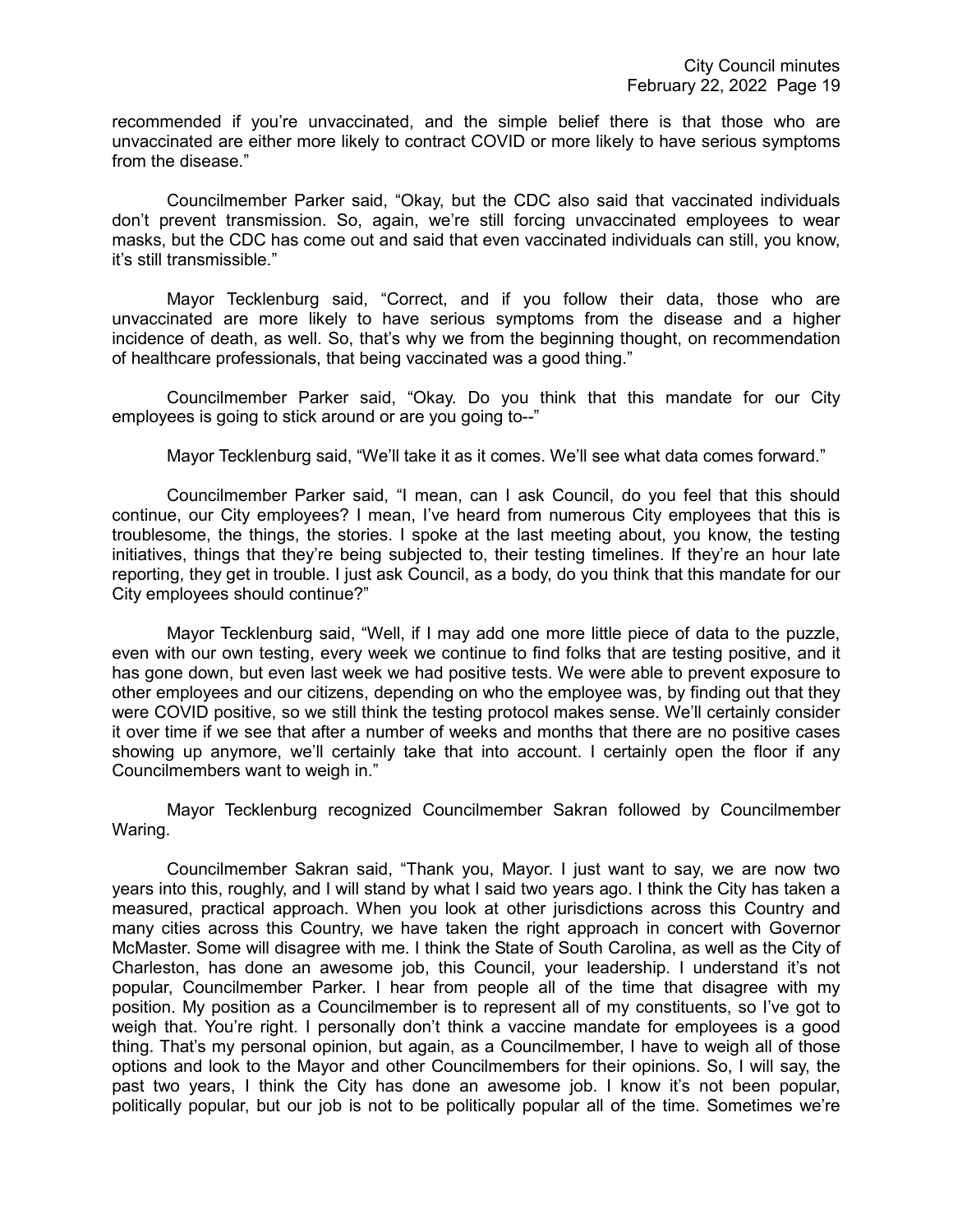going to make decisions that folks don't particularly care for, but again, when you measure our results and what we've done compared to other cities and other jurisdictions across the Country, some have gone too far to the right, some have gone too far to the left, and I think we've been measured, and I'll stand by that today, as I stood by that two years ago."

Mayor Tecklenburg said, "Thank you."

Mayor Tecklenburg recognized Councilmember Waring.

Councilmember Waring said, "Yes, this has been tough, Councilmember Parker, on really the whole City with no exact science on it, no exact policies on it, and I supported the Mayor. If you're going to make a mistake, I think you would be conservative in making that mistake when it comes to people's health. In this case, the City's health, employees' health, etc. I think we have to follow the science on it, but one thing you made mention of that I'm interested in because that's the first time I heard that, are we having any people getting in trouble because, if you don't mind phrasing that again, about people getting testing, coming in late, or something like that? I mean, hopefully, we can work with our employees. What is that policy when somebody gets tested and if they come in late? If that's what you were saying, I'd just like some more clarity on that. That's the first time I've heard that."

Mayor Tecklenburg said, "That's the first time, so please share."

Councilmember Parker said, "Yes, sure. Yes, I mean, multiple people have reached out. They are penalized. They're suspended, you know, maybe a shift, pay. It's sort of three strikes you're out. That's the policy, if I understand correctly. That's what's been reported to me."

Ms. McKee said, "I'm not aware of any of those scenarios. From my understanding, HR has been very agreeable and working with everybody. Testing has been kind of complicated, especially when Omicron was surging, so our HR department worked very well with those that had an accommodation to get tested."

Councilmember Parker said, "Yes, and the testing, they have specific sites, so you mentioned, you know, DHEC is shifting to these at home tests, but our employees are not allowed to use those at-home tests. They have to use a DHEC site or it has to be registered. It can't be the at-home test. They have two options, the DHEC testing site or another lab where it costs them \$50. They're also not allowed, they have to do it off duty."

Mayor Tecklenburg said, "I do believe there are a number of those DHEC sites that are available to use."

Councilmember Parker said, "Yes, and again, as Omicron surged, there were very long wait times, so I'm sure that that's where some of the, you know, you can understand, as a City employee, you're already understaffed, overworked, underpaid, and now you have to wait in line at a DHEC testing center during Omicron. It was hours."

Councilmember Waring said, "Do our people have to pay for the tests out of their pocket?"

Mayor Tecklenburg said, "What's that?"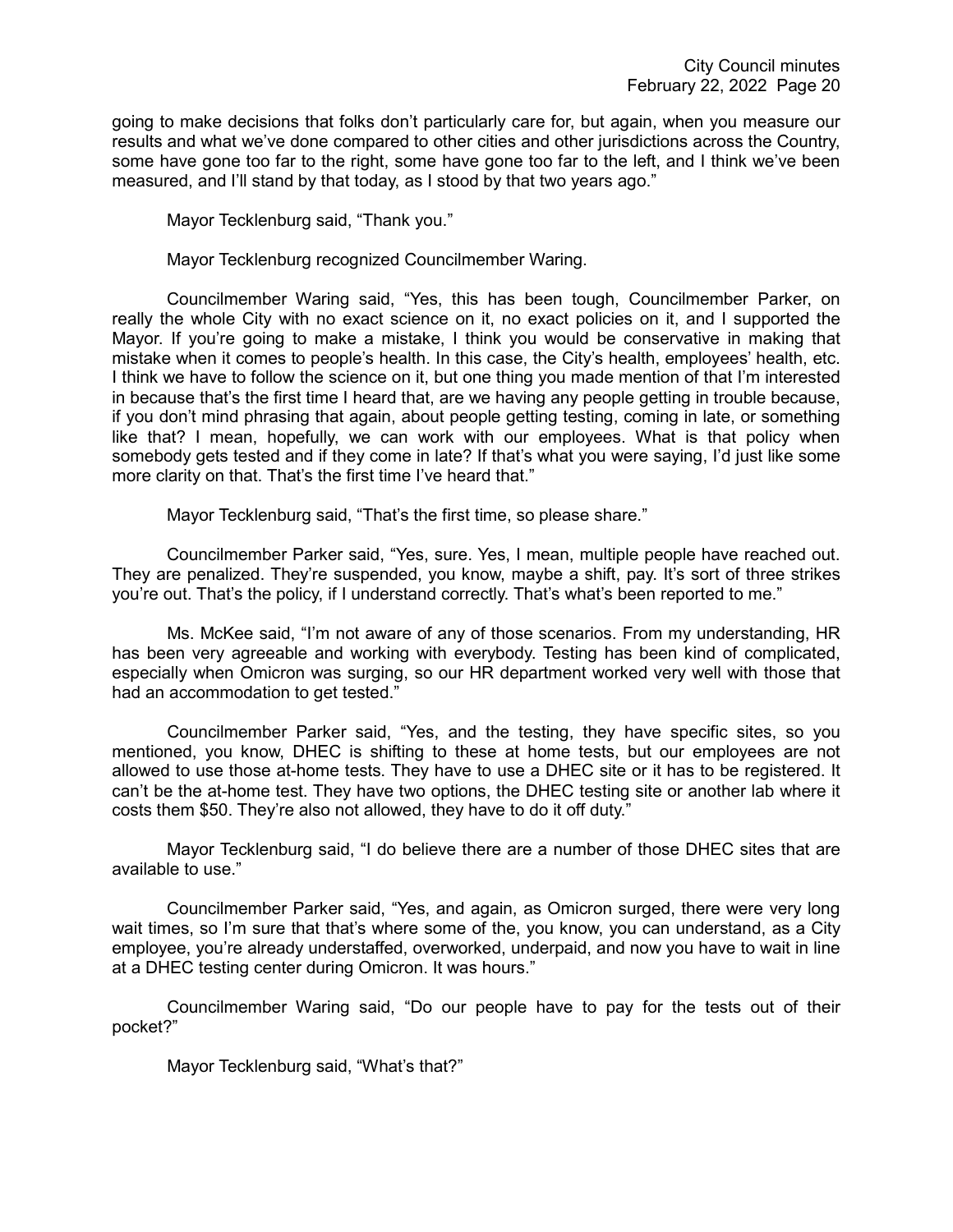Councilmember Waring said, "Do our people have to pay for the testing out of their pocket?"

Mayor Tecklenburg said, "They do. Yes, sir. It's not eligible under our health insurance policy if they don't get a vaccine, and I think it's the protocol from Blue Cross/Blue Shield. So, I would be happy to have HR come back to you and explain more fully where we are. We are evaluating it, as I mentioned just a few moments ago, because we are tracking the number of people who, they're required to get the test, but every week we're finding people that are positive."

Councilmember Waring said, "I understand."

Mayor Tecklenburg continued, "And sometimes, and I think now often, they're asymptomatic, so they take the test and they're not sick, so they don't know they're going back into the workforce and able to spread the virus. So, again, with that information, I still think it's a reasonable thing for us to continue to do and monitor, but I'll be happy to have Kay come to us or either come to a meeting of our HR Committee and more fully explain."

Councilmember Waring said, "You actually appointed me to the HR Committee. We haven't had a meeting yet, so."

There was laughter in the Chamber.

Mayor Tecklenburg said, "I think there is one coming up."

Councilmember Waring said, "So, it would be good to, I'll call to see whether we can have a meeting. I'm not the chair, but I'll call and, if we have a meeting, it would be good to have Kay come and report to Council on that and bring us up to speed."

Mayor Tecklenburg said, "Yes."

Councilmember Waring said, "Alright. Thank you, Mr. Mayor."

Mayor Tecklenburg said, "Councilmember Gregorie is the Chair of the Committee this year, so please request a meeting with him, or I will, don't worry."

Councilmember Parker said, "Okay. Just one other thing, I believe that, this might just be another question for HR, but this certainly seems, you know, our unvaccinated employees are being forced to wear masks. We know that the science doesn't, you can still spread it if you're masked, you can spread it if you're unmasked, but they're being sort of singled out. I've heard a lot of stories where they've been, quite frankly, discriminated against because of their choice. The choice that they made, their medical choice. I believe in freedom, liberties. They were also, their names were e-mailed out to their supervisors, everyone knows who they are, they're not vaccinated, and obviously, they have to wear a mask if they aren't. I just, I think it's a far reach, I think, for our City employees. We talk about our City employees a lot, how much we appreciate the work that they do. We're certainly understaffed. We have certainly lost a few people to these policies. I know I lost people in Recreation. that watched my boys grow up and because they were denied an exemption. So, this is real, it's happening, and I think what we can see nationally is these mandates, you know, it's time to stop the government restrictions and just allow personal responsibility to take over. Like you said, the science seems to be trending that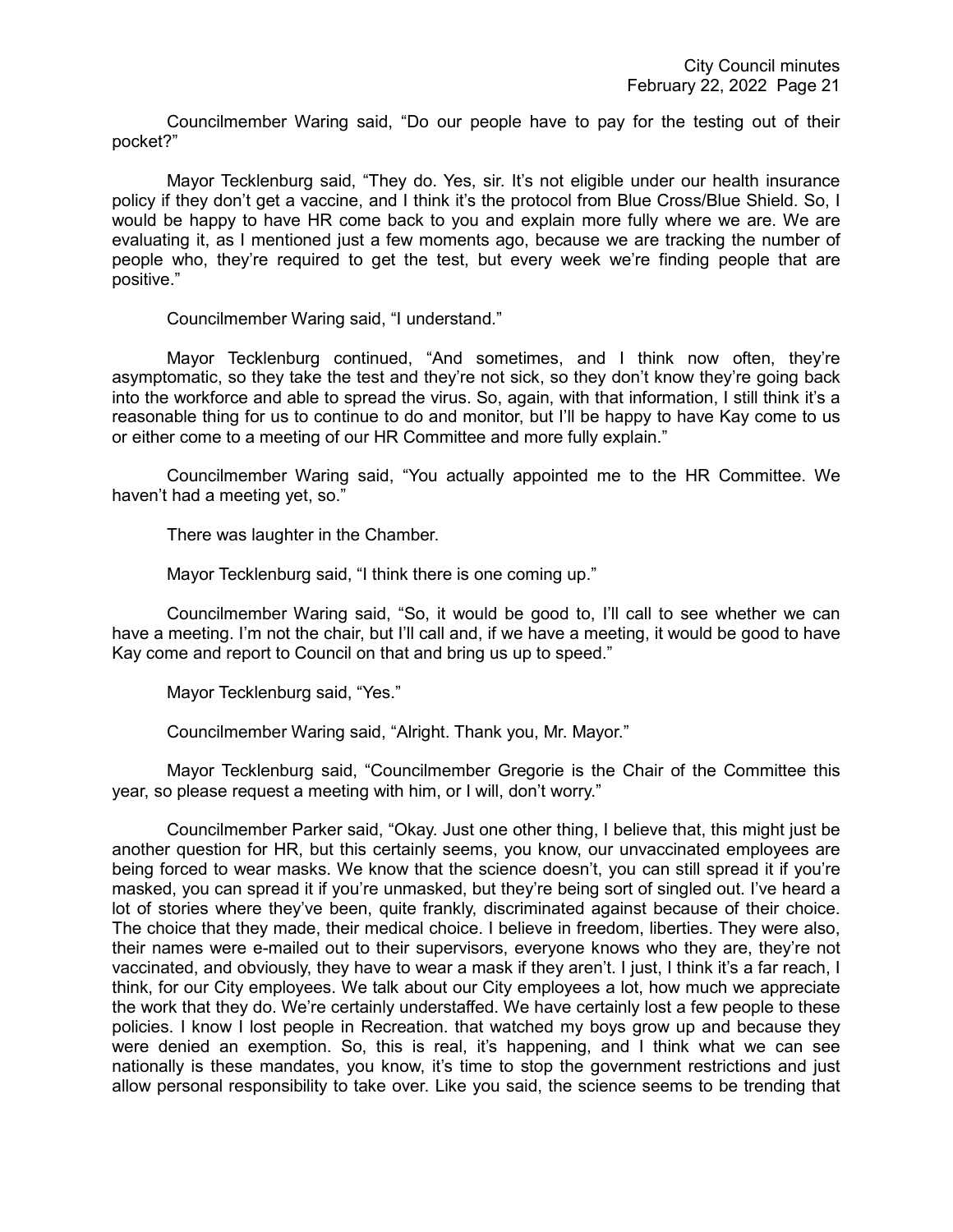way, but we're not changing anything. We've taken the mandate off of the City buildings and things like that, but not for our City employees, so I just think we should."

Ms. McKee said, "Yes, I mean, we keep talking to our partners and, based off of the data that we're seeing, like the Mayor said, we're still getting positive results from those employees getting tested. So, it's not like we're not kind of revisiting it. We're definitely talking to them all of the time to make adjustments as we see they're needed."

Councilmember Parker said, "Again, I just want to point out that it's just the unvaccinated employees that you're forcing this on."

Mayor Tecklenburg said, "There is a distinction between unvaccinated, and the science, in fact, does indicate there is a difference in risk of passing the virus whether you're wearing a mask or not."

Councilmember Parker said, "And whether you're vaccinated or not."

Mayor Tecklenburg said, "Correct."

Councilmember Parker said, "Right."

Mayor Tecklenburg said, "Yes. Alright. Any other comments or questions?"

Mayor Tecklenburg recognized Councilmember Gregg.

Councilmember Gregg said, "How many employees have been vaccinated? How many haven't? Do you we have those numbers? Maybe next week or two weeks?"

Ms. McKee said, "I can't remember. It's a lot."

Mayor Tecklenburg said, "It was over 90% vaccinated."

Ms. McKee said, "It's over 90%."

Mayor Tecklenburg said, "We now have about 1,650 employees, so something less than I think about 150 maybe total."

Councilmember Gregg said, "Okay. Thank you."

Councilmember Parker said, "Mayor, I don't know the total number, but during the Omicron surge, the Fire Department had 64 members out sick at one time with the virus. Of these 64 members, only six were unvaccinated. Just one little stat there."

Mayor Tecklenburg said, "Alright. Thank you. So, next on the agenda is our Council [Communications.](https://youtu.be/lG9RkCgUGbI?t=4101) We have a request from Councilmember Seekings regarding virtual participation in meetings."

Councilmember Seekings said, "Thank you, Mr. Mayor, and I will be very brief. As you all are well aware, as we sit here tonight, this is our fourth meeting in two weeks, which I think is actually unprecedented, and you all are probably aware that we amended our Rules of Council at the beginning of this year. Over the course of time, we learned that we could participate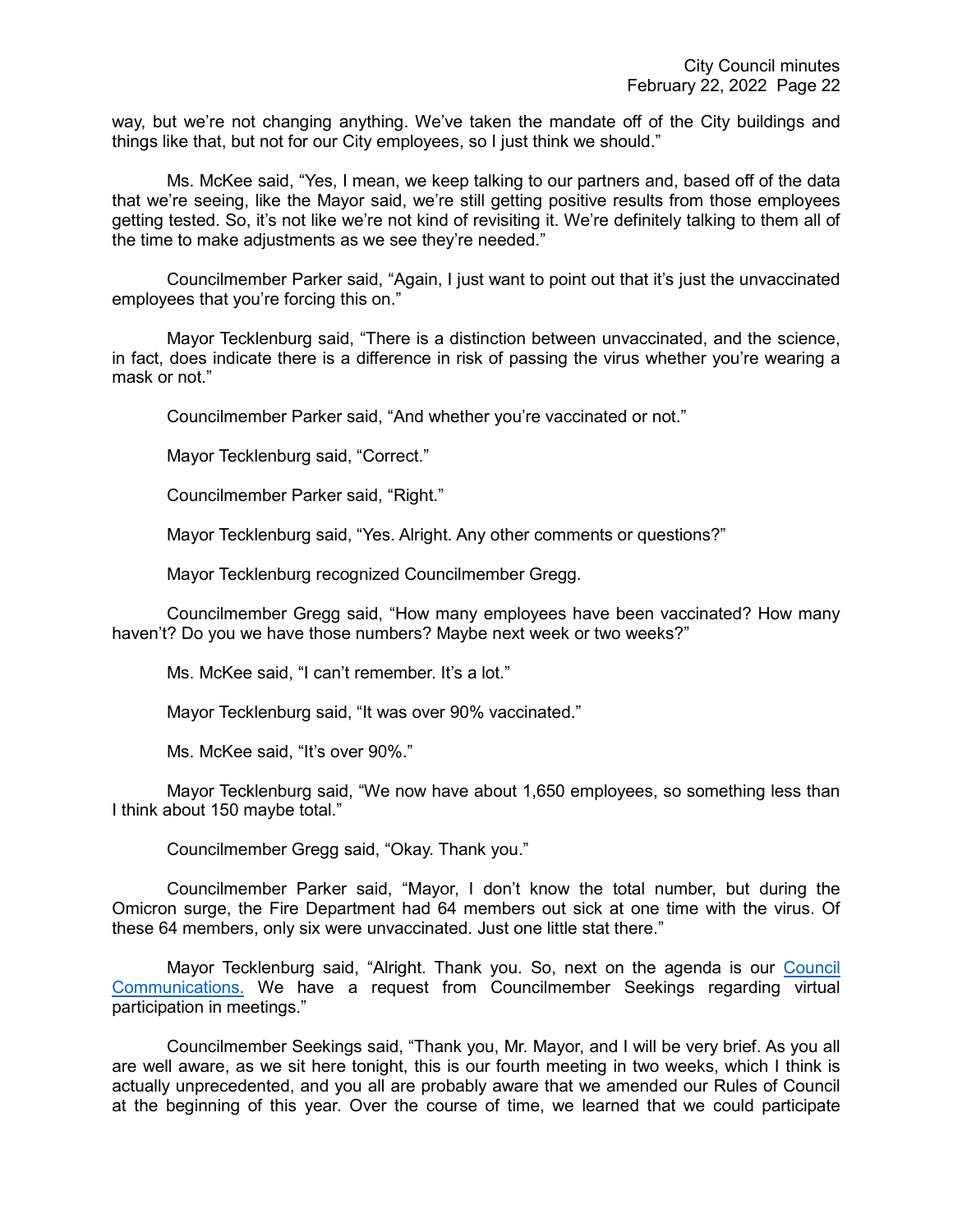virtually effectively, and so when we amended our rules, we allow now everyone to participate at Committees virtually, and many of our Committees meet only virtually, and we talked about that today, Mr. Mayor. Meeting in person is great. The one thing we did do though was limit our ability as Councilmembers, absent health concerns, from participating at Council virtually. I can pick up the phone and call you all about this, but in talking to a few of you, and in thinking about this, and given sort of the technology and how effective it has been, and by the way, during the course of our Emergency Ordinance over the last two years, we did actually meet in person and allow people to participate virtually and some did from overseas, right? So, I mean, it allowed us and, I mean, good on you all.

So what I'm sort of asking you all, without taking a vote on it, whether or not you would be willing to consider allowing, now that we've got the technology, us on Council to, at least one or two times a year, without penalty or having to show that we're sick, participate virtually. Look, we all want to be around this table. I do. In the 12 years I've been here, I've missed one meeting, one. So, you know, we want to be here, but there are times, particularly in the last two weeks with those four meetings, two of which were unscheduled at the beginning of the year, we could not, under our new rules, participate virtually in them. So, I would love to see us amend to allow one or two times a year, without having to get a doctor's note, for us to participate virtually if we give advance warning, and there is a quorum here of people in person. So, I guess my question to you all is, not to be answered tonight, if you have heartburn with that I would never ask our staff to prepare something like that, but if you all think that's something you would be willing to consider, I think I would ask our Legal staff to put something on paper, bring it to you all for consideration and vote, but don't want to waste anybody's time. So, that's my pitch for tonight, and I would love to see a little brief amendment on that if we could do it."

Mayor Tecklenburg recognized Councilmember Brady.

Councilmember Brady said, "Yes, thank you, Mr. Mayor, and thank you, Councilmember Seekings, for bringing this up because this was one of the things we were going through the Emergency Ordinances that I was a big advocate for, as well. Because I also think that it opens up for folks, we've talked about wanting to get more diversities on Council and how do you get people when, you know, one of those things is that a lot of people have to travel for work, and we all do our best to get here. I know in a couple of weeks I have to be out of the area for work, but I'd love to be able to participate virtually because I can have that ability in the evening, but I can't make it back to Charleston for a 4:30 p.m. start time. I had proposed, just as Councilmember Seekings had, that as long as there is a physical presence of a quorum of members present and voting, and you would need to provide prior notice to the Mayor and the Clerk's office and any Chair of any committee that you would be meeting virtual for, as well, if there was something in person, that, you know, I think that's a reasonable accommodation. It's not 1821, it's not just the Peninsula, we're not farming the field during the day and coming back on our horses later on. This is 2022, so we should be able to utilize the technology effectively. Since we don't do proxy votes, and nor do I think we should, it's an appropriate way for Councilmembers to be involved even if they can't be physically present."

Mayor Tecklenburg recognized Councilmember Shahid.

Councilmember Shahid said, "Yes, I agree with this discussion we're having here tonight. I remember Councilmember Lewis was very much opposed to this idea. This was before we had our Zoom capability. I think that there are going to be times and opportunities in which we are going to be called away, like Councilmember Brady has mentioned about or Councilmember Seekings has mentioned about. As long as we give advance notice of this, this may be a good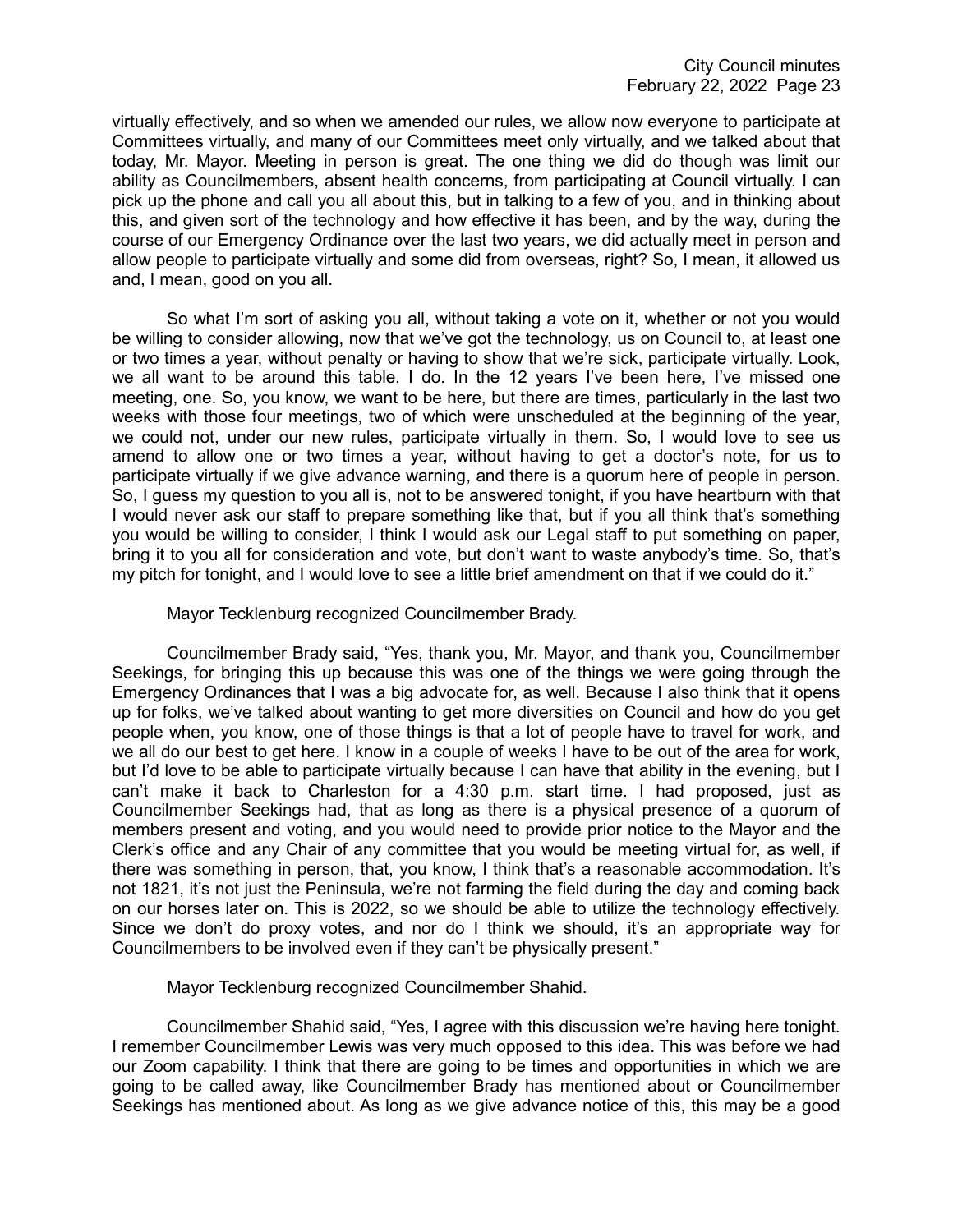opportunity, and if we get maybe a one or two per calendar year pass I guess from being here physically. I will tell you that the meeting we had this afternoon with Real Estate was a breath of fresh air because when we're on these virtual meetings, we're not able to really interact with one another, and I think we're missing something. So, as soon as we get back to in-person committee meetings, the better. I know that's an inconvenience for a lot of folks. I have the luxury of being right here on Broad Street and can walk across the street. I understand that, but also I think it just makes a big difference that we're interacting with one another and communicating with one another on a different level in person. So, if we can get back to that level of Committee meetings, the sooner the better, as far as I'm concerned. Thank you, Mr. Mayor."

Mayor Tecklenburg said, "There is nothing preventing us from starting to have in-person Committee meetings again. I think I'm going to ask the Committee Chairs to make that call if they want to try it and proceed as we did this afternoon. It's funny you mentioned Councilmember Lewis and, you know, pre-COVID, this whole discussion would have been blasphemous, right?"

There was laughter in the Chamber.

Mayor Tecklenburg said, "It would not even have been tolerated, but the world has changed a little bit, and things are more easily virtual, so some consideration, I think, should be given, particularly for meetings, special meetings, workshop meetings, that weren't on the calendar when we started the year. So, if it pleases Council, we'll come back with something for you with a rule change for consideration."

Mayor Tecklenburg recognized Councilmember Waring.

Councilmember Waring said, "No, I agree with that."

Mayor Tecklenburg said, "Yes. Does that sound reasonable?"

Councilmember Seekings said, "Yes, and I'm not anti-being together. I think it's great, but as Councilmember Brady pointed out, there are just times we physically can't be here, and we shouldn't exclude people from having their voices heard. So, I mean, I'm with you all. I think we should get back together as often as we can, and in the rare instance that we can't be here, we should be able to participate because technology has shown that it works even from three, four, five, six, seven time zones away."

Mayor Tecklenburg said, "Alright. Thank you. Next up is a [discussion of the redistricting.](https://youtu.be/lG9RkCgUGbI?t=4507) Councilmember Shahid."

Councilmember Shahid said, "Thank you, Mr. Mayor. So, I joined the discussion we had with Tracy. Councilmember Waring, Councilmember Parker, and I were on that Zoom call, and I was a little concerned with the, I guess, lack of speed that we're moving with this. I know that the South Carolina General Assembly has passed their redistricting lines, and the Congressional district lines have gone through. County Council has gone through and re-drawn their lines. This is the end of February. They've had the same data that we've had. I was a little concerned with some of the proposed district lines that I saw because we pitted, I think, one or two of those alternatives of the Councilmembers that would run against one another. One of them had me going all of the way over to Cainhoy and Daniel Island, and the logic of that was just well beyond my---. I understand we made a lot of progress since that meeting that we've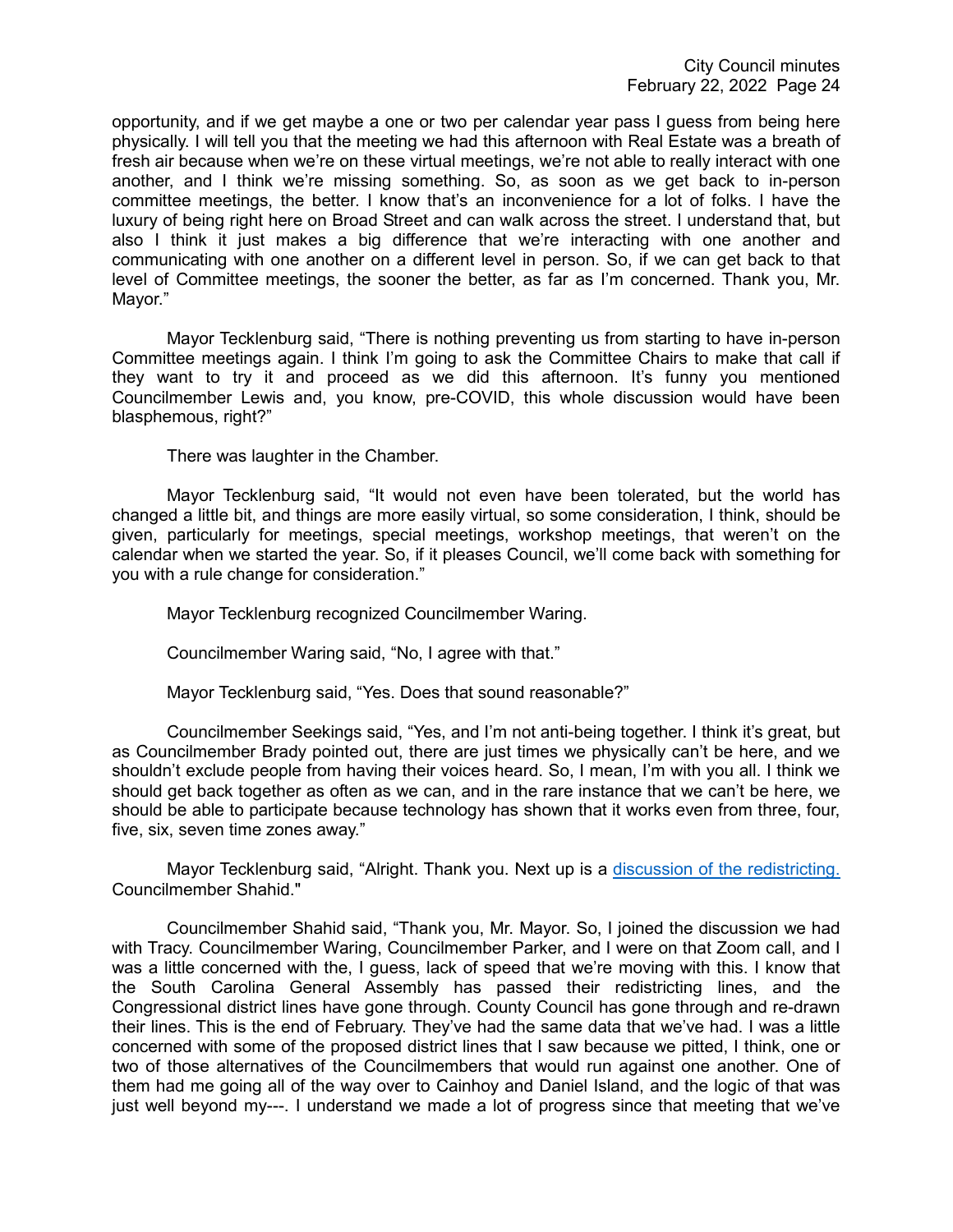had. I wanted to make sure that we're still progressing on that path. I'm not going to push right now any idea of a Special Ad Hoc Committee, but I do want to make sure that we're moving in the right direction on this. Our citizens deserve to know who their representatives are. Councilmember Brady has brought up several times to me that he represents two-thirds of the City of Spartanburg, so people on Johns Island, people on Daniel Island need to know who their representatives are. They have been underrepresented long enough and, with the population shift that we're having out of West Ashley, it's going to pick up a bunch of new residents in the immediate future. I met with Taylor Bush yesterday, and Long Savannah is on the fast track. I just see how that's going to increase our population out in that area with Councilmember Shealy and Bowden and Brady, all of them having another explosion coming really soon. So, I just want to get this, the purpose of putting this on the agenda tonight was just to express a little frustration with where we were going with it. I understand we're making some progress, so let's see where we are in the next 30 to 60 days, and I may come back and renew this, or I may just let it die on the vine."

Mayor Tecklenburg said, "So, if I may just briefly add that our staff have been working on this. We very intentionally kind of waited until after the Special Election over in District #1 because we didn't want to confuse voters if they started seeing other maps being proposed of what your district looked like. We kind of wanted it just to stay in place until we got through that election, and I certainly appreciate the fact that the House and Senate and all already moving ahead of us, but they have elections this year, and we don't until next year, so we have a little comfort room there just by explanation."

Mayor Tecklenburg recognized Councilmember Mitchell.

Councilmember Mitchell said, "Yes, Mr. Mayor. I understand what most of the people are talking about, but we met, a couple of the Councilmembers in the Peninsula, and we've met and we are working tirelessly on this, and I think we are coming to some conclusion with redistricting. Normally, we would try to keep as many minority districts as we possibly can. That was one of the biggest issues that they were talking about, and we voted here on Council to do that, which is going to be very hard to do, very, very hard to do, but we have to do the best we can with it, so this is why we met, the four of us met who were on the Peninsula itself. I was in Daniel Island at one time, right from where I live on King Street and had to go to Daniel Island. I represented Daniel Island, Cainhoy, and the Peninsula back in the time when there weren't that many houses, but now they have grown so much over there. You know, the Justice Department moved me out of that area, but we don't have the Justice Department involved anymore, and that's when they moved me down to Mazyck/Wraggborough. But we are working on it, and I think we are coming close to some kind of conclusion I think, right, Councilmember Seekings? We're getting close. I think we are getting close to something pretty soon."

Councilmember Seekings said, "We spent three-and-a-half hours in the MEOC on a Friday afternoon, if that tells you anything, and we were still talking when it was all over."

Councilmember Mitchell said, "So, we are making some headway, and we have not crossed any other districts in anyone else's district. We have not, so we are not merging with somebody else's district, intruding on them, and running against them. No, we're not doing that. We're trying to stay away from those things, and Councilmember Seekings himself has taken some big hits if we go the way that we are going. I mean, there are some big challenges he is taking, so I applaud him on that. This is my third reapportionment, so I've been through it many times, and I've been through it even when my district was merged with another district, and that's when I bowed out of Council. District #3 was merged with another district, so we already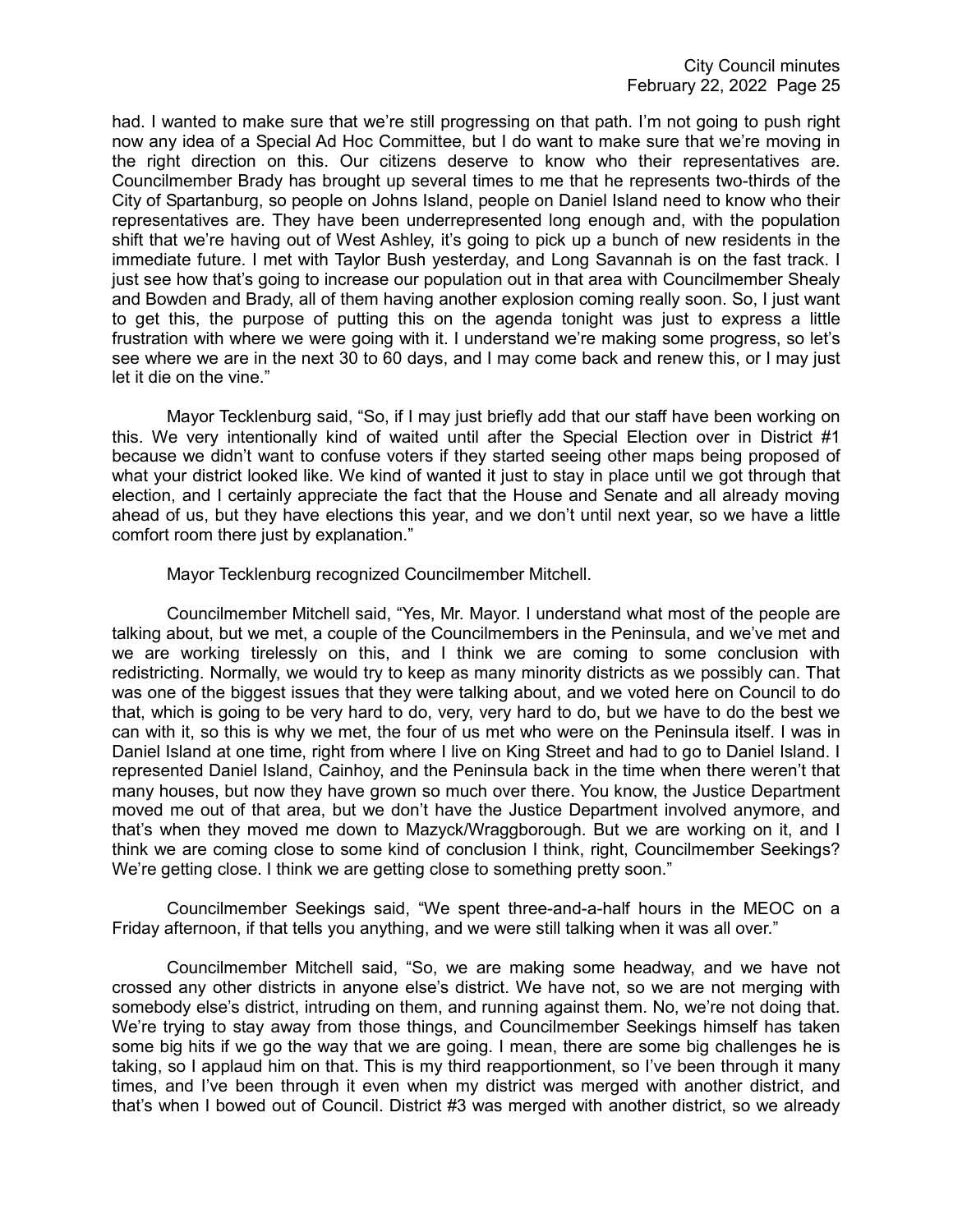played with those two districts before, and I'm not going to let that happen again and go through it again like that. I don't think it's right, you know, so we sit around here, but you've got to remember that things happen. But, those two districts have already been through that before, merging together, and another Councilmember had to pull out right from District #3 and District #4, so it could happen to someone else too, you know. It happened before.

So, I'm just saying, we're going to do the best we can with it, and people are fighting us in the community, but they're looking for minority districts. They already went through this. I don't know, and we don't know what's going to happen with the different parties that we are talking about for the Coalition of Voters Participation and what they're going to say. We don't know what the NAACP is going to say. We don't know what's going to happen to the League of Women Voters, what they're going to say when the lines are drawn, so it's a lot of moving parts that are going to be in that, going through that once the lines have even been drawn out when we come to a consensus of the lines. So, it's a lot this year, it's a lot. The community has changed a lot. Thank you."

Mayor Tecklenburg recognized Councilmember Parker.

Councilmember Parker said, "Councilmember Mitchell, since you've been through this, somebody texted me and asked, a district being added, I know that was something that was sort of discussed at our meeting. Is that something you've ever seen before?"

Councilmember Mitchell said, "We looked at it and talked about that, but if you add one district, you have to add two. Because you have to have an odd one so the Mayor can be the odd person there because the Mayor is also a part of Council, so you're going to have to have 14, and he'd be the  $15<sup>th</sup>$  person, so that's the way it has to be done."

Councilmember Parker said, "Understood."

Councilmember Mitchell said, "And then it's going to take a lot to do that with the financial part of it and everything else, so that's something we have to think about, and that's something the Mayor and the staff would have to talk about on that level."

Mayor Tecklenburg said, "Any other questions or comments?"

Councilmember Waring said, "I have a question."

Mayor Tecklenburg recognized Councilmember Waring.

Councilmember Waring said, "The difference though is on staff who have been doing a great job on this. Tracy and her team have been doing a great job on this. If you remember, we, as a Council, delayed that process until after the November elections, and then we ended up with the Special Election, and certainly we wanted to wait until after the Special Election, so we now know Councilmember Gregg can also participate in that process. So, in a sense, we kind of participated in moving it forward, and those other bodies didn't have to do that. So, anyway, I just wanted to point that out. Thanks."

Mayor Tecklenburg said, "Right. Well, we're working on it now. We have been working on it. Alright. So, next is our [Council Committee reports.](https://youtu.be/lG9RkCgUGbI?t=4988) First up is [Traffic and Transportation.](https://youtu.be/lG9RkCgUGbI?t=4990) Councilmember Brady."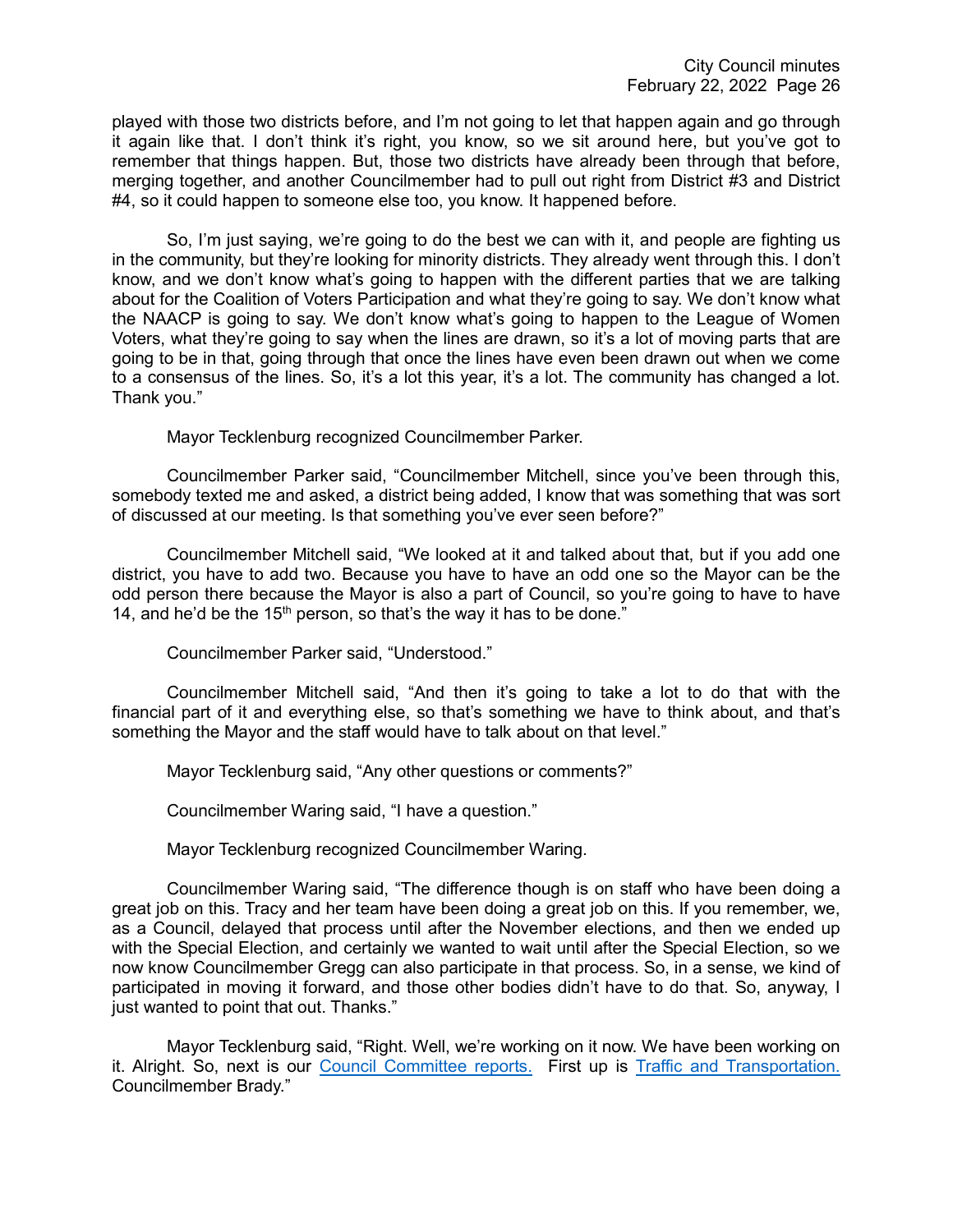Councilmember Brady said, "Yes, thank you, Mr. Mayor. So, the Committee on Traffic and Transportation met this afternoon virtually at 1:00 p.m. I'm going to take items a, b, and d and report on those, and then report on item c since it's going to get first reading. So, on the Lowcountry Rapid Transit, we passed that at Ways and Means, but SCDOT will be taking over the design in coordination with the partners, and I thank everyone for giving that approval at Ways and Means. The next was an Intergovernmental Agreement with the Municipal Golf Course and Fleming Road with the County. That includes the Fleming Road sidewalk and the Municipal Golf Course crossing which, as someone who's prayed that my golf cart doesn't die when I cross Maybank Highway between 9 and 10, you know, it's precarious, but that will be a HAWK signal and so, hopefully, that will bring some relief to the pedestrians. I think it will be a great access for the neighborhood being able to cross more safely, as well, so there's kind of a win-win there. The match is set at \$71,000 for the Municipal Golf Course portion of that and \$100,000 for the Fleming Road sidewalk design and construction. On item d, which was an MOU for Berkeley County Seven Farms Road Pedestrian Crosswalk Improvement Project, that project is between Island Park Drive and River Landing Drive. The notice to proceed was issued on February  $1^{st}$ . There was a pre-construction meeting last week, and they are ready to proceed with installation, and I thank you for passing that at Ways and Means.

Item c, which I would ask, and I would so move, is the Pedicab Ordinance. As we know from discussion in the past, the current ordinance requires that a storage facility already be in place before the medallion is issued. That places an undue burden on some of the operators that are making a bid for those. So, the amendment language will make securing the space for storage, if you get the award, it would be contingent on receiving that space and securing that. So, we did have a discussion, it did get recommended out 3 to 2, but if there is any discussion on this as we go forward, the other Councilmembers can explain why they did not agree with it. So, I would move that we accept the Pedicab Ordinance Amendment."

Mayor Tecklenburg said, "Do we have a second?"

Councilmember Gregg said, "Second."

Mayor Tecklenburg said, "Any discussion?"

Councilmember Mitchell said, "Yes. What was the amendment to the Pedicab? Can someone tell me about it?"

Councilmember Seekings said, "So, the history of this is, as you recall, we have a limited number of medallions on the street for a limited number of pedicabs, and there is less during the day than there are at night. This is something that's, over the course of 12 years, been born of when we didn't have any pedicabs at all. The first T&T meeting that I actually went to was the day that we authorized pedicabs on the street of Charleston after the prior committee had banned them for life. So, we've come a long way, and the idea was to expand the number of pedicab medallions available under our current program from a total of 30 at the peak hours, and I see my Counsel look at me to make sure I say something right, and add six more for bidding. And we actually, under the current ordinance, put it out for bid and required that the bids come in and comply with the solicitation, which one of which was that you had a place to store your pedicabs on the Peninsula so that they were accessible, and we knew where you were storing them and where they would be. A solicitation went out. There were a number of people who bid on the ability to bid on the new six medallions. There were inspections made to see whether or not they had storage facilities in place before we actually put the bids out, and two of the people did not have storage facilities, so the bid was effectively thrown out.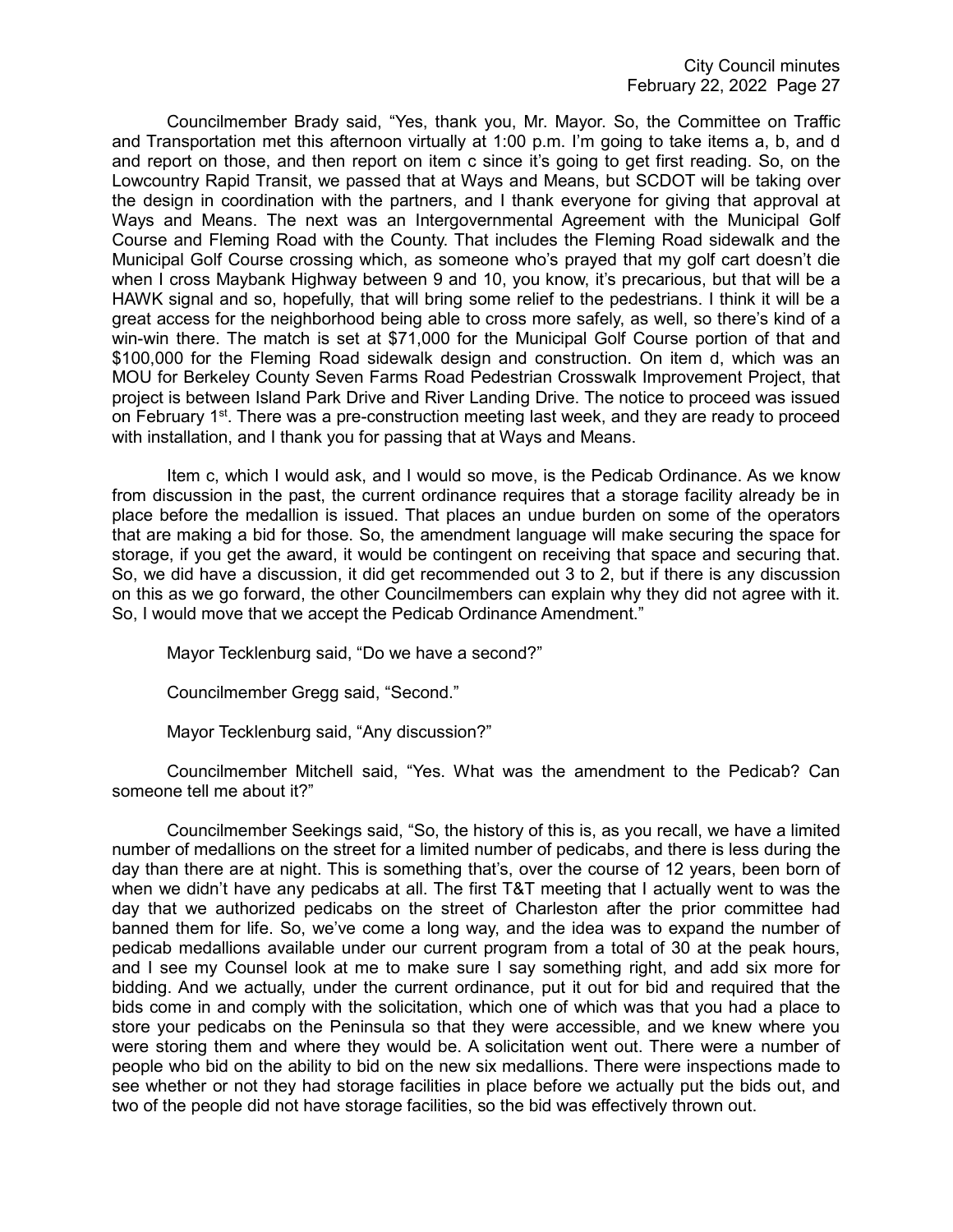My vote against this was the two failed bidders put on applications that they had storage facilities, and they didn't. So, I voted against this because I didn't think we should award someone in that instance. Now, is it a huge deal, is it the end of the earth and the world if we allow someone who's competitively bidding to get in business, small business on the Peninsula of Charleston, to fill in some of the blanks before they actually get on the street? It's not, and we can certainly do that, but I don't see that the two-week gap that we allow between the time that the medallions are awarded and ultimately issued really gives anybody that great an opportunity that they didn't already have to put the infrastructure in place, so that was sort of where we were going forward. Did I sort of state all of that correctly? Anyway, we need those six medallions on the streets, I believe, and the demand is out there, so I don't want to get in the way of that happening. I think we should go through the solicitation properly, but when people put things on solicitation bids, and they're not quite accurate, we send our staff out there to inspect and they find that out, that was a little bit of a problem for me. With this amendment change in the ordinance, it will put another level on our staff because they have to go through the solicitation, weed through the applications to make sure you're compliant, and then, after the medallions are awarded, go out sometime two weeks before they're actually physically given to someone and find out, again, whether or not you're compliant with the ordinance, which will require you to have storage facilities on the Peninsula for your pedicabs. So, that's a long explanation of a 'no' vote, and that was mine."

Councilmember Mitchell said, "Okay. I don't have big problems with the pedicab. My thing is that, even when they do these with the pedicabs coming forth, just tell them to obey the law. Obey the law in traffic because there have been too many times they've come in front of me, and I've almost run them over and have gotten those shocks sometimes, when they do things like that because I'm not here to hurt anyone. Just tell them to obey the laws because they're not obeying the law. Like I said, I live on King Street, so I'm up and down King. Tell them to obey the laws, and we need to put that in writing and tell them to obey the law. Things like the bicycles and stuff like this, too. They'll come on the right side, on the left side of you, the bicycles, and that causes problems too because you can hurt someone like that. The pedicabs, they'll be in the middle and you pull out, they pull out on you, you know. They want to be just like the cars on the street, traffic-wise, so tell them to obey the law. My head is kind of bad sometimes."

Councilmember Seekings said, "Amen."

Mayor Tecklenburg said, "That's another issue."

Councilmember Seekings said, "Yes, sir."

Mayor Tecklenburg said, "I would offer that it will probably be a wash on the staff time. We won't have to check beforehand whether they have facilities or not, so we'll assume they will get them if they are the successful bidder, so you only have to check those who are successful and not everybody, so maybe we'll save time on that. I mean, the bottom line is it reduces the barrier for someone who wants to get into a business that shouldn't have a real high barrier. If some small guy or woman wants to aspire to start a small business, they wouldn't have to rent a place not knowing whether they are going to be awarded the contract or the medallion or not. So, they only have to make that commitment when they know they have the opportunity to go into business. So, anyway, the time factor ought to wash out. I hope it's not that big of a deal."

Mayor Tecklenburg recognized Councilmember Bowden.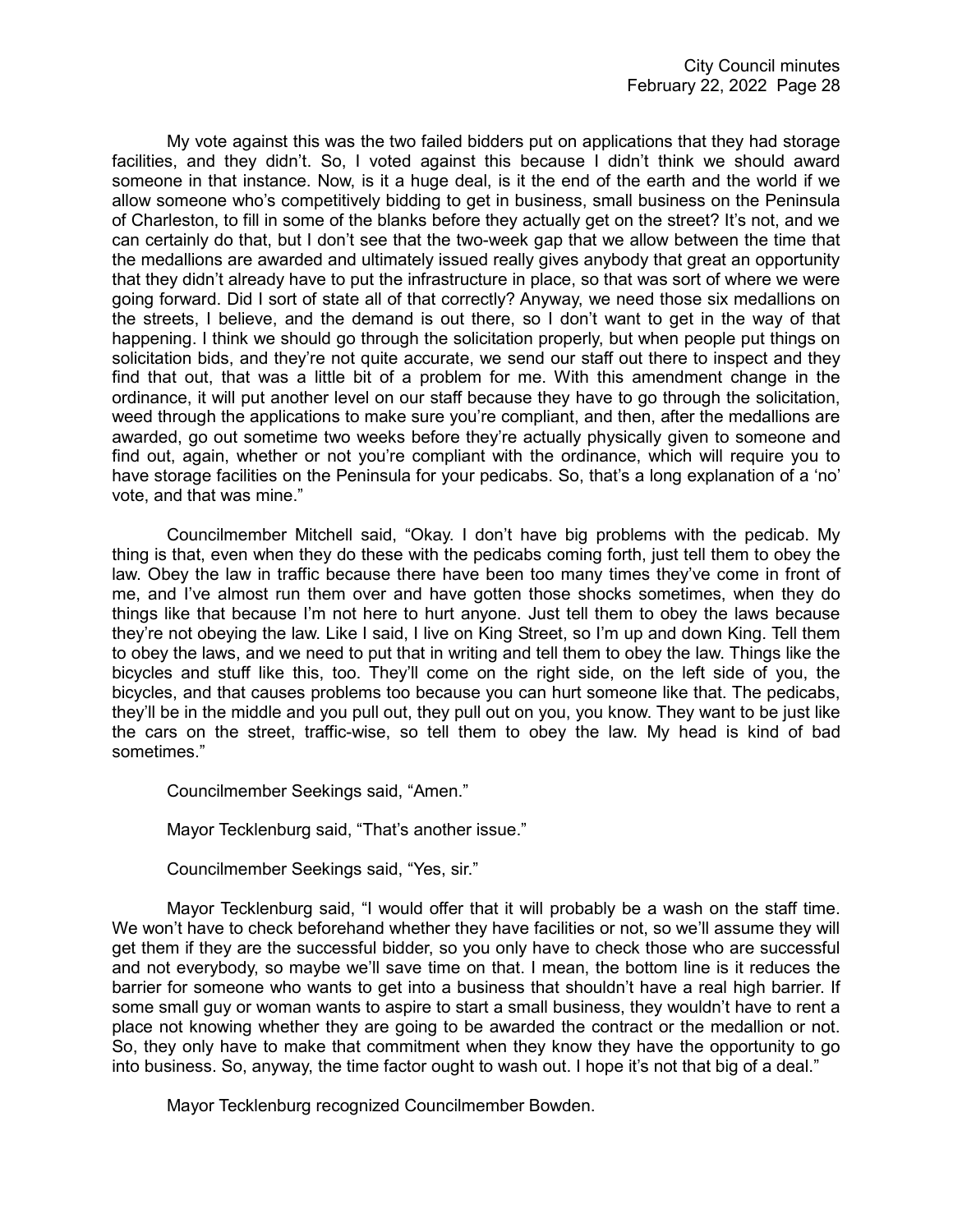Councilmember Bowden said, "I ask this just because I genuinely have no idea, is two weeks long enough to rent storage space on the Peninsula?"

Councilmember Seekings said, "You never ask a question he doesn't know the answer to, so he can answer that himself."

Mayor Tecklenburg recognized Councilmember Parker.

Councilmember Parker said, "Yes, and I'm not sure if I need to explain my 'no' vote or not, but really it was just the additional burden on the staff and the two-week lag time. That was it, being very new to the pedicab industry, it was just explained to me that way, and I understood so just a minor detail, but that's why."

Mayor Tecklenburg said, "Understood."

Mayor Tecklenburg recognized Councilmember Brady.

Councilmember Brady said, "Yes, and I would just add clarification and like to call the question, but we have done, adding a contingent option, such as this, is not unusual. We've done that with garbage companies before. When a new company has come forward, we would make signing the contract contingent on getting equipment and getting it up and running, so this is something that's been normal, that we've been able to do before with much larger capital outlays that the company is required for than just securing the storage space. So, I just wanted to point that out, and I'd like to call the question."

Mayor Tecklenburg said, "So, the motion on the floor is basically to approve item c?"

Councilmember Brady said, "First reading."

Mayor Tecklenburg said, "First reading. Alright. Any further questions?"

No one else asked to speak.

On a motion of Councilmember Brady, seconded by Councilmember Gregg, City Council voted to approve Item C of the Committee on Traffic and Transportation Report as presented:

**c.** Pedicab Ordinance Amendment

First reading was given to the following bill:

*An ordinance amending Chapter 19, Article XVI, of the Code of the City of Charleston, Pedicabs, to amend the operating decal application process and the requirements for issuance of decals to the successful bidder.*

The vote was not unanimous. Councilmember Seekings voted nay on item c.

Mayor Tecklenburg said, "Back to Councilmember Brady."

Councilmember Brady said, "And that concludes my report."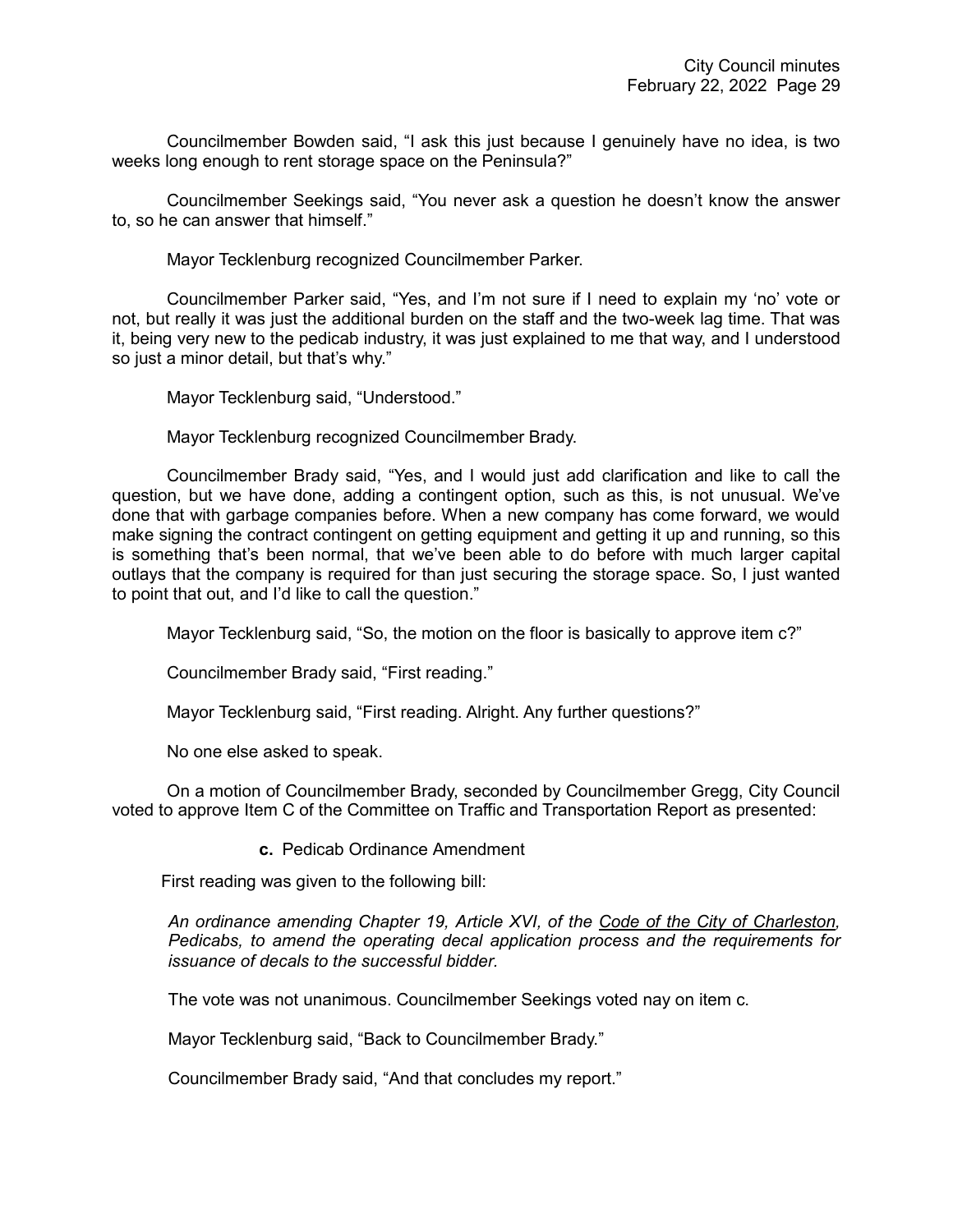There was laughter in the Chamber.

Councilmember Waring said, "Mr. Mayor."

Mayor Tecklenburg recognized Councilmember Waring.

Councilmember Waring said, "Before we go to Public Works, I do have a request of T&T, if they could maybe bring some information, not now, maybe in two weeks, or push it out to me on these golf carts and where they're allowed to be used on the Peninsula. Believe it or not, living in West Ashley, I've gotten complaints from people on the Peninsula, in particular in the corridor that Councilmember Seekings spoke about, Meeting and Huger, and up in that corridor, people on golf carts as traffic is trying to get out of town to get to the Mt. Pleasant ramp and the like. You know, golf carts, so I don't want to talk about it now, but if we can, I don't know what the rules are on that, so maybe we can push that out."

Mayor Tecklenburg said, "We can request a report at T&T."

Councilmember Brady said, "I was going to say we can definitely get that on a forthcoming agenda."

Mayor Tecklenburg said, "Yes. I think you have the same issue as with the pedicabs, that some folks don't follow the rules."

Mayor Tecklenburg recognized Councilmember Seekings.

Councilmember Seekings said, "And just so you know, we can distribute it. The CPD actually just recently put out a really good one page sort of blast on what the rules are, so we'll get them out there and get it to you."

Mayor Tecklenburg said, "Yes. Great. Thank you."

Councilmember Waring said, "Thank you."

Mayor Tecklenburg said, "Alright. Next up is our [Committee on Public Works.](https://youtu.be/lG9RkCgUGbI?t=5665) Councilmember Waring."

Councilmember Waring said, "Thank you, Mr. Mayor. You see on your agenda where we have a(i) and a(ii), the Low Battery. I don't want to speed through it, but it's magnanimous the way that project was envisioned years ago, and it's less than \$100,000 over from change order. I've never seen that before, but that's happening in our City right now and all involved need to be commended on that. That was moved and approved unanimously. I'm going to skip down to a(iii), Barberry Woods, Councilmember Brady, that passed unanimously, as well. The Executive Session was held, and no action was taken in Executive Session, so I move for adoption of the report."

Councilmember Shahid said, "Second."

Mayor Tecklenburg said, "Alright. Any questions?"

No one asked to speak.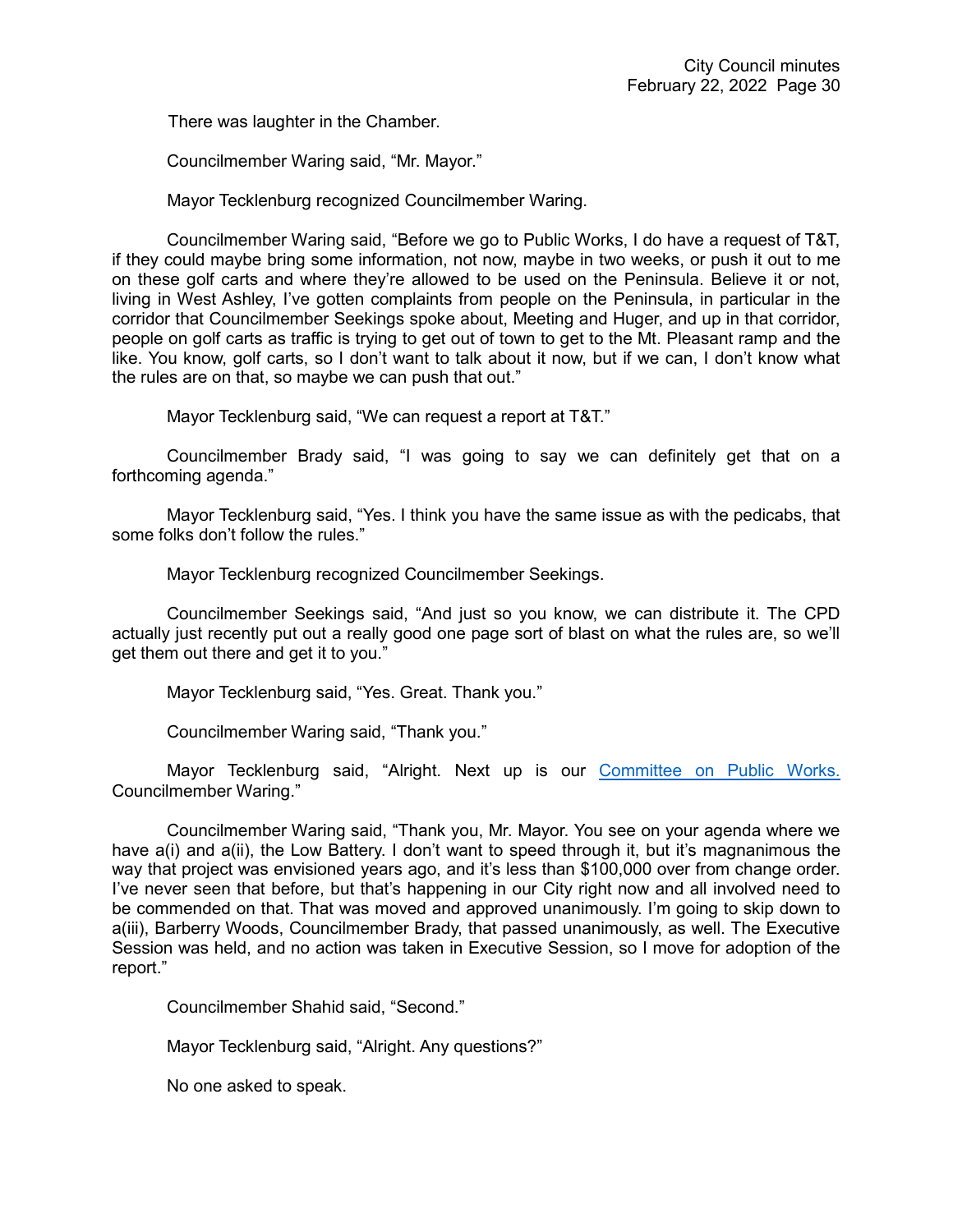On a motion of Councilmember Waring, seconded by Councilmember Shahid, City Council voted unanimously to adopt the Committee on Public Works and Utilities Report as presented:

#### ---INSERT COMMITTEE ON PUBLIC WORKS AND UTILITIES REPORT-- **a. Stormwater Management Department Update:**

- (i) Low Battery Seawall Project Phase 2 Recommend Approval of Change Order #7 with Gulf Stream Construction Company, Inc., in the amount of \$73,258.51 for additional quantity of repairs to the veil wall and remaining vertical wall beyond the estimated quantity approved in the original contract. Approval of this change order will increase the construction contract from \$11,998,112.91 to \$12,071,371.42. Funds are available within the allocated budget for the project.
- (ii) Executive Session in accordance with S.C. Code Section 30-4-70(a)(2) to discuss proposed purchase of property.
- (iii)Barberry Woods Drainage Improvement Project Recommend Approval of Fee Amendment #3 for \$714,353.00 with WK Dickson for design and permitting services to take the project from its current 30% plans to construction bidding as well as providing real estate services for property acquisition. The funding for this work is available within the existing project allocation from the Drainage Fund.

Mayor Tecklenburg said, "Next up is our [Committee on Ways and Means.](https://youtu.be/lG9RkCgUGbI?t=5719) Councilmember Seekings."

Councilmember Mitchell said, "Move for approval."

Councilmember Shealy said, "Second."

Mayor Tecklenburg said, "Any discussion?"

Councilmember Waring said, "Mr. Mayor."

Mayor Tecklenburg recognized Councilmember Waring.

Councilmember Waring said, "I'd like to request that the item on Cunnington Avenue be separated out."

Mayor Tecklenburg said, "Alright. We'll approve the report from Ways and Means with the exception of Cunnington Avenue."

Councilmember Brady said, "As a point of order, because there is a motion and a second on the floor, the motion would need to be amended to pull that out."

Mayor Tecklenburg said, "Alright. Good point."

Councilmember Waring said, "I ask that the motion be amended, so I can speak directly at Council on Cunnington Avenue. Thank you."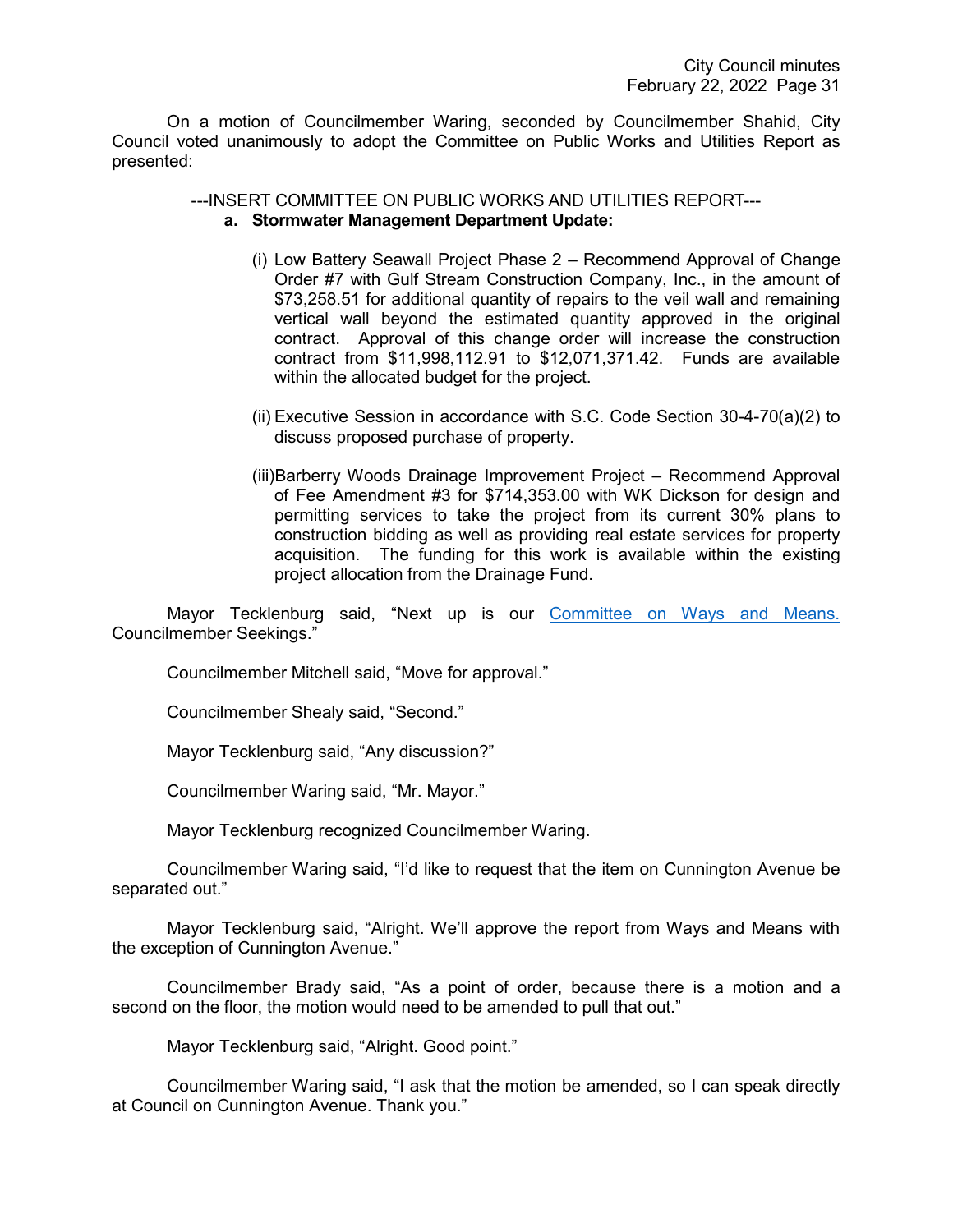Mayor Tecklenburg said, "Alright. Would the maker of the motion allow the amendment, or do we want to vote on the amendment separately?"

Councilmember Seekings said, "There was a motion for adoption of the report."

Councilmember Shahid said, "You made the motion."

Councilmember Seekings said, "I did not."

Mayor Tecklenburg said, "Who made the motion?"

The Clerk said, "Councilmember Mitchell made the motion."

Councilmember Mitchell said, "Oh, I did?"

The Clerk said, "Yes, sir."

There was laughter in the Chamber.

Councilmember Mitchell said, "I accept it this time."

There was laughter in the Chamber.

Councilmember Waring said, "Thank you, Councilmember Mitchell."

Mayor Tecklenburg said, "Alright. For the acceptance of the report with the exception of Cunnington Avenue."

On a motion of Councilmember Mitchell, seconded by Councilmember Shealy, City Council voted to adopt Items  $3 - 19$ ,  $20(a)$  and  $20(c)$  of the Committee on Ways and Means Report as presented:

---INSERT COMMITTEE ON WAYS AND MEANS REPORT---

(Bids and Purchases

- (Budget and Finance Revenue Collections: An ordinance providing for the issuance and sale of a not exceeding \$14,600,000 Special Obligation Redevelopment Bond (Charleston Neck Redevelopment Project Area), Series 2022, of the City of Charleston, South Carolina, and other matters relating thereto.
- (Fire Department: Approval to submit after-the-fact the 2021 Staffing for Adequate Fire and Emergency Response (SAFER) Grant for \$4,526,172 for 15 firefighter positions over 3 years to staff a ladder company on Johns Island. Due to time constraints, this grant was submitted on February 3, 2022. There is no match required.
- (Housing and Community Development: Request the Mayor and City Council approve \$126,618 in 2020 program year HOPWA funding for the rehabilitation of two (2) rental apartments located at 60 Nassau Street and owned by St. Luke Reformed Episcopal Church. The apartments will be dedicated to affordable rental housing for thirty (30) years. The partnership with Roper Hospital Inc., is twenty (20) years and will serve persons or households with HIV/Aids.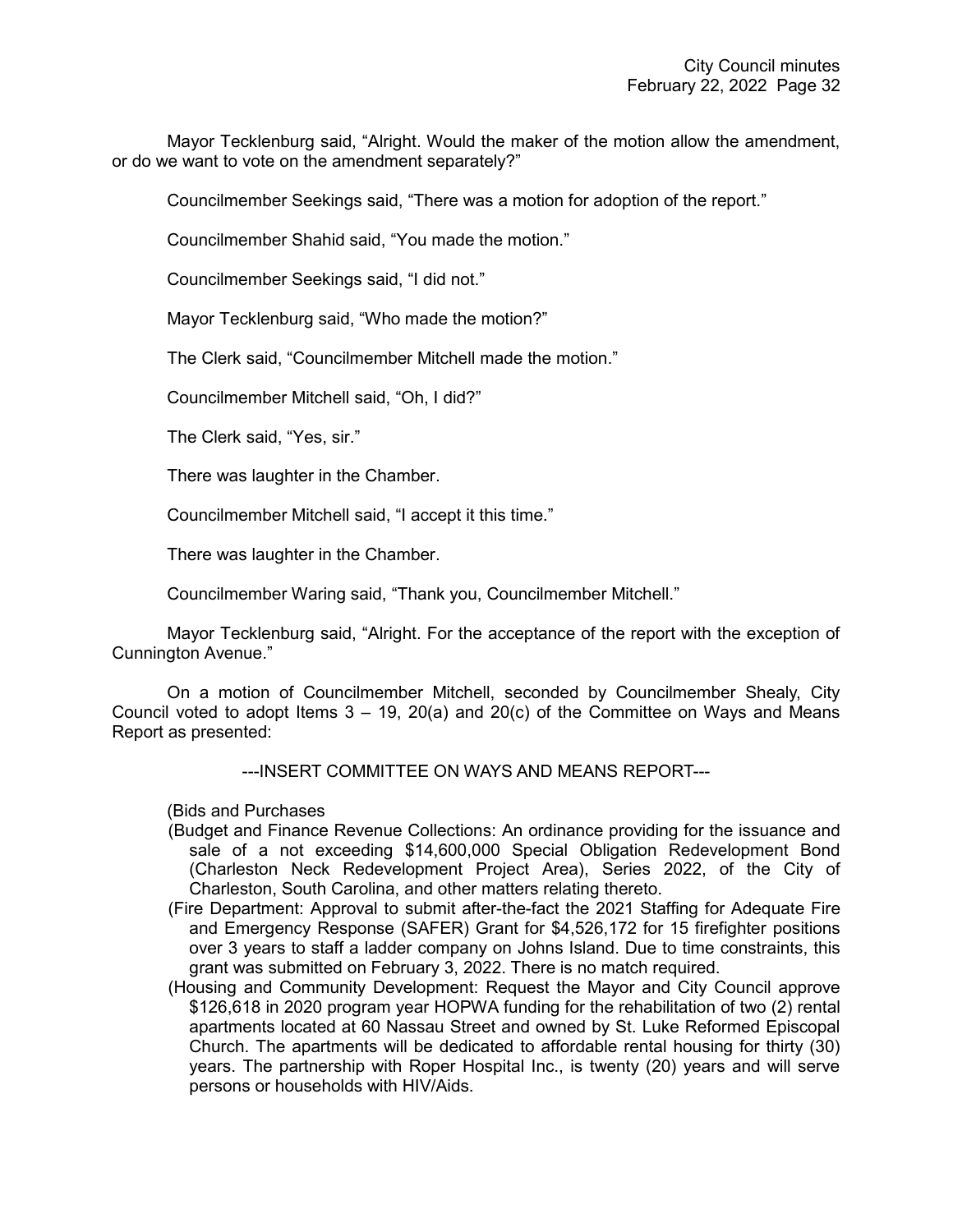- (Police Department: Approval to submit an application for the FFY22 SCDPS SRO Grant for funding for two School Resource Officers in connection with Charleston County School District in the amount of \$186,756.60. The amount will cover salary and fringe benefits for the two officers. This is an annual renewal. This application is due on February 25, 2022. There is no match required for this grant. *(Councilmember Sakran recused himself from voting on this item and completed a Conflict of Interest Form which is on file in the Office of the Clerk of Council.)*
- (Stormwater Management: Approval of Low Battery Seawall Repairs Phase II Change Order #7 with Gulf Stream Construction Company, Inc., in the amount of \$73,258.51 for additional repairs and concrete sheet pile repairs. Approval of Change Order #7 will increase the construction contract by \$73,258.51 (from \$11,998,112.91 to \$12,071,371.42). Funding sources for this project are: Hospitality Funds (\$17,077,901.53), Municipal Accommodations Tax Funds (\$15,651,479.68), and Charleston County Accommodations Tax Fees (\$400,000).
- (Stormwater Management: Approval of Barberry Woods Improvement Fee Amendment #3 with W.K. Dickson & Co., Inc., in the amount of \$714,353 for design services from 30% completion to final design and permitting as well as real estate services and appraisals. Approval of Fee Amendment #3 will increase the professional services contract by \$714,353 (from \$719,895 to \$1,434,248). Funding for this project is the Drainage Fund.
- (Parks-Capital Projects: Approval to apply for a LWCF (Land & Water Conservation Fund) grant for public access improvements at the Fort Pemberton site in the amount of \$261,000. This is a Federal grant offered by the National Park Service and administered through SCPRT. This is a 50/50 grant. Applications are due 3/04/2022. Proposed improvements include a small parking area, accessible trails, improvements to existing docks, and historic interpretation. This application proposes to use an existing Greenbelt allocation for limited improvements on site as matching funds for the work. If selected, funds will be awarded in October 2022. Funding for the City Match of \$261,000 will come from the existing County Greenbelt allocation for limited improvements, awarded May 30, 2019.
- (Traffic and Transportation: Approval to authorize the Mayor to execute an Intergovernmental Agreement for the City of Charleston Municipal Golf Course Crossing and Fleming Road sidewalk.
- (Traffic and Transportation: Approval of a Resolution on behalf of the City of Charleston, to allow Berkeley Charleston Dorchester Council of Governments (BCDCOG), the South Carolina Department of Transportation (SCDOT), and Charleston County to perform construction and improvements on Hagood Avenue, Spring Street, Lockwood Drive, Bee Street, Courtenay Drive, Calhoun Street, Meeting Street, Meeting Street Road, and King Street extension to facilitate the Lowcountry Rapid Transit.
- (Traffic and Transportation: Approval to authorize the Mayor to execute a Memorandum of Agreement between Berkeley County and City of Charleston regarding crosswalk improvements on Seven Farms Drive.
- (Office of Cultural Affairs: Approval to apply for \$15,000 from Charleston County Local Accommodations Tax Funding, to support the 2022 MOJA Arts Festival. The project period is 9/15/2022-11/15/2022. There is no City match required.
- (Office of Cultural Affairs: Approval to apply for \$10,000 from Charleston County Local Accommodations Tax Funding, to support the 2022 Free Verse Poetry Festival. The project period is 10/15/2022 – 11/15/2022. There is no City match required.
- (Office of Cultural Affairs: Approval to apply for \$10,000 from Charleston County Local Accommodations Tax Funding, to support the 2022 Holiday Magic in Historic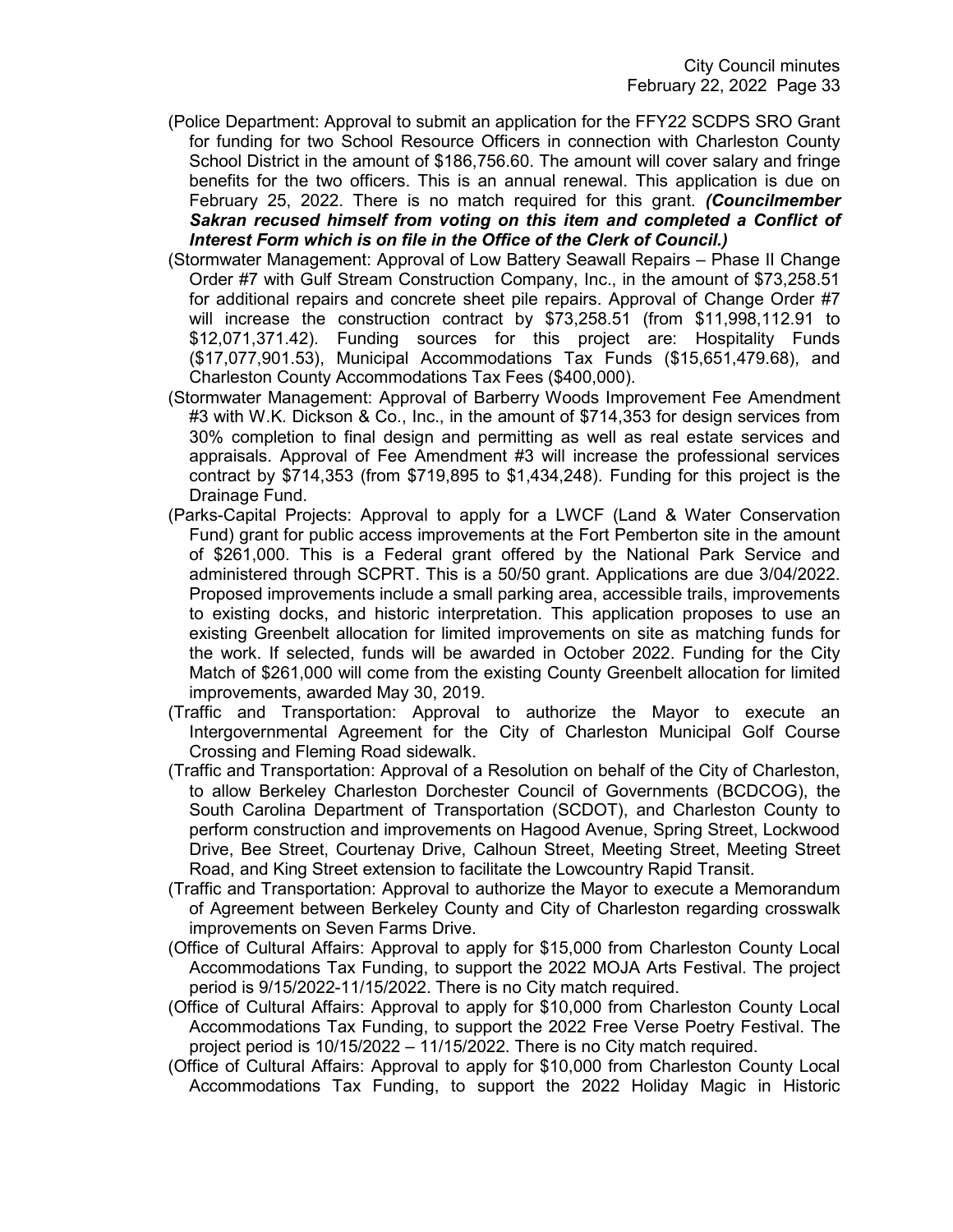Charleston. The project period is  $12/1/2022 - 12/31/2022$ . There is no City match required.

- (Office of Cultural Affairs: Approval to apply for \$15,000 from Charleston County Local Accommodation Tax Funding, to support the 2023 Piccolo Spoleto Festival. The project period is 5/26/2023 – 6/19/2023. There is no City match required.
- (Office of Cultural Affairs: Approval to apply for \$17,000 from South Arts to support dance programming for the 2022 MOJA Arts Festival. The project period is March through October 2022. A 2:1 City match is required. Funding is already secured from private donation.
- (Office of Cultural Affairs: Approval to apply for \$6,000 from South Carolina PRT's Tourism Advertising Grant Program, to support the 2022 MOJA Arts Festival. A 2:1 City match is required. Matching funds will come from corporate sponsorship and private donation.
- (An ordinance to authorize the Mayor to execute on behalf of the City a lease between the City of Charleston and Marina Variety Store. The property is owned by the City of Charleston. (9 Lockwood Dr.) (TMS No. 460-14-00-016).

(Please consider the following annexation:

-- 1939 Piper Drive (0.25 acre) (TMS# 350-09-00-067), West Ashley, (District 5). The property is owned by Susan J. Vigen.

First reading was given to the following resolution and bills:

*Resolution on behalf of the City of Charleston, to allow Berkeley Charleston Dorchester Council of Governments (BCDCOG), the South Carolina Department of Transportation (SCDOT), and Charleston County to perform construction and improvements on Hagood Avenue, Spring Street, Lockwood Drive, Bee Street, Courtenay Drive, Calhoun Street, Meeting Street, Meeting Street Road, and King Street extension to facilitate the Lowcountry Rapid Transit.*

*An ordinance providing for the issuance and sale of a not exceeding \$14,600,000 Special Obligation Redevelopment Bond (Charleston Neck Redevelopment Project Area), Series 2022, of the City of Charleston, South Carolina, and other matters relating thereto.*

*An ordinance authorizing the Mayor to execute on behalf of the City a lease between City of Charleston and Marina Variety Store.*

*An ordinance to provide for the annexation of property known as 1939 Piper Drive (0.25 acre) (TMS# 350-09-00-067), West Ashley, Charleston County, to the City of Charleston, shown within the area annexed upon a map attached hereto and make it part of District 5. The property is owned by Susan J Vigen.*

Councilmember Sakran recused himself from voting on Item #7 of the report and completed a Conflict of Interest Form which is on file in the Office of the Clerk of Council.

Mayor Tecklenburg said, "Now we'll take up the one matter of the approval of Cunnington Avenue contract. Councilmember Waring."

Councilmember Waring said, "Thank you, Mr. Mayor. Those who are not part of the Real Estate Committee really did miss out on a robust conversation. This is a parcel of land that the City, in December, closed on an adjacent property that's ten times larger for \$1,425,000. That property, at the time, had four houses on it, dilapidated albeit, and that price was predicated on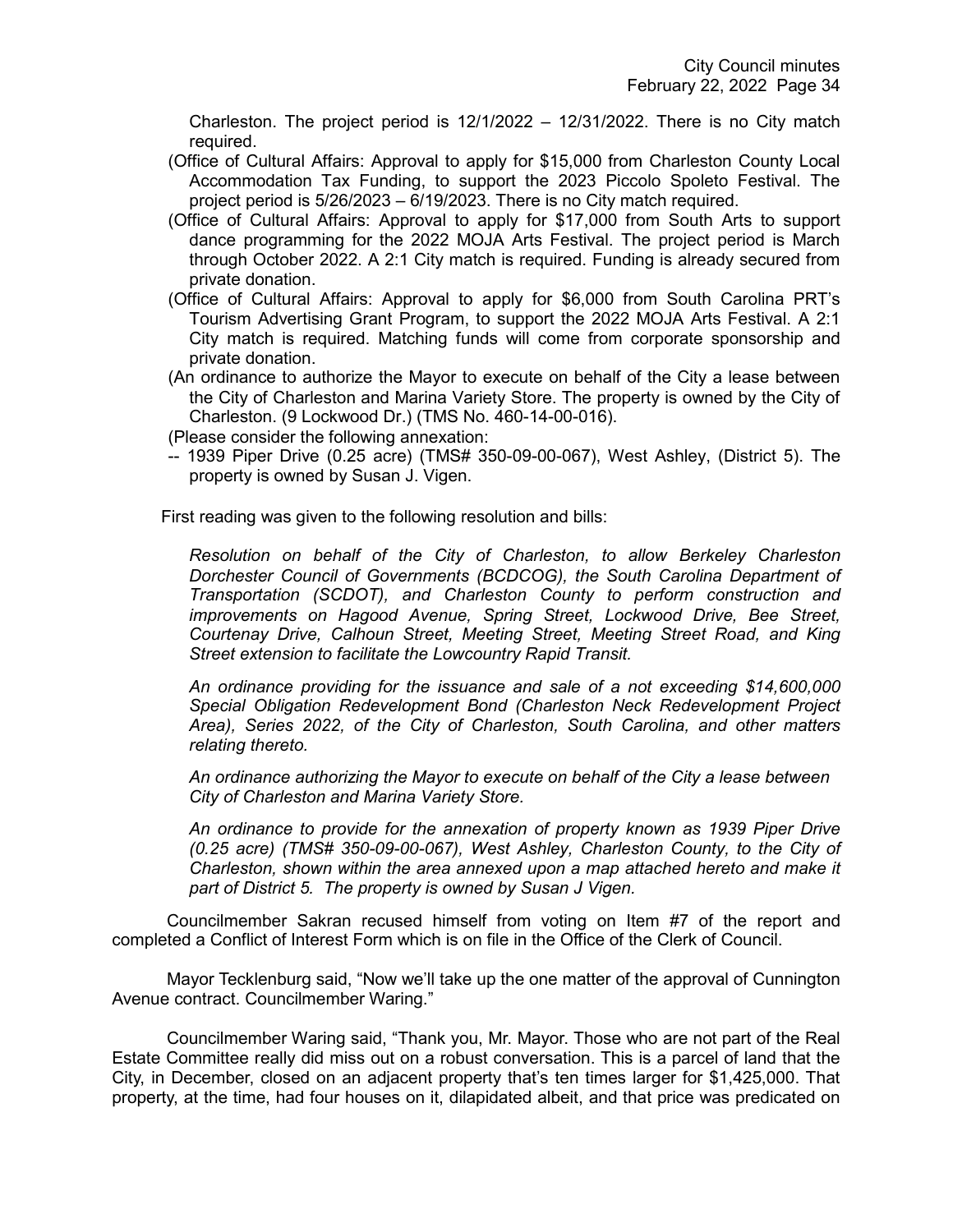four houses, plus that land. This building, 11 Cunnington, was sold June 25, 2019 for \$650,000. In less than three years, if we were to sign this, we've contracted to buy this building for \$1.3 million, which would be a valuation of over 100% of value in less than a three-year period. These dollars that we have for affordable housing and for, frankly, people who need a second chance or need a leg up, are precious dollars. We would be paying almost \$400 a square foot for property that we still have to renovate for the needs that we have.

When I looked at the appraised value, the appraised value had four comparables in it. One was the ILA Hall, three of them fronted on either Meeting Street or Morrison Drive, which is certainly a much more premium location than a location that's surrounded with three sides by graveyards. I don't know if you rode up there and took a look at it, but I think you should go up and take a look at it if you didn't. My motion was to simply defer this, so we can try to negotiate a better price. I even further said what's the rush? And, in my opinion, it was rushed through. I don't know that we have another site in the City of Charleston that's surrounded on three sides by graveyards that's priced at or sold at \$1.3 million. In all of the experience of this appraisal, our comparable wasn't used, which shares a property line. They couldn't say the comparable was old. We just closed on it in December 2021. One of the comparables used in that appraisal goes back to 2019. So, we actually bought the property next door, share a property line, and the appraiser said we're not going to use that comparable. Just the mathematics of it, if he were to use that comparable, it would lower the value of the building, so you go far away and get appraisals, get comparables, elsewhere.

You know, I learned this up at Carolina, this is an adage that says 'Liars figure, and figures are liars.' What that means is, I didn't understand it, but after I got out of Carolina, I did. You can make numbers tell the story you want. You literally can make the numbers tell the story you want, and the story you want is the \$1.35 million value. That's what's being done here. Now, in the Committee meeting, Mr. Mayor, with all due respect, I pointed out that you have a conflict of interest. You said you didn't. You cannot be the arbiter of whether you have a conflict of interest. You can't."

Mayor Tecklenburg said, "Yes, sir."

Councilmember Waring said, "And the reason we have these conflict of interest rules is because, if you have a conflict and you debate the issue, you can cloud and influence the issue, and as I said, it was a robust discussion on it. When I looked at the contract, the contract says we're going to buy this from COZ, LLC and with a quick check of the Secretary of State, the registered agent of COZ, LLC is Mr. Robert Clement, of which your son is in partner with. Now, you may not have known that, and I'm taking the high road and saying you didn't know it, but now that you know it, it is indeed a conflict, Mr. Mayor. When we debate these issues on behalf of others, because we are trustees of the public money, it has to be an above-board conversation. Now, if we have family members in business with people who are selling property to the City, I can't participate in that. As a matter of fact, not only I can't participate in that discussion, I have to walk out of the room while all of you all debate it and, hopefully, as I pray for the best of your intellect, in particular for those who are less than, springs forth for the betterment of the City.

I am asking, again, that we defer this purchase in an attempt to get a better price because at this price, I think we ought to leave it on the tax rolls. \$1.3 million, that's surrounded on three sides by graveyards, let's let them pay their property taxes. If somebody else wants that building, let's let them have it. We need to take the \$1.3 million and put it towards the primary objective, towards building a new structure that's designed for the purposes we need it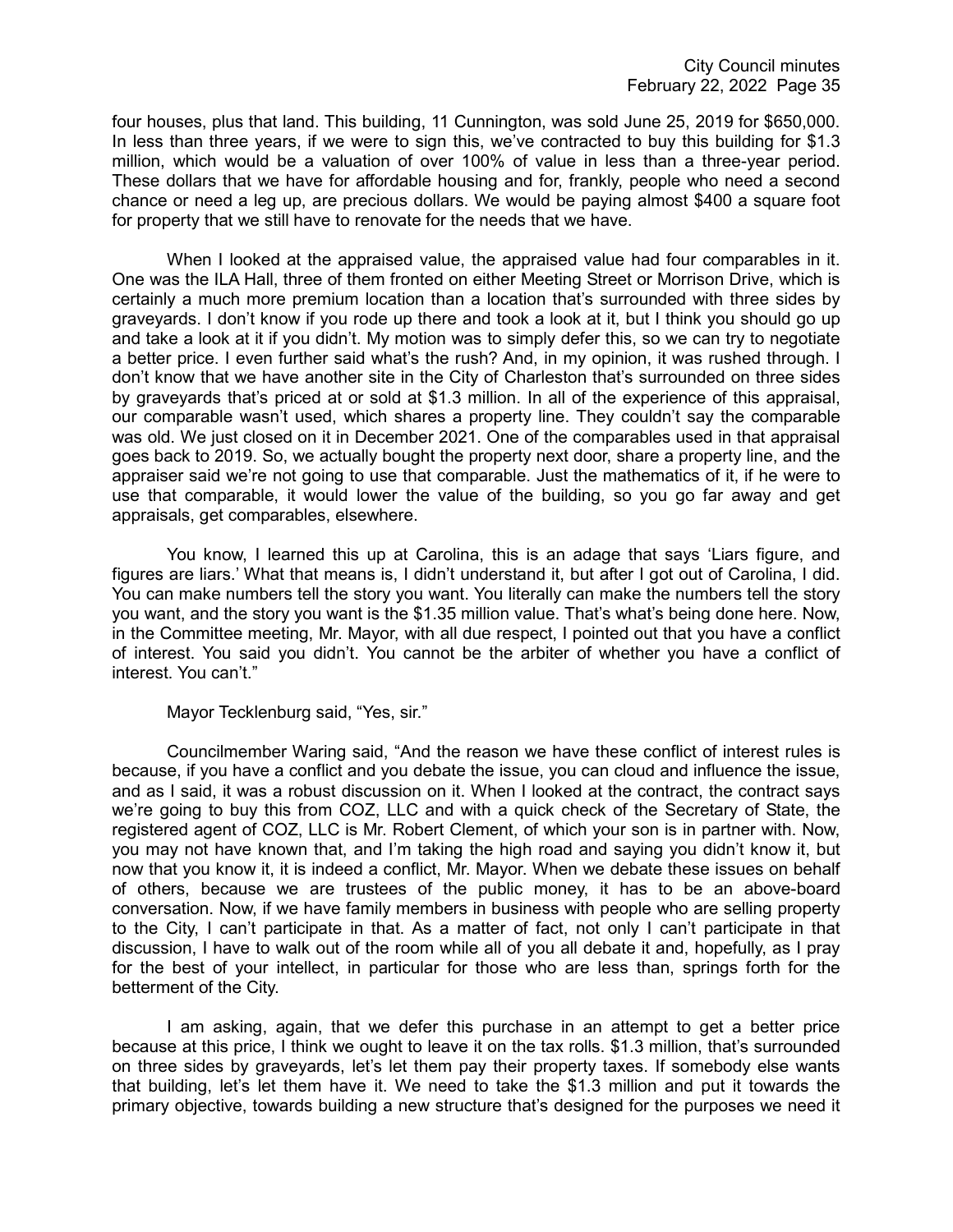for, as opposed to taking a building that was upfitted, frankly, for the real estate company. At today's meeting, I'm sure you along with I, have a nice color drawing that was put on our desks. That's the first time I saw this, showing where the showers and the bathrooms and warming areas would be, which I'm in favor of that. I'm in favor of taking \$1.3 million and building that new building on property we have already purchased. We can do better by those people is what I'm saying. We can do better by the homeless out there that's trying to get a leg up.

We do not need to overpay on properties, frankly, that are not designed for the express purposes. So, for those reasons, I just don't see how it hurts the City to try and negotiate a better price. So, through the City Real Estate Committee meeting, it went through on a divided vote. I don't think a lot of information was provided to some of the members. You voted on it, Mr. Mayor. I'm going to ask, respectfully, we can get our Legal Counsel to come to the microphone, but I think that's a clear conflict of interest. Again, like I said, I didn't know it until a quick check of the Secretary of State showed who the register of that LLC is that is now trying to buy this property, but I look forward to trying to talk to the principals of that corporation in an attempt to lower the price. If they can't, then I think we need to apply those dollars much, much better on behalf of those people that we're trying to help. Thank you."

Mayor Tecklenburg said, "Well, thank you, and I would, respectfully, ask Council, now that this matter has come up in such detail, that we ask Ms. Geona Johnson to come forward and make a presentation as she did at the Real Estate Committee. I would like for Council to be aware of the decision that was made at that meeting this afternoon, so I want you to have all of the information."

Councilmember Waring said, "Mr. Mayor, I ask for a point of order, though. I think the piece about the conflict of interest needs to be determined."

Mayor Tecklenburg said, "It will be. It most certainly will be, but all of the facts about this matter need to be brought forward at least--"

Councilmember Waring said, "If you have a conflict, the Mayor Pro Tem--"

Mayor Tecklenburg said, "You are out of order. I'll be glad to--"

Mayor Tecklenburg called Councilmember Waring out of order.

Councilmember Waring said, "I am not out of order."

Mayor Tecklenburg said, "You are out of order."

Councilmember Waring said, "I am not out of order."

Mayor Tecklenburg said, "I am calling Geona Johnson to the stand."

Councilmember Waring said, "If you have a conflict, Mr. Mayor--"

Mayor Tecklenburg said, "I'm calling you out of order, Councilmember."

Councilmember Waring said, "I am not out of order. I am asking for a point of order. If you have a conflict, let's root for the point and the Mayor Pro Tem should preside, not you."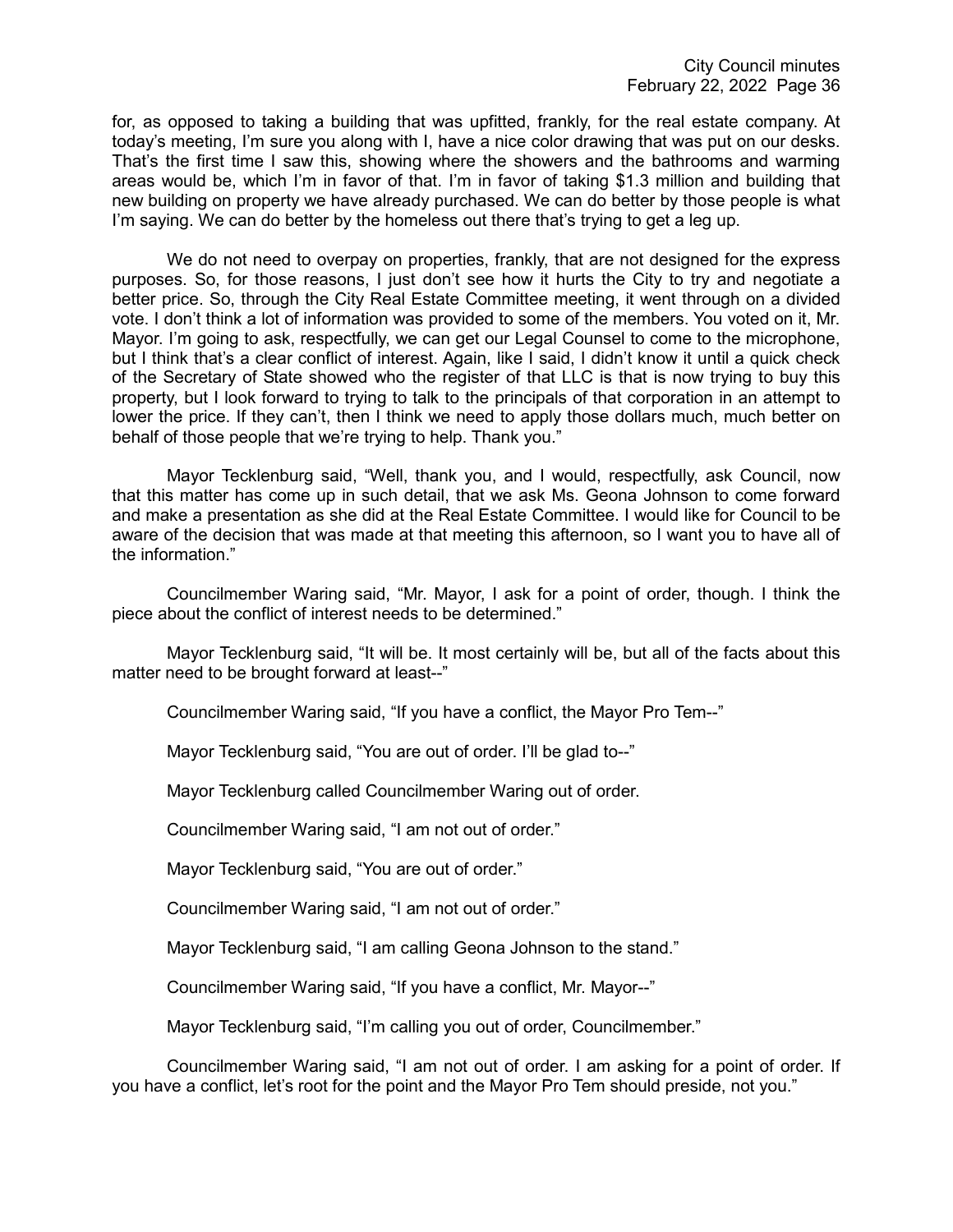Mayor Tecklenburg said, "We'll be glad to address that point, Councilmember. I will be glad to do that."

Councilmember Waring said, "That's what the point of order is for, for it to be addressed."

Mayor Tecklenburg said, "Okay."

Councilmember Waring said, "If you have a conflict, the Mayor Pro Tem would have to preside."

Mayor Tecklenburg said, "First of all, you brought up the issue. We separated out the item, correct?"

Councilmember Waring said, "I did. You did. We did."

Mayor Tecklenburg said, "So, you're asking Council to consider that matter separately right here at City Council, correct?"

Councilmember Waring said, "I also requested the point of order on your conflict."

Mayor Tecklenburg said, "Okay."

Councilmember Seekings said, "Can I make a point of order? This is also a report out of the Committee that I chaired today. So, I just want to make sure we go through this properly, and I think when it was separated out, and the Committee Report coming out from Ways and Means, there has now been a motion to defer put on the floor that I think needs to be addressed before there is any presentation. That needs to be heard before we go any further, and I see my Legal Counsel in stereo nodding 'yes,' so I think that motion needs to get a second, and then be voted on, and then we can go from there."

Councilmember Parker said, "Second."

Mayor Tecklenburg said, "I'm sorry. What motion is that, please?"

Councilmember Seekings said, "There was a motion put out by Councilmember Waring to defer this matter."

Mayor Tecklenburg said, "Right."

Councilmember Seekings said, "And that, I believe, tell me if my microphone goes out, are you turning me off on purpose? I think that takes precedence, and that needs to be heard before we have any presentations, and I think it's been--"

Councilmember Parker said, "Second."

Councilmember Seekings said, "And it's been seconded."

Mayor Tecklenburg said, "We have a motion on the floor to defer. Does the matter to answer the question about my conflict of interest take precedence over that? Could I ask Counsel to opine on that question, please?"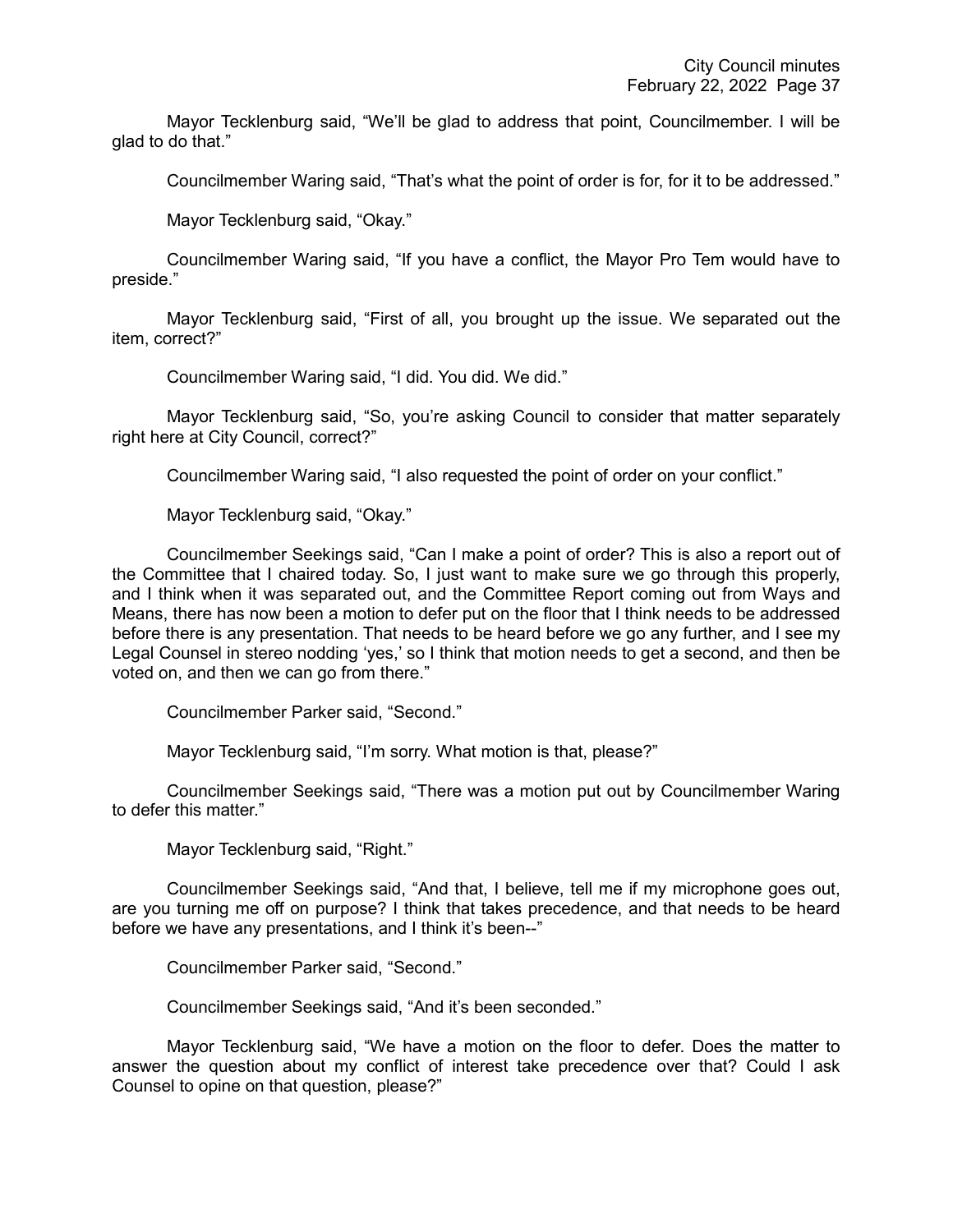Wilbur Johnson said, "There is a current motion on the floor to defer. I think that motion takes precedence. The motion to defer should be heard first."

Mayor Tecklenburg said, "Okay. Thank you. So, respectfully, you presented a lot of information, part of the information that I think our Councilmembers need to hear, the other part of the information about this proposal, before they even make a decision about deferral. So, I would, respectfully, ask that they be given all of the facts about this matter before voting on a matter to defer and I would, respectfully, call on Ms. Johnson to come back up and make a presentation about this matter that came before Real Estate earlier this afternoon. Ms. Johnson."

Councilmember Seekings said, "Can I speak to that? I think, Mr. Mayor, we're not voting on the substance of this. We're simply voting on the matter to defer so we can take it up later. Am I right about that? And I think we need to vote on that."

Mayor Tecklenburg said, "Well, I'm happy to do that, and if you would like for me just to explain my personal reasons why I don't believe we should defer, I'll be happy to do that, but, honestly, it includes a lot of information that was presented earlier this afternoon."

Mayor Tecklenburg recognized Councilmember Bowden.

Councilmember Bowden said, "Thank you. Since it seems to me as if, clearly, there were a lot of things that I'm not privy to, but I need more information to decide whether this is worth deferring. So, just kind of as a matter of courtesy, can we sort of take that away, get more information. You know, if I'm trying a case, and I want to point to somebody else as having done it, I need evidence of that, more than just a bare suspicion, which is kind of what I'm hearing right now. So, I sort of wish the leg work would have been done before this to flesh this out a little bit, but I'd like to hear it all now since this has all been brought up."

Councilmember Seekings said, "I think that's well and good, but I have one other question because I don't think it got reported out, and it might be my failing as Chairman of Ways and Means, when we took the Real Estate report from Councilmember Appel, I don't think it was reported what the vote out of Real Estate was on this matter to defer. So, if we can at least get that in the record and report to Council what that vote was because I don't think that was reported out. Am I right about that?"

Councilmember Appel said, "It may have been omitted, but to the best of my recollection, I think the motion to defer during the Committee meeting was 3 to 2, opposed to deferring, and then the vote subsequently to bring it out of Committee was 4 to 1."

Councilmember Seekings said, "Okay."

Mayor Tecklenburg said, "Right. So, the matter before you to consider, whether to defer or not, is to approve a contract to purchase a piece of property at 11 Cunnington Avenue. It's an office building. The building is almost as big as the parcel itself. I think the finished space is somewhat over 3,100sf. of finished office space. The property was purchased, as Councilmember Waring noted, a few years ago for \$650,000, but there was substantial renovation to convert it into an office space. It was not primarily an office space at the time the property was purchased, so a major renovation occurred. That's pertinent because this building can be utilized for the purposes we need it for, for moving the Navigation Center to this location, and to be able to do it in a timely manner. We currently have enjoyed a wonderful lease of the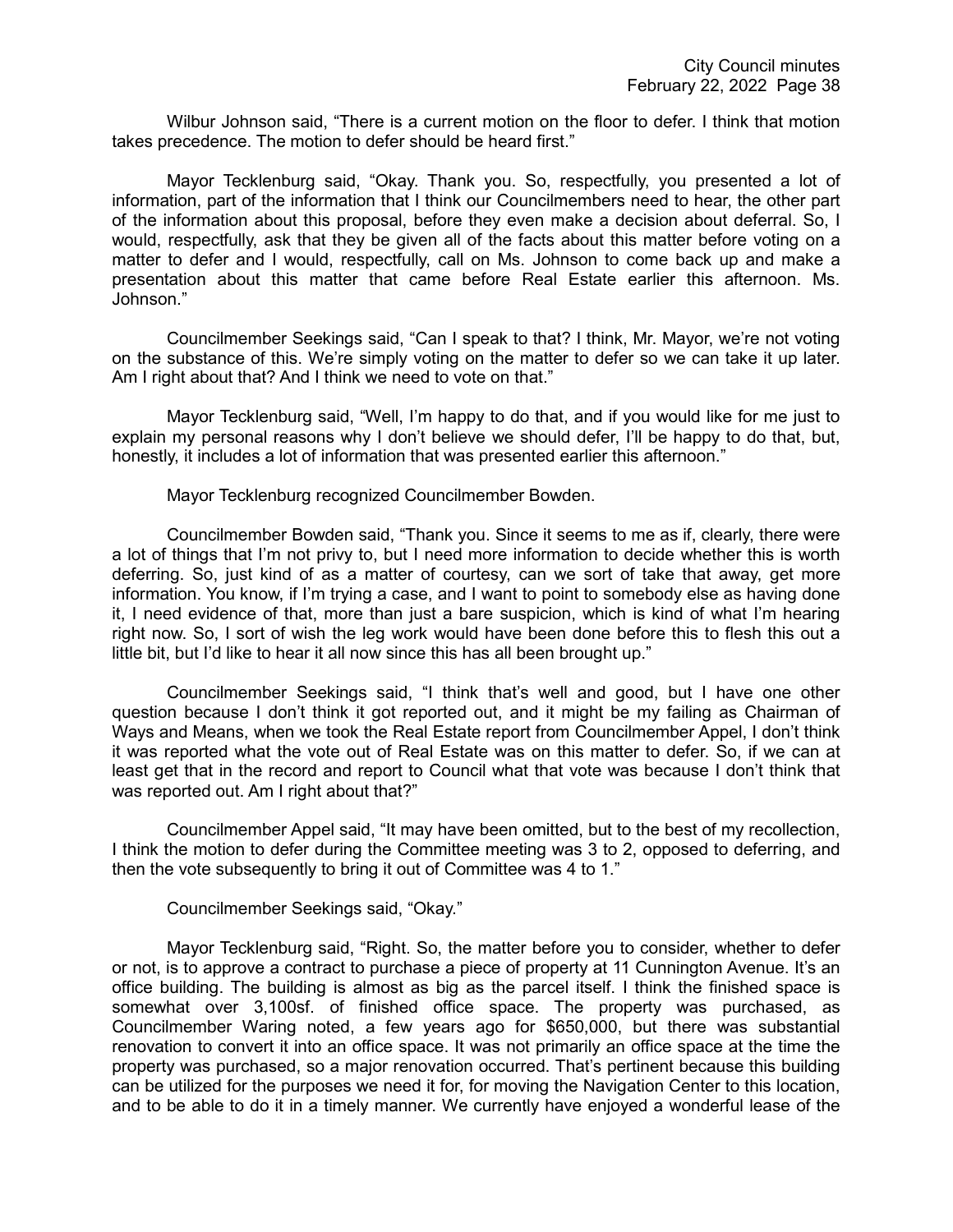property down at 529 Meeting Street, but our lease is month-to-month, and the owner would like to redevelop the property. He hadn't given us notice to leave yet, but we know his intentions are to redevelop the property. We've asked him over the years whether he would sell it to us, but he prefers to redevelop it. So, we need an office component for what we do at 529, and that's what we could buy now and, basically, at a moment's notice, so to speak, if he were to move us out of the property, we'd have a place to relocate, and we'd like to go ahead and do that.

So, I mean, I get the point that you're questioning the value of the appraisal. I'm not an appraiser. I believe the gentleman who did the appraisal to be of high integrity and that he gave us his honest opinion on the appraisal. In fact, Ms. Johnson confirmed that today, that he stands by his appraisal, that the property is worth \$1.3 million. I pointed out earlier today that, without the appraisal in hand, in fact, the property owners had requested that we give them more money than \$1.3 million.

When we got the appraisal done, we, in fact, got them to agree to the appraised price, so some negotiation already occurred. Yes, the property is right next to property that we own which is, I think, not just convenient, but very beneficial to the City that we can accomplish what we want to with the Hope Center. We now, we'll call it the Hope Center rather than the Navigation Center, and try to preserve as much of the property for affordable housing development as possible.

Regarding the ownership of the property, Councilmember Waring, you're right, it belongs to an LLC. Very often, as you know, when people, partners, buy a piece of property, they'll often put it in the name of a legal entity, an LLC. Mr. Clement is one of the owners of that LLC, I understand, along with Mr. Coleman, Stuart Coleman. I know them both. I'm not related to either one of them. My son, Joseph, is a partner in the real estate firm CC&T. They are a tenant of the LLC. So, when the property sells, my son gets no benefit or proceeds from the sale of the property, only the LLC will, which includes Mr. Clement and Mr. Coleman. So, I mentioned that this afternoon, that the real impact on my son would be the inconvenience of having to move his office when they find other quarters somewhere else, but I am not related to the owners. My son is not an owner of the property. I get no economic interest from the sale of the property. My son gets no economic interest from the sale of the property.

Regarding on making a decision about any vote that comes before us, my colleagues, you know if you some have some interest in any matter that comes before the Council. So you've got to be first in line to make that decision. 'Gee, do I have an economic interest in this matter or not?' So, Councilmember Waring, yes, it's absolutely up to all of us individuals to make those determinations. Now, if you don't agree with me, if you have knowledge otherwise, you're certainly free to make a complaint to the State Ethics Commission and say, 'Well, gee—."

Councilmember Waring said, "[Inaudible.]"

Mayor Tecklenburg said, "I have the floor right now, you can make a complaint, but it's certainly within my right, given the knowledge that's in my head about whether I've got a personal interest in any matter that comes before us or not, to make that decision.

So, you know, this is a convenient property, it meets the appraisal. You know, we're talking a little bit of apples and oranges if you're comparing the value of a building versus the land value, like the property next door. We're buying this property, if approved by Council and after our due diligence, for the office use and not for the land. In fact, as I mentioned, we're going to save any real estate that we can for affordable housing in the future. I did look at the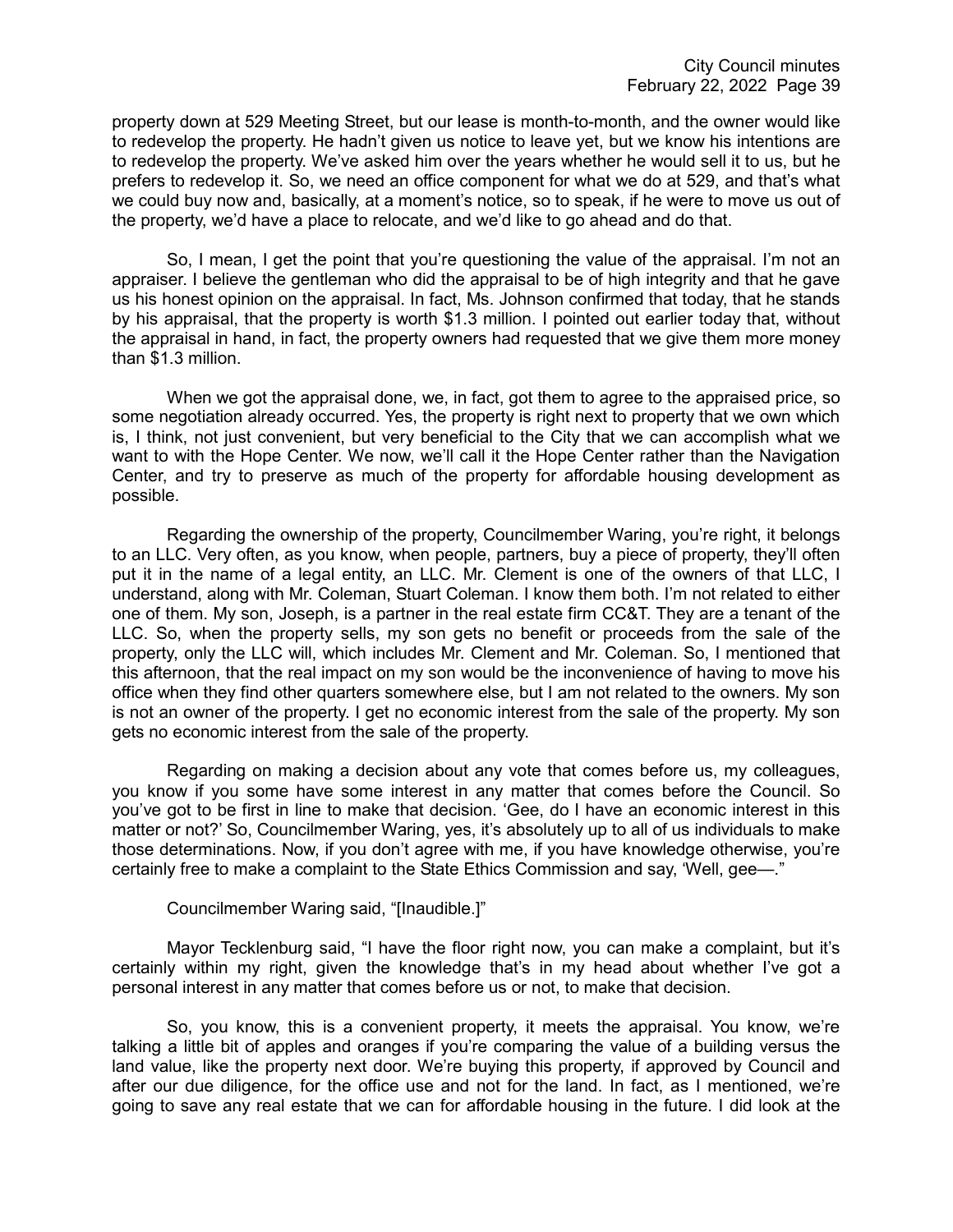appraisal just now, Councilmember, and there were four comps. I did not see the ILA Hall as being one of the four comps. I see 716 Meeting Street, 1149 Morrison Drive, which is nearby, but is a two-story brick building, the property on North Hanover Street, and 1114 Morrison Drive. So, I would respectfully ask Council to deny the deferral, and let's vote on this matter tonight as was contemplated at length this afternoon at Committee meeting and, as noted, was decided, after hearing all of the observations and facts about the matter, that the Committee approved the matter 4 to 1."

Councilmember Waring said, "Mr. Mayor."

Mayor Tecklenburg said, "Would anybody else like to be heard, and then I'll come back to Councilmember Waring?"

Mayor Tecklenburg recognized Councilmember Parker.

Councilmember Parker said, "Yes, I mean, my issue is just the conflict of interest. Not even the, you know, you're not, there's no financial incentive, it's just a conflict of interest. Why wouldn't it have been disclosed, even if there's no economic, you're not receiving anything or your son isn't? Councilmember Appel, I've noticed there have been situations where you have recused yourself from some situations. Is that because you didn't have an economic interest, or just it was you knew somebody or didn't know them. I'm sorry to put you on the spot. I just--"

Councilmember Appel said, "It's okay. I'm sorry. I'm just a little sleep deprived with what I've been doing at the house, but there's a variety of reasons why I've recused myself over the years. Sometimes I have clients that I represent, say in Mt. Pleasant, that are doing business in the City of Charleston. I can't vote on, you know, situations where they're trying to get a piece of property rezoned. Other times I've had situations where I've had family interest. For example, Morris Sokol properties came before us to be rezoned. I can't vote on that, even though I promise you I am not seeing any dollars and cents from that. I wish I was. Sorry, mom, if you're watching, but at any rate, there is a variety of different reasons, but I do think the Mayor is right. I mean, I do think that, under my understanding of South Carolina's Ethics Act, it's the responsibility of each of us to identify those situations when there is a conflict and be able to raise your hand and pull the cord. But at the same token, as the Mayor pointed out, there are avenues for folks to take independent action if they believe that certain things are not being handled correctly, but, you know, it's-- I hope that answered your question."

Councilmember Parker said, "It does, and sorry, again. Sorry to jump in front of you, but it's just the conflict of interest. Clearly, there is something there that, you know, without Councilmember Waring bringing that to my attention, I would not have known that otherwise. So, I think that is why I seconded your motion to defer because I think there needs to be a discussion."

Mayor Tecklenburg said, "Alright. Any other comments or questions?"

Mayor Tecklenburg recognized Councilmember Shahid.

Councilmember Shahid said, "So, we did have a very robust discussion about this issue at our Real Estate Committee meeting. I'm still wrestling with the sticker shock of this property. As I mentioned at the Real Estate Committee meeting, at the invitation, suggestion, of Councilmember Waring, I drove out to this property. This is an old, for lack of a better way of saying it, more of an industrial area of the northern part of the City's boundaries. There was a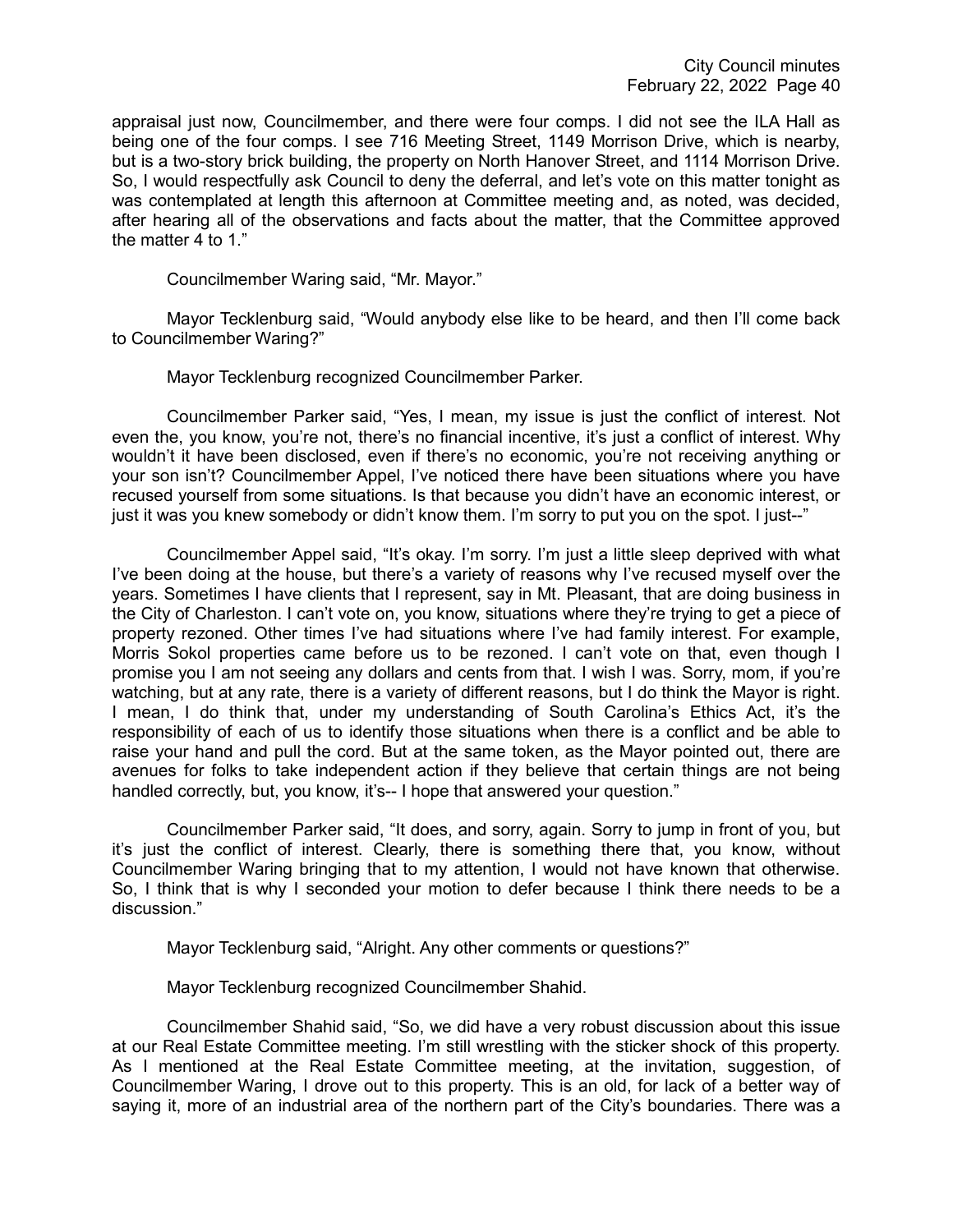Volvo repair shop out there. I think the original building, as you mentioned, Mayor, earlier, its use, I think, was a crematorium at one point. I think that's why it was renovated to an office space. Right behind this building is the original Greek cemetery, so you cannot expand anything to the rear part of this building. It's on a corner. Our property, the City's property, will be on the left hand side, and across the street are the other cemeteries out there in this general area.

I'm having, honestly, a rough time getting my hands around a building that's 3,000sf, a story-and-a-half worth, in this location, \$1.3 million. I mean, it just, it doesn't make sense. I read the appraisal twice. I went over it twice. I looked at the comparables. We did the math that Councilmember Waring went over, as well. It's \$400 a square foot, if you break it down in that category. The money that we have for affordable housing is limited, it's precious, we are stewards of the public funds. I've talked to Geona about this. She made her presentation before us. It would be extremely convenient for this property to be owned by the City to do the things that they need to do. They're getting kind of pushed out of their current location. I get all of that, but I think perhaps the better part of valor on this is to defer it. Let's re-group on it a little bit and take another look at it. I know that the contract that we would sign gives us a due diligence period, but perhaps maybe we should just look at this in a different prism than what we're looking at it right now. Let's defer it. Let's come back to it in a couple of weeks. Let's see if we can make any other progress on it. If there's something with that appraisal that makes us uncomfortable, and I'm feeling uncomfortable with the value of it, quite frankly, that will give us an opportunity to do that. So, I will support the motion to defer for next meeting."

Mayor Tecklenburg recognized Councilmember Gregg followed by Councilmember Sakran.

Councilmember Gregg said, "I just want a point of information and to make sure I'm understanding the contract right. So, we have 60 days after the execution of this document, due diligence, and then 60 days after that for closing, but assuming that we approve this motion tonight, this sale would go through, and this is not going to come back to Council for approval again, correct?"

Mayor Tecklenburg said, "It wouldn't necessarily have to. Certainly during the due diligence we might uncover information that we'd bring back to Council and recommend not proceeding and let you all know."

Councilmember Gregg said, "But that ship has sailed once we execute the document?"

Mayor Tecklenburg said, "Yes, sir."

Councilmember Gregg said, "Alright. Thank you."

Mayor Tecklenburg recognized Councilmember Sakran.

Councilmember Sakran said, "Thank you, Mayor. I think I would vote to support the deferral. I think part of that discussion we had earlier that Geona mentioned was that the timing of this is we're in need of making a transition for current staff, current facilities. Why can't we agree to defer it and then order two additional appraisals and get back to this at the next Council meeting and make sure those appraisals come in? As someone that lives in that area, I don't think that initial appraisal is going to be out of whack. I know it's sticker shock, but the values of that area have gone up significantly in, at least, the past year. So, two additional appraisals will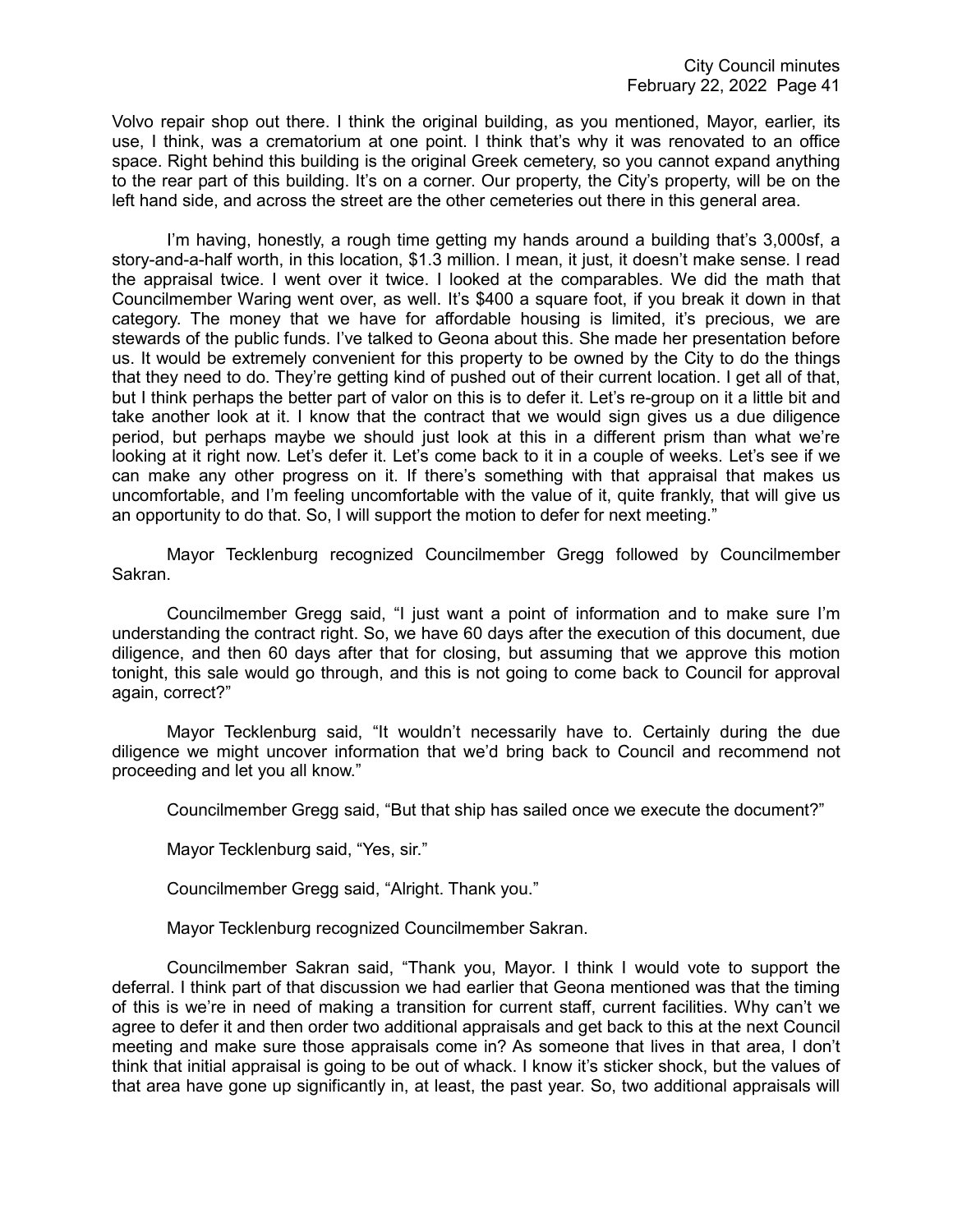give us something to compare, apples to apples. I would support the deferral, but I want to make sure we get that back on our next agenda with those two additional appraisals in hand."

Mayor Tecklenburg recognized Councilmember Seekings.

Councilmember Seekings said, "Thank you. Just a matter of procedure to make sure we're all clear where we are and what the deferral is. Councilmember Waring made the motion to defer. It came out of the Ways and Means Committee Report from a Real Estate Committee Report. So, if it gets deferred, what I would ask Councilmember Waring is either clarify or accept that, if it comes back, it comes back to a body of the whole, being Ways and Means, as opposed to Real Estate, so Councilmember Bowden and others of us who are not on that committee can engage in this debate. With all due respect, Councilmember Sakran, I don't think, unless Councilmember Waring accepts an amendment to having two appraisals before it comes back to us, that that's going to happen, but we can make it happen in no short order because we can get this back on Ways and Means and Councilmember Gregorie will be back, so he can deal with it. We can get it back in two weeks. So, I'm right about the procedure on that? Am I not?"

Mr. Johnson said, "Yes."

Councilmember Seekings said, "Okay. So, I don't know, Councilmember, if you want to amend your motion to defer."

Councilmember Waring said, "Listen, I'll amend it, Councilmember, because I want to get more accurate information so we can make a good decision on behalf of, again, the citizens that we're trying to help. So, yes, I'm fine with that."

Mayor Tecklenburg said, "Alright."

Geona Johnson said, "May I ask for just one appraisal instead of two? They are \$2,700."

Councilmember Shahid said, "One would be sufficient."

Councilmember Seekings said, "And we'll hear all of that at Ways and Means."

Mayor Tecklenburg said, "They don't happen in two weeks normally."

Ms. Johnson said, "They don't happen in two weeks. It will easily be four to six weeks."

Mayor Tecklenburg recognized Councilmember Waring.

Councilmember Waring said, "Again, I'm getting back to the conflict. You eloquently explained your son's role, but you omitted that your son's partners would profit from this. He's not making a profit, you're not making a profit, but your son's partners are making a profit. You say he's a tenant in the building, but he's in partnership with, at least, Mr. Clement. I don't know about the other gentleman. So, you don't think it's a conflict, but I think we need a ruling on that, and you invited that, if this is the case. I don't think we should do business in a gray area. We're going to have an Executive Session tonight on a situation with the law school that had gray areas all over it, and we're in court on that right now. So, I think we need, and I'd like to get an opinion from our Counsel. The Mayor doesn't think he has a conflict. I think he has a conflict. It's a matter of opinion, but his son's partner will profit or benefit as a result of this contract if it goes through. That should be disclosed to all of Council."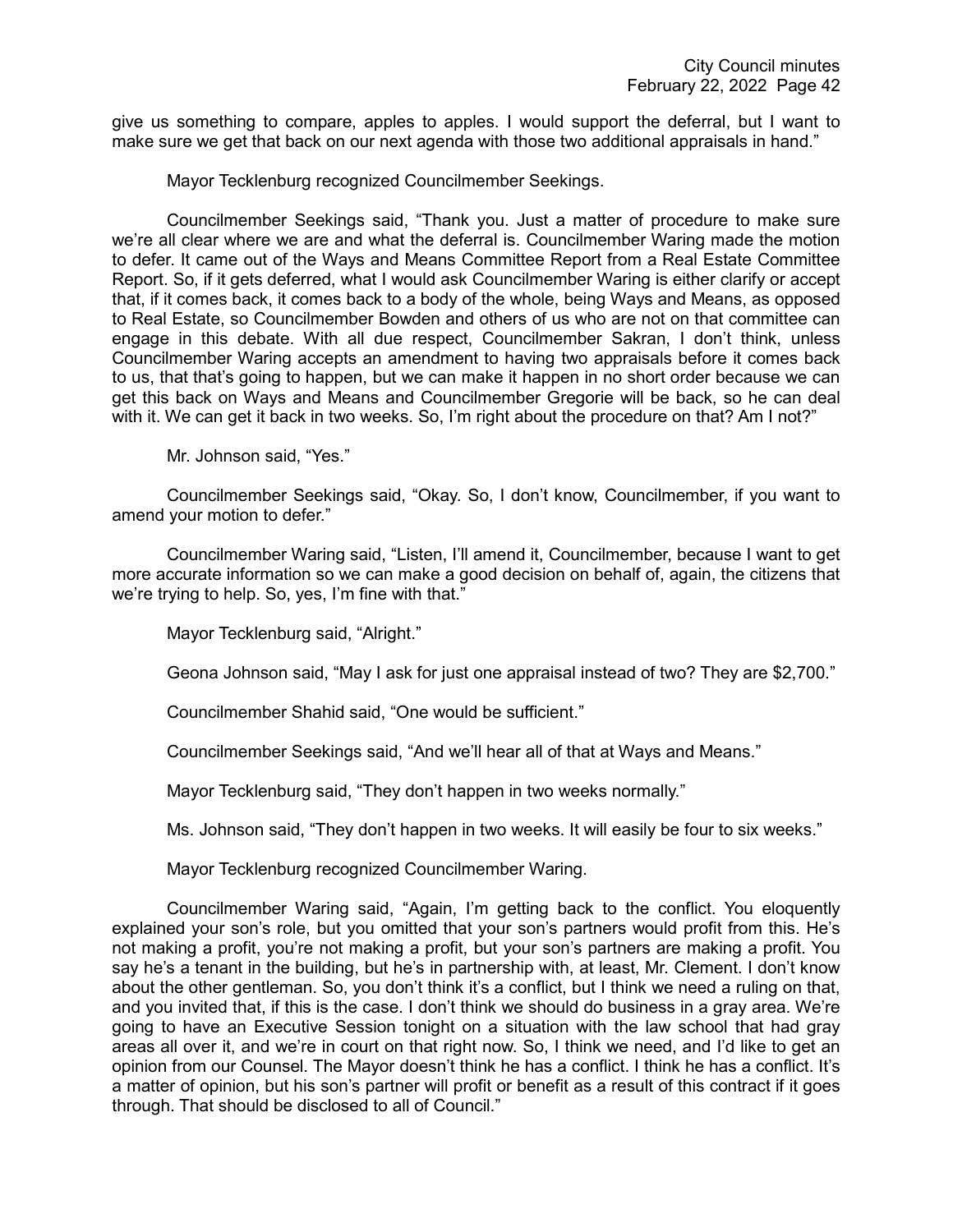Mr. Johnson said, "I don't believe that, the conflict of interest laws and the State Ethics laws are, if I recall correctly, pre-supposed that a conflict arises when the person who is voting or participating in the vote is him or herself to receive some sort of benefit from the outcome. Then there is a list, under the State Ethics laws, of other people besides that person, him or herself, who may be receiving a benefit as a result of the vote, mother, father, sister, or a whole host of other folks that will have a benefit conferred upon them if the vote to do the transaction goes through. As I understand it, in this case, what we have is the Mayor's son being in partnership with someone who is an owner of an LLC, but the partnership itself will not have a benefit conferred upon it by virtue of the vote, but the LLC will have a benefit conferred upon it. Under what I believe to be a fairly reasonable reading of the State Ethics laws, it does not seem to me that that would be necessarily, or that would be a conflict of interest. If, in fact, the Mayor's son is simply in partnership with someone who, him or herself, would be receiving a benefit as a result of whatever the Council is voting on."

Mayor Tecklenburg said, "Thank you, sir."

Councilmember Waring said, "I'll write the Commission."

Mr. Johnson said, "That is an option to ask for an opinion from the ethics officer or someone at the State Ethics Commission as to whether or not that would be declared a conflict, those circumstances."

Councilmember Waring said, "Thanks, Mr. Johnson. I call for the question."

Councilmember Seekings said, "On the motion to defer."

Mayor Tecklenburg recognized Councilmember Bowden.

Councilmember Bowden said, "I just want to clarify what the motion is. It's gone through a couple of iterations."

Councilmember Seekings said, "The motion is to defer this matter and then send it back to Ways and Means at our next Ways and Means meeting."

Councilmember Bowden said, "Is it for the purpose of an appraisal, or is it for this airing of grievances that we're talking about?"

Councilmember Waring said, "No, the purpose initially, in Real Estate and now here, to negotiate a better price. The price is just too high. That's what it was about. We weren't even going to attempt to negotiate a better price, so that's why I asked for this deferral, Council."

Mayor Tecklenburg said, "Alright."

On a motion of Councilmember Waring, seconded by Councilmember Parker, City Council voted to defer Item 20(b) from the Committee on Ways and Means report to receive an additional appraisal.

*Request the Mayor to execute the necessary documents for the purchase of 11 Cunnington Avenue, a 0.08-acre property, which includes a recently renovated building of 3,316 total square feet, located in the Neck Area of the City, for \$1,300,000 subject to*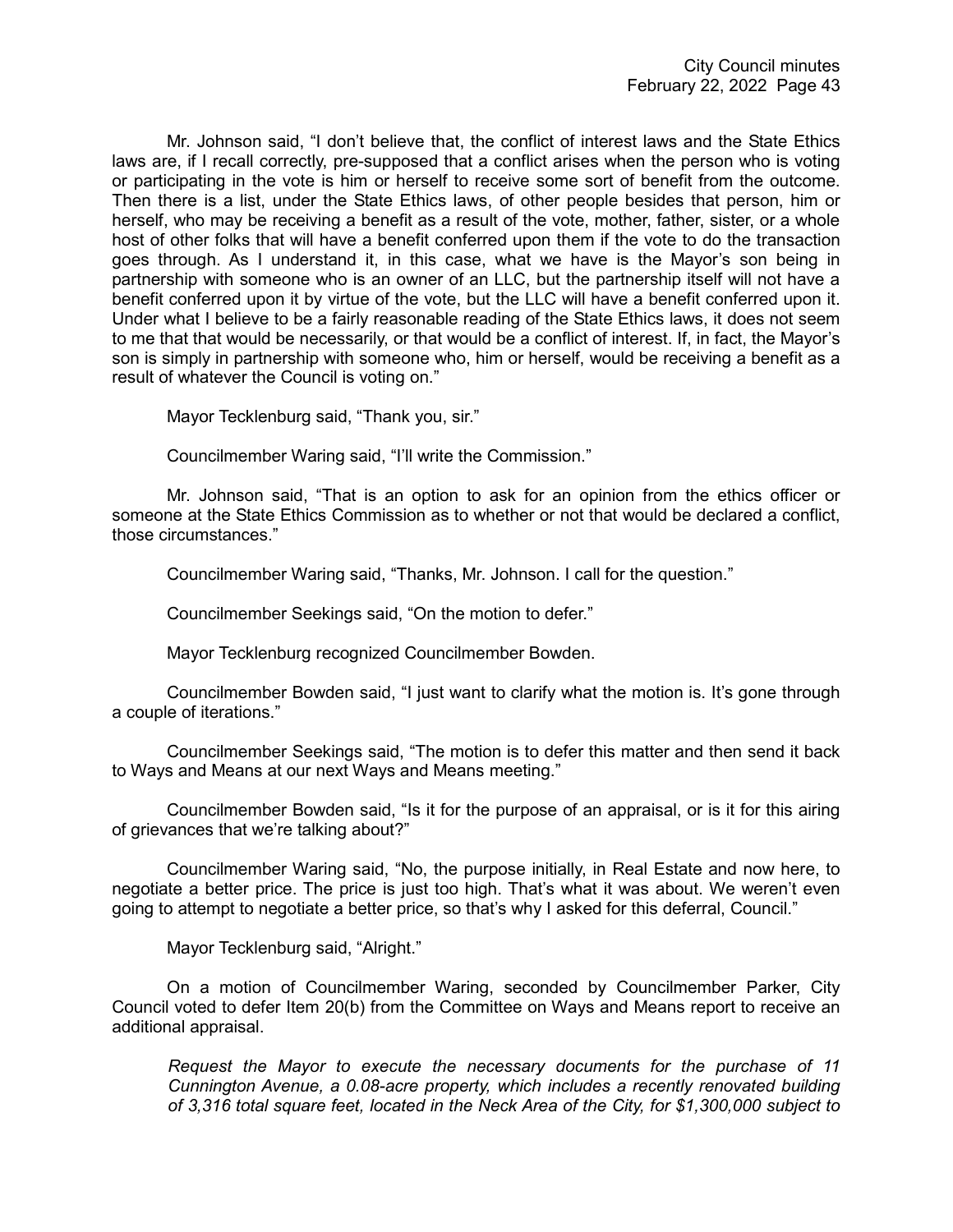*the conditions outlined in the attached Agreement of Purchase and Sale. (TMS No, 464- 14-00-118) (11 Cunnington Avenue, Charleston, SC 29405). (DEFERRED)*

The vote was not unanimous. Mayor Tecklenburg voted against the deferral.

Mayor Tecklenburg said, "Alright. The ayes have it."

Councilmember Seekings said, "That concludes the report of the Ways and Means Committee."

Mayor Tecklenburg said, "Great."

Councilmember Brady said, "I would move to take 1 through 5 together for bills up for [second reading."](https://youtu.be/lG9RkCgUGbI?t=7862)

Mayor Tecklenburg said, "Alright. We've got second reading of L-1 through 5. Do we have a second?"

Councilmember Shealy said, "Second."

Mayor Tecklenburg said, "Any discussion?"

No one asked to speak.

On a motion of Councilmember Mitchell, five (5) bills (Items L-1 through L-5) received second reading. It passed second reading on motion by Councilmember Seekings and third reading on motion of Councilmember Brady. On further motion of Councilmember Shealy, the rules were suspended, and the bill was immediately ratified as:

- **2022-027 -** AN ORDINANCE AUTHORIZING THE MAYOR TO EXECUTE ON BEHALF OF THE CITY A UTILITY EASEMENT, APPROVED AS TO FORM BY THE OFFICE OF CORPORATION COUNSEL, TO DOMINION ENERGY SOUTH CAROLINA, INC., ENCUMBERING A PORTION OF THE CITY'S REAL PROPERTY DESIGNATED AS CHARLESTON COUNTY TMS NO. 459-05-04-116, WITHIN THE RIGHT-OF-WAY SHOWN ON DRAWING D-84107, TO PERMIT INSTALLATION OF DUCT BANK TO TRANSFER ELECTRICITY TO MULTIPLE AFFORDABLE HOUSING PROJECTS, INCLUDING JAMES LEWIS, JR. EASTSIDE APARTMENTS.
- **2022-028 -** AN ORDINANCE AUTHORIZING THE MAYOR TO EXECUTE ON BEHALF OF THE CITY A UTILITY EASEMENT, APPROVED AS TO FORM BY THE OFFICE OF CORPORATION COUNSEL, TO DOMINION ENERGY SOUTH CAROLINA, INC., ENCUMBERING A PORTION OF THE CITY'S REAL PROPERTY DESIGNATED AS CHARLESTON COUNTY TMS NO. 459-05-03-005, WITHIN THE RIGHT-OF-WAY SHOWN ON DRAWING D-84107, TO PERMIT INSTALLATION OF DUCT BANK TO TRANSFER ELECTRICITY TO MULTIPLE AFFORDABLE HOUSING PROJECTS, INCLUDING JAMES LEWIS, JR. EASTSIDE APARTMENTS.
- **2022-029 -** AN ORDINANCE AUTHORIZING THE MAYOR TO EXECUTE, ON BEHALF OF THE CITY OF CHARLESTON ("CITY") THAT CERTAIN OPTION TO LEASE AND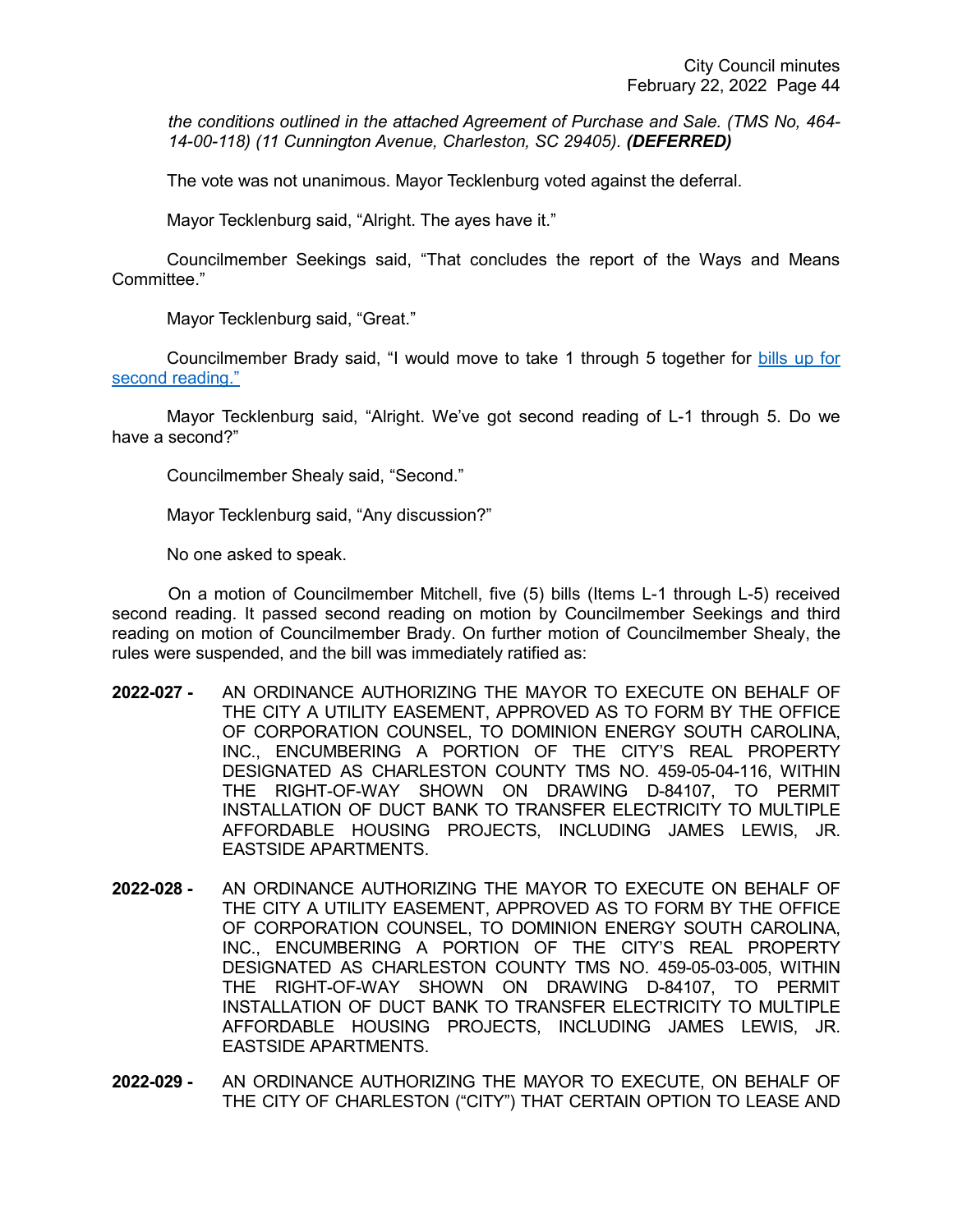ACQUIRE REAL PROPERTY TO RHG HOUSING DEVELOPMENT, LLC ("DEVELOPER") THE CITY'S REAL PROPERTY, CONTAINING 12.647 ACRES, MORE OR LESS, AND DESIGNATED AS CHARLESTON COUNTY TMS NO. 346- 00-00-004, UNDER WHICH THE DEVELOPER WILL DEVELOP A MINIMUM OF 90 AFFORDABLE RESIDENTIAL RENTAL UNITS AND 28 AFFORDABLE FOR SALE UNITS.

- **2022-030 -** AN ORDINANCE TO PROVIDE FOR THE ANNEXATION OF PROPERTY KNOWN AS 2131 CLAYTON DRIVE (0.25 ACRE) (TMS# 310-12-00-018), WEST ASHLEY, CHARLESTON COUNTY, TO THE CITY OF CHARLESTON, SHOWN WITHIN THE AREA ANNEXED UPON A MAP ATTACHED HERETO AND MAKE IT PART OF DISTRICT 11. THE PROPERTY IS OWNED BY DAVID WILLIAM OGDEN AND ERIN HOPE LEACH-OGDEN.
- **2022-031 -** AN ORDINANCE TO PROVIDE FOR THE ANNEXATION OF PROPERTIES KNOWN AS 1517 AND 1521 WAPPOO DRIVE (0.54 ACRE) (TMS# 351-12-00- 115 AND 207), WEST ASHLEY, CHARLESTON COUNTY, TO THE CITY OF CHARLESTON, SHOWN WITHIN THE AREA ANNEXED UPON A MAP ATTACHED HERETO AND MAKE IT PART OF DISTRICT 9. THE PROPERTIES ARE OWNED BY LITTLE DUDES LLC AND THE DUDE INVESTS LLC.

Mayor Tecklenburg said, "Next, we have [bills up for first reading](https://youtu.be/lG9RkCgUGbI?t=7887) that are deferred, and then under our [Executive Session,](https://youtu.be/lG9RkCgUGbI?t=7894) in fact, we are deferring the discussion about the Charleston School of Law this evening. We're not talking about that. Apparently, our outside attorney decided they didn't have enough information to report at this time, or maybe one of the attorneys wasn't even available, so we'll come back to you on that one, and we have an item to go into Executive Session to discuss the Johns Island Municipal Improvement District."

Councilmember Waring said, "So moved."

Councilmember Shahid said, "Second."

Mayor Tecklenburg said, "Alright. Any further discussion?"

No one asked to speak.

On a motion of Councilmember Waring, seconded by Councilmember Shahid, City Council voted unanimously to go into Executive Session at 7:11 p.m.

On a motion of Councilmember Mitchell, seconded by Councilmember Brady, City Council voted unanimously to come out of Executive Session at 8:04 p.m.

Mayor Tecklenburg said, "Let the record show there was no action taken while we were in Executive Session. The next regular meeting will be on Tuesday, March  $8<sup>th</sup>$ . I think we're right here in City Council Chambers. Any other business to come before us?"

Councilmember Brady said, "Move to adjourn."

Councilmember Shahid said, "Second."

Mayor Tecklenburg said, "Hearing none, we stand adjourned."